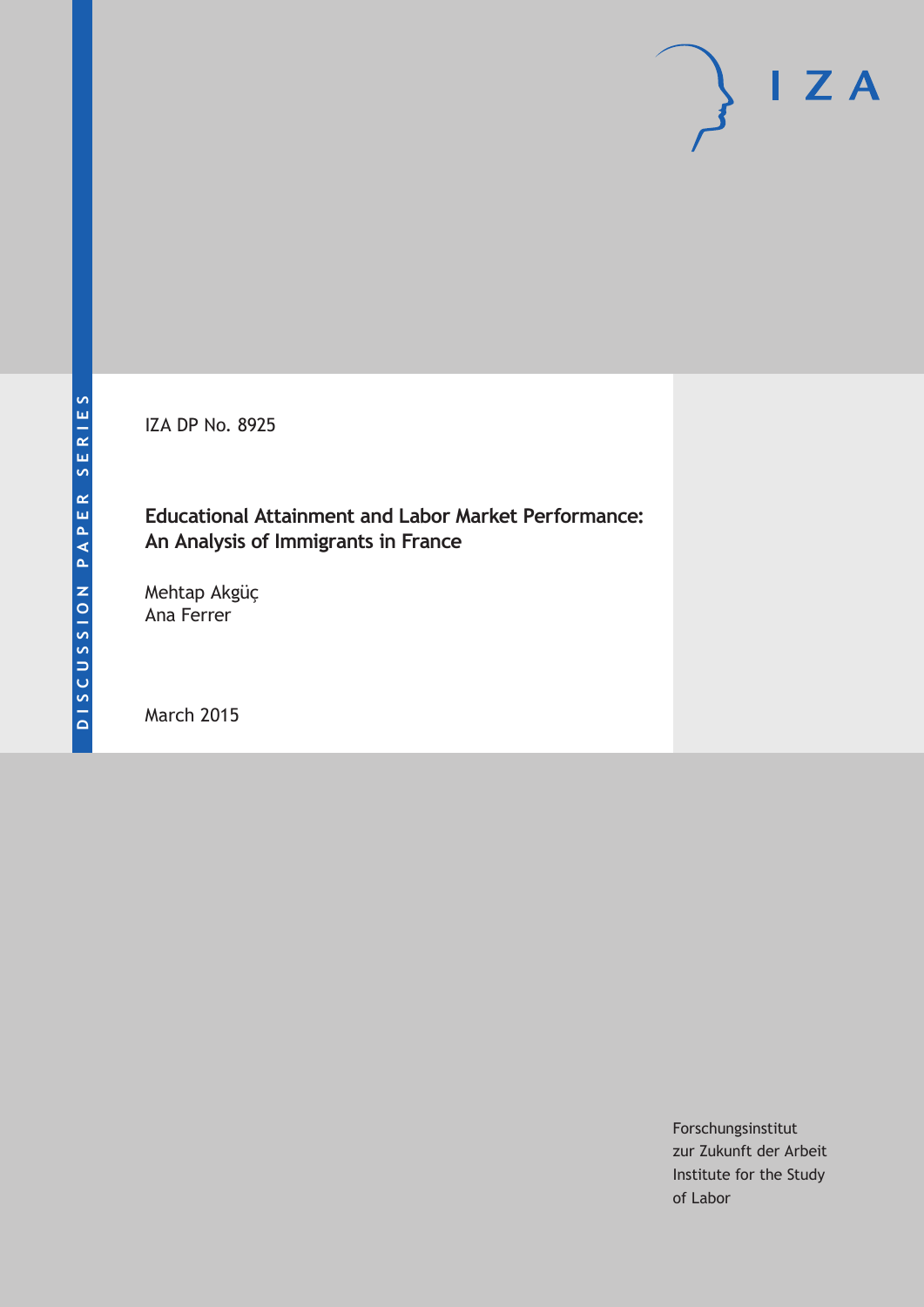# **Educational Attainment and Labor Market Performance: An Analysis of Immigrants in France**

# **Mehtap Akgüç**

*Centre for European Policy Studies (CEPS) and IZA*

### **Ana Ferrer**

*University of Waterloo*

## Discussion Paper No. 8925 March 2015

IZA

P.O. Box 7240 53072 Bonn Germany

Phone: +49-228-3894-0 Fax: +49-228-3894-180 E-mail: iza@iza.org

Any opinions expressed here are those of the author(s) and not those of IZA. Research published in this series may include views on policy, but the institute itself takes no institutional policy positions. The IZA research network is committed to the IZA Guiding Principles of Research Integrity.

The Institute for the Study of Labor (IZA) in Bonn is a local and virtual international research center and a place of communication between science, politics and business. IZA is an independent nonprofit organization supported by Deutsche Post Foundation. The center is associated with the University of Bonn and offers a stimulating research environment through its international network, workshops and conferences, data service, project support, research visits and doctoral program. IZA engages in (i) original and internationally competitive research in all fields of labor economics, (ii) development of policy concepts, and (iii) dissemination of research results and concepts to the interested public.

<span id="page-1-0"></span>IZA Discussion Papers often represent preliminary work and are circulated to encourage discussion. Citation of such a paper should account for its provisional character. A revised version may be available directly from the author.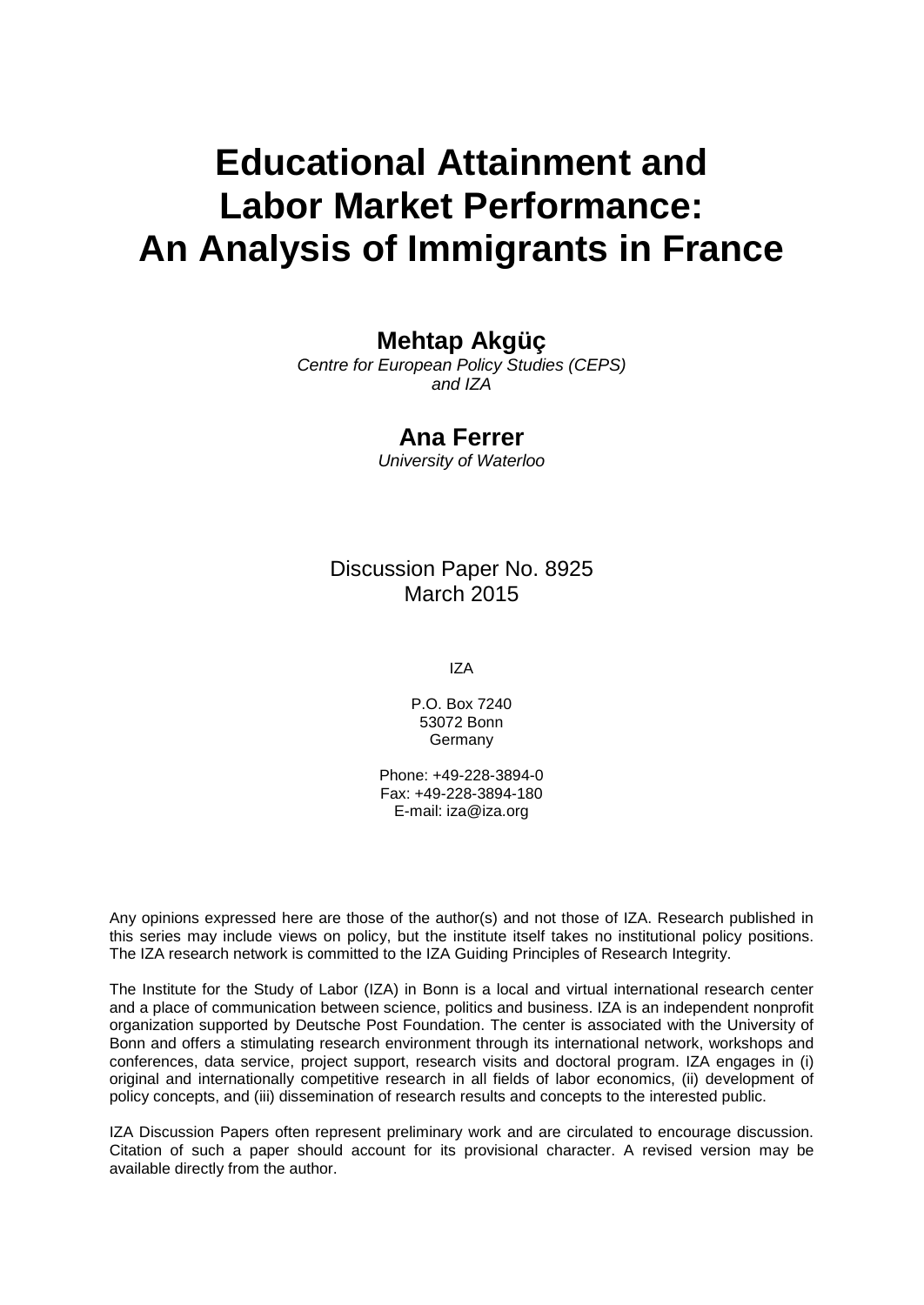IZA Discussion Paper No. 8925 March 2015

# **ABSTRACT**

# **Educational Attainment and Labor Market Performance: An Analysis of Immigrants in France[\\*](#page-1-0)**

Using a recent survey of immigrants to France, we provide a detailed analysis of the educational attainment and labor market performance of various sub-population groups in France. Our results indicate that immigrants to France are less educated than the native born and that these differences can be tracked down to differences in socioeconomic background for most groups of immigrants. Similarly, there is a significant wage gap between immigrant and native-born workers, but this is reduced and sometimes disappears after correcting for selection into employment. In most cases the remaining differences in education and labor market outcomes seem related to the area of origin of the immigrant as well as where the education of the immigrant is obtained.

JEL Classification: F22, J15, J61, I26

Keywords: immigration, France, labor market performance of immigrants, educational attainment

Corresponding author:

Mehtap Akgüç Centre for European Policy Studies (CEPS) Place du Congrès 1 1000 Brussels Belgium E-mail: [mehtap.akguc@ceps.eu](mailto:mehtap.akguc@ceps.eu)

We are thankful for the comments from the participants in CEPII Immigration Conference at the OECD, NORFACE migration conference at UCL, and the 2013 IZA Summer School in Ammersee. All remaining errors are our own.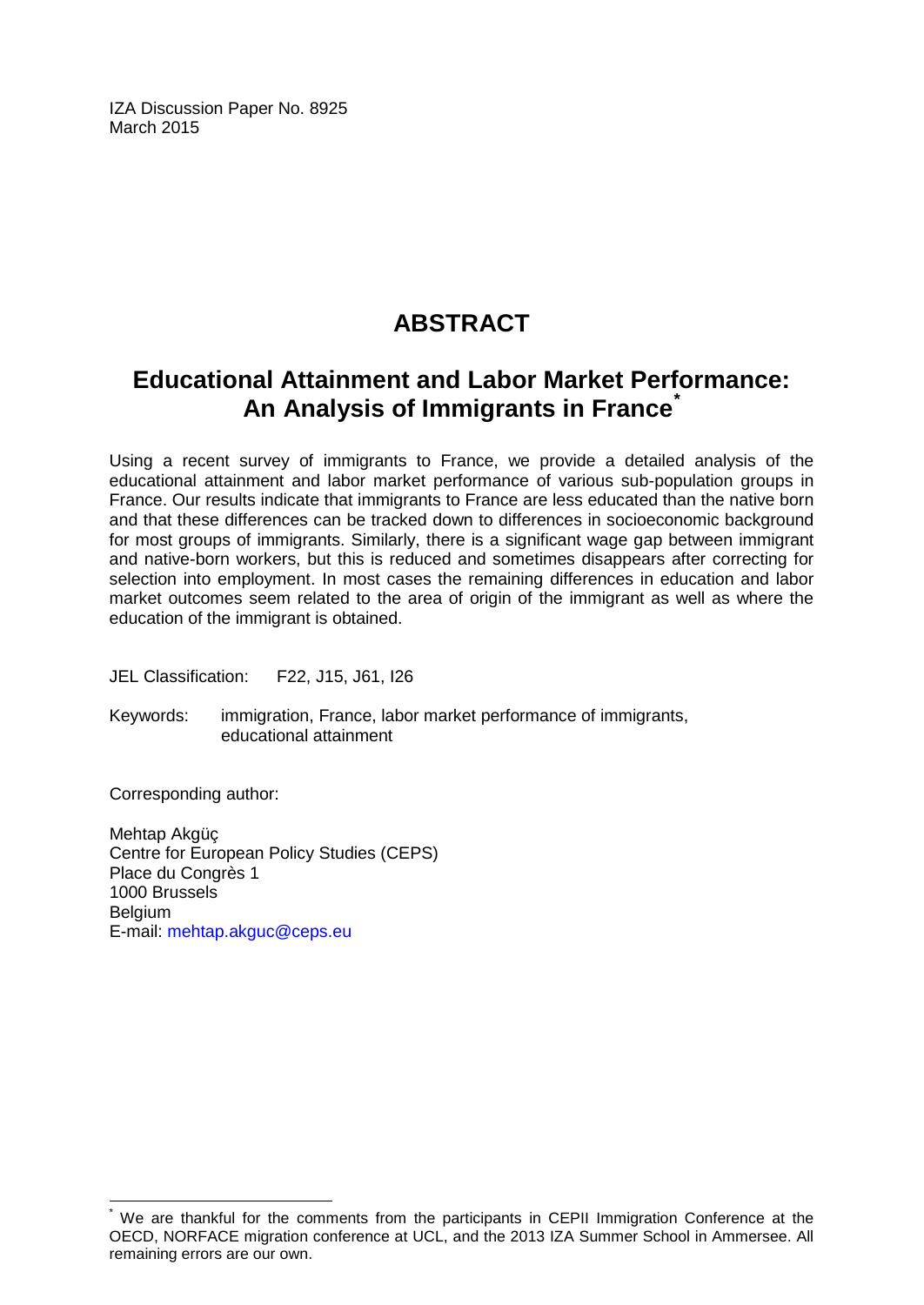IZA Discussion Paper No. 8925 March 2015

#### **NON-TECHNICAL SUMMARY**

This paper contributes to the migration literature by bringing in the experience of France, a country where recent estimates point that at least 25% of the population has had some immigration background, but yet also a country, which has been rarely analyzed in literature due to the lack of the data. Therefore, the paper gains more importance in the context country studied, where immigration policies have recently gained further eminence in the policy agenda of the government faced with longer spells of unemployment and rigid labor market institutions, notably in the aftermath of the recent financial crisis.

Focusing on educational attainment, labor force participation, and earnings, the paper aims at explaining the differences between immigrants and natives by controlling a large set of controls. One singularity of French immigration lies in the richness of France's ethno-cultural background, which allows us to compare immigrants with different degrees of attachment to French culture and institutions. Using a recently collected nationally representative survey, we first provide a detailed comparison of the demographic and socioeconomic characteristics of the individuals in metropolitan France. We find that immigrants are more likely to be married, reside in big cities, have more children, fewer years of schooling, and parents with lower educational attainment than native-born individuals, while the native-born generally have higher employment rates and earnings when looking at unconditional comparisons. Moreover, we observe important variation in the characteristics of immigrant groups by origin and gender.

By using standard techniques in econometrics, our estimations point to important differences in the educational attainment and labor market outcomes depending on immigrant origin. We relate the differences in educational attainment to conventional demographic variables as well as controls on the parental educational and occupational background. The results on the educational attainment yield that the covariates (age, marital status, residence, and parental socioeconomic background) explain an important part of the discrepancy in schooling between natives and immigrants. Regarding labor market performance, we find important wage differentials between natives and immigrants of different origins. For certain areas or origin, these differences persist even after introducing standard controls as in Mincer equation as well as language capacity.

We then show that selection into labor force participation is important to understand the wage differentials of immigrant women (but not so for men) relative to native-born. The analysis additionally highlights the importance given to the host country education for earnings of immigrants in the French labor markets by reporting wage regressions accounting for where education is completed, which is related to the issue of less-than-perfect international transferability of human capital. Finally, using recent techniques we provide an earnings gap decomposition analysis to see how the immigrant wage gap evolves along the earnings distribution. The analysis of the wage distribution at various quantiles points to the importance of human capital and geographical location effects in explaining these gaps. Human capital has a larger positive impact in explaining the wage gaps at higher quantiles; nonetheless, the unexplained wage gaps remain rather large along the distribution.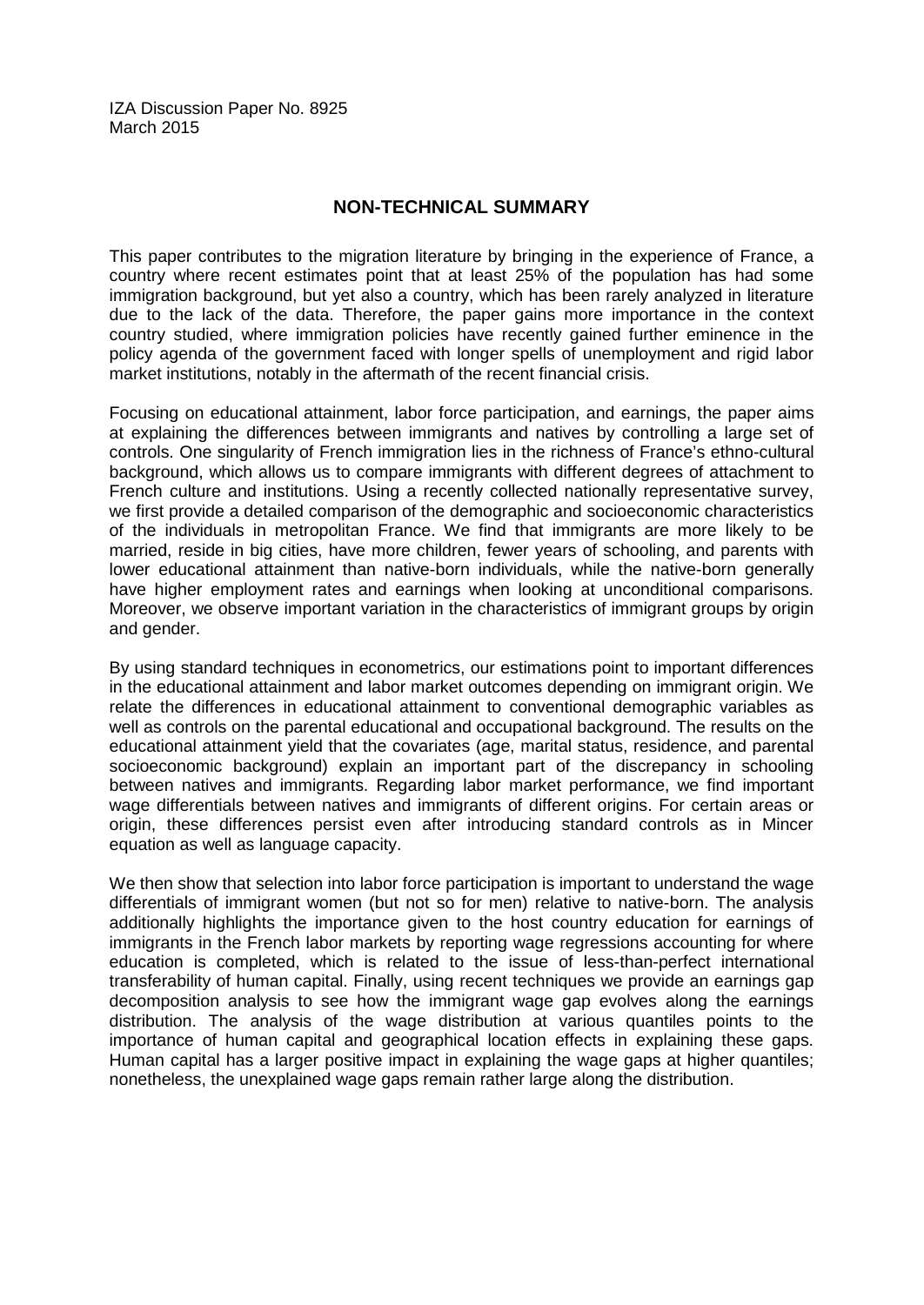#### **1. Introduction**

 $\overline{\phantom{a}}$ 

The recent large-scale immigration flows into many OECD countries has generated large quantities of migration related research, mostly related to the outcomes of immigrants in the host country.<sup>1</sup> In this context, integration continues to be a top priority for immigration policy of OECD countries (OECD, 2012). Studies in the area generally agree that integration of immigrants is highly idiosyncratic, depending on the culture and diversity of the immigrant population as well as on the set of institutions in the host country. This paper contributes to the literature by providing a detailed analysis of the demographic and socioeconomic characteristics of foreign-born individuals in France, observing important variation in the characteristics of immigrant groups by origin and gender. Our results show that area of origin accounts for a substantial portion of educational differentials between foreign and native-born individuals. Similar results hold for our analysis of wage differentials. Using common decomposition techniques, we quantify the extent to which observable characteristics help to explain wage differentials over the wage distribution.

Migration researchers have extensively analyzed education and labor market outcomes of immigrants in their host countries to understand the underlying determinants of the differences between native and foreign-born socioeconomic outcomes. The evidence from these studies points out to individual differences in human capital prior to immigration (years of education, language ability) or in the type of institutions in the host country (ease of transferring/recognizing foreign credentials or degree of discrimination among employers) as the main determinants of immigrant success. The importance of both, country-specific policies and institutions and the culture and diversity of the immigrant population in the analysis of integration is highlighted in research by Chiswick and DebBurman (2004), Chiswick and Miller (2009), Algan et al. (2010) and Dustmann and Glitz (2011). Further, given the heterogeneity in countries of origin and migration policies in place, there is substantial variation in the educational composition and ultimate labor market performance of the foreign-born population across destinations. Dustmann and Glitz (2011) look at the aggregate educational attainment of natives and immigrants at the OECD destinations and suggest a division of these countries into

<sup>&</sup>lt;sup>1</sup> See the recent survey of Dustmann and Glitz (2011) providing a comprehensive view of the current status of the migration literature with a focus on educational attainment.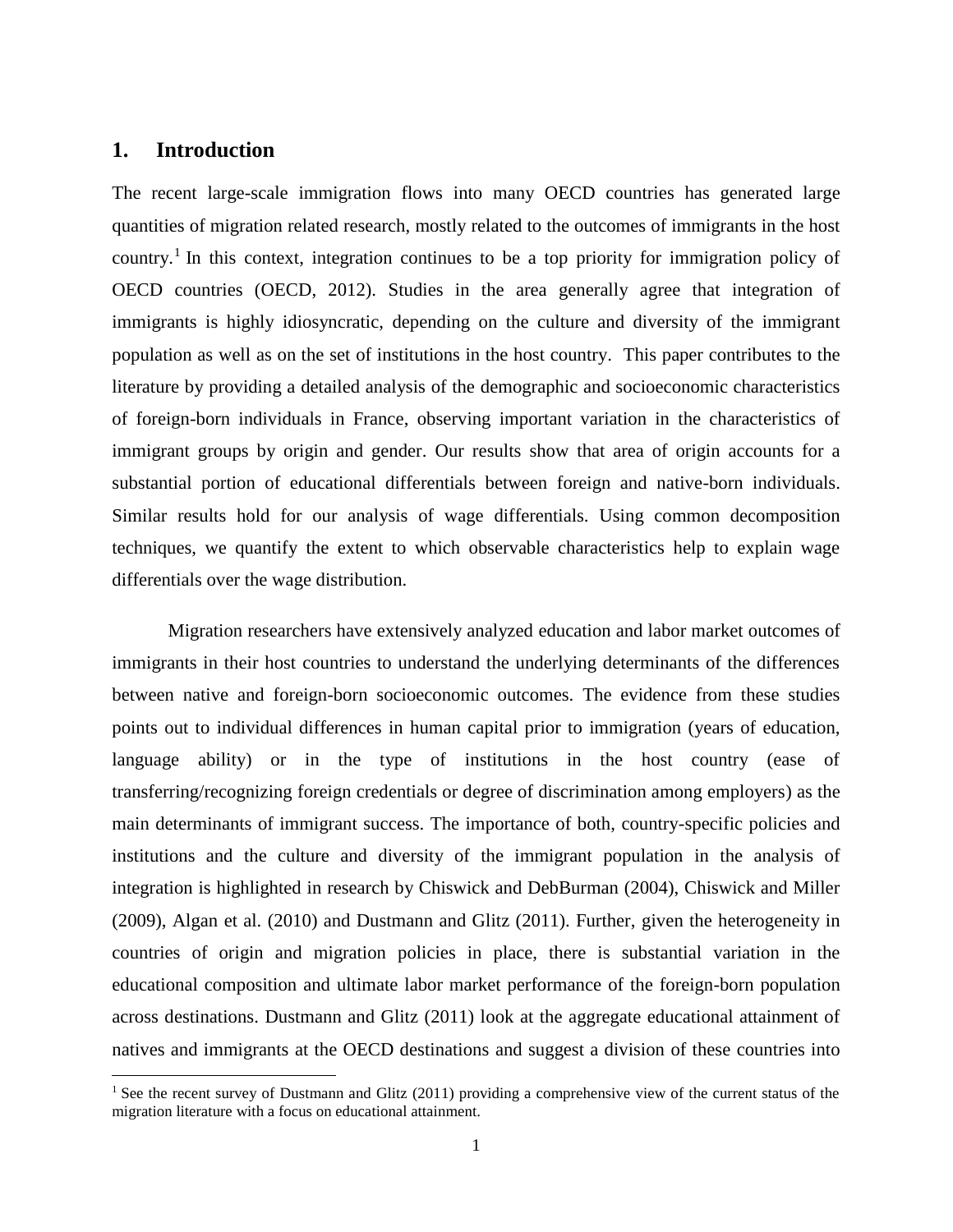two groups: one characterized by high-skilled immigrants (such as Australia, Canada, and the United Kingdom) and one characterized by low-skilled immigrants (such as France, Germany, and the Netherlands). Two studies by Algan et al. (2010, 2012) report that that on average immigrants to France and Germany have left school at an earlier age than the native-born French and German, supporting this classification.

Despite the obvious implication that country specific studies are necessary to understand the heterogeneity of migration outcomes, most of our understanding in immigration trends comes from evidence in main immigrant-receiving developed countries, United States, Canada, and Australia. Fortunately, migration studies from the European countries are on the increase, as Europe has become one of the top destinations of immigrants in the last decades with various phases and flows from different source regions. A substantial part of the European migration occurred as a consequence of decolonization such as in the United Kingdom, the Netherlands, and France (Alba and Silberman, 2002) which makes for distinctive patterns in immigrant integration. 2

The literature on the labor market assimilation of immigrants originated with Chiswick's seminal 1978 paper, which proposed that immigrant human capital deteriorates upon migration resulting in lower initial earnings than (similarly skilled) native-born individuals. With time in the host country, immigrants are able to accumulate domestic human capital and "catch up" with the native born. Since then, a long list of academic and non-academic studies has documented this phenomenon using different measures of labor market performance (Chiswick, 1986; Borjas, 1995, 2013; Bell, 1997; Friedberg, 2000; Aydemir and Skuterud, 2005; Antecol et al. 2006; Clark and Lindley, 2009; Beenstock et al., 2010). In North America, the earnings difference has largely been attributed to changes in the composition of immigrants arriving to the host country (McDonald and Worswick, 1998; Ferrer, Green and Riddell, 2006; Picott and Hou, 2009).

In the case of France, the amount of migration studies is particularly meager, despite France's long immigration tradition. France was the country with the largest share of migrants in 1920 after the US (Algan et al., 2012). Since 1974 the proportion of immigrants has remained stable in France. Around 7.4% of the population is of foreign origin according to the 1999

 $\overline{\phantom{a}}$ 

 $2$  For a survey on the phases and characteristics of European migration, see Zaiceva and Zimmermann (2008).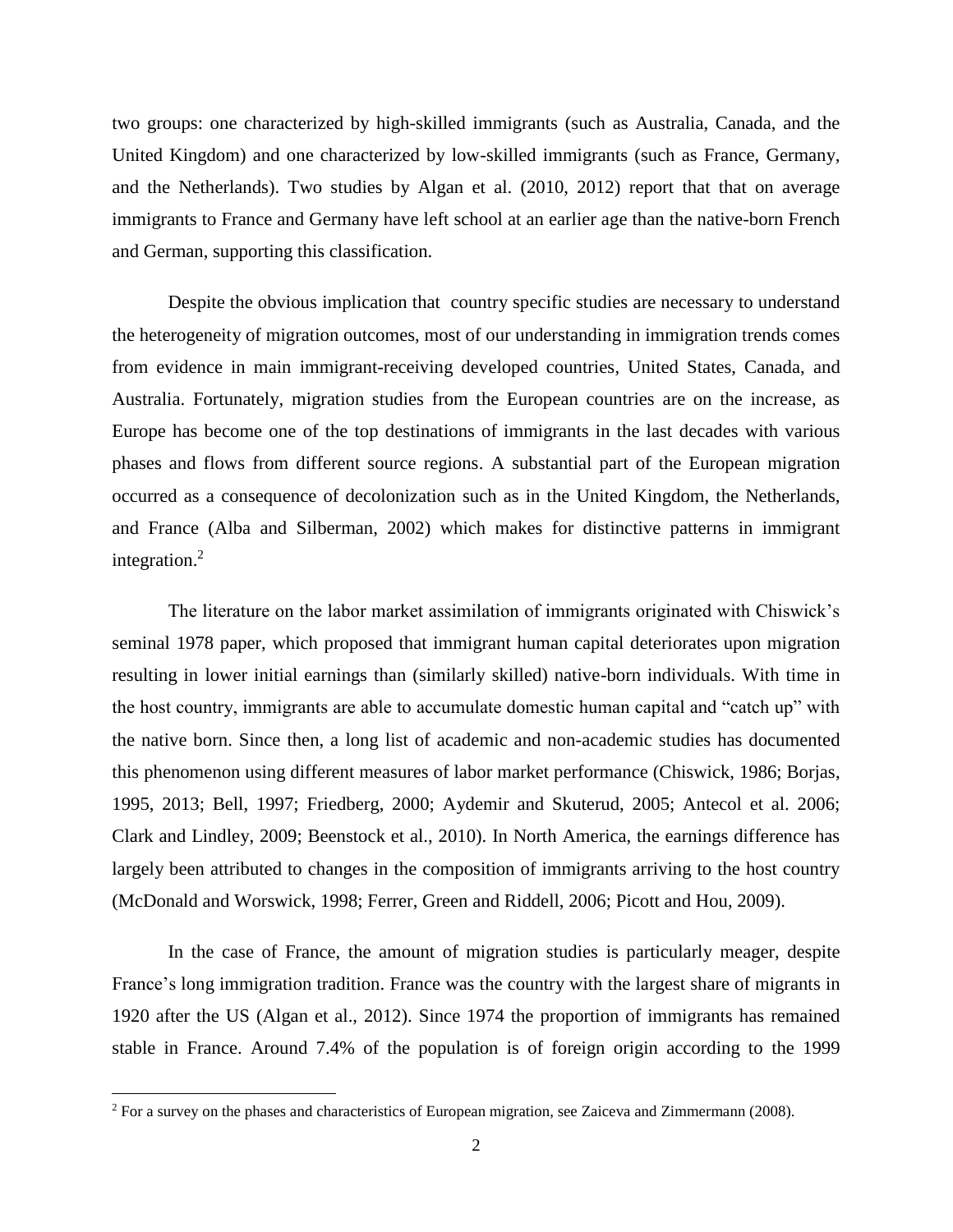Census (Aeberhardt et al., 2010). By early 2000s about 25% of the population has some immigration background from the first, second, and third generation and the ethnic composition of the migrants has become increasingly diverse over the last decades (Algan et al., 2012). At the same time, historically, the secular tradition of the French Republican model has implied restrictive attitudes on expressing ethnic and religious identities in public sphere. This Republican assimilation model, which aimed at giving both French and immigrant children common civic and national values, fails to acknowledge the minorities and makes it hard to evaluate whether the rhetoric of cultural integration matches the reality (Constant, 2003; Algan et al., 2012). Therefore, despite its diverse background of populations, the immigrants in France and their labor market performance have not been studied enough in the migration literature, due to the lack of appropriate detailed data and/or nationally representative surveys.<sup>3</sup> However, the urge to collect and document immigration related data in France became stronger in the aftermath of the November 2005 riots, which took place simultaneously in many poor suburbs of large cities where immigrants were overrepresented (Aeberhardt et al., 2010). The French studies find that the labor market performance of most immigrant groups (as well as their descendants) is generally worse than that of the native-born population (Algan et al., 2010; Meurs et al. 2006; Aeberhardt et al. 2010). These lower outcomes can be partly explained by occupational differences, possibly due to occupational segregation (Aeberhardt and Pouget, 2007).

This paper fills a gap in the international literature of immigrant assimilation by providing a detailed analysis of the educational attainment and labor market outcomes of immigrants to France using the recent *Trajectoires et Origins: Enquête sur la diversité des populations de France* (TeO), collected by the *Institut National des Études Démographiques* (INED) and the *Institut National de la Statistique et des Études Économiques* (INSEE). This nationally representative survey provides rich information on the socio-demographic characteristics of different subgroups of the French population with different attachments to French culture and institutions. In addition to native-born French individuals, the survey identifies (a) individuals from DOM, who are in fact French citizens, speaking French and growing up under French institutions, (b) immigrants from previous French colonies, who usually speak French well and are more exposed to the French-style institutions, and (c)

 $\overline{\phantom{a}}$ 

<sup>&</sup>lt;sup>3</sup> In particular, "public authorities have long been reluctant to provide information on country of birth of parents in the main national surveys such as the Census or the Labor Force Survey" (as cited in Algan et al., 2010).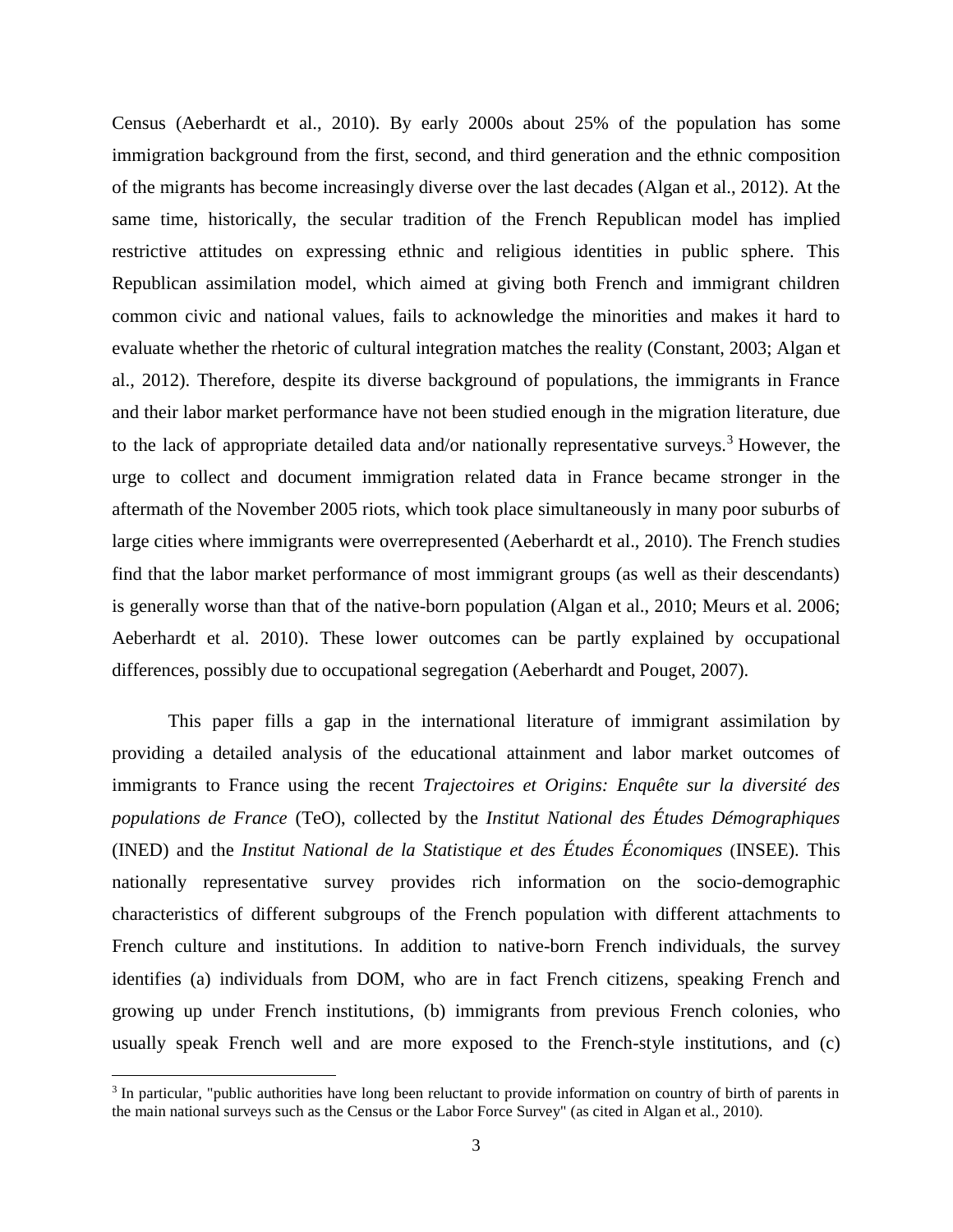immigrants from various origins (e.g. from Eastern Europe) who are not necessarily familiar with the language or culture of the host country prior to arrival. Hence, TeO provides a unique opportunity to study differences in educational and economic outcomes between these groups while controlling for the effect of cultural and institutional background.

The paper provides a detailed comparison of the demographical and socioeconomic characteristics of native-born and foreign-born individuals in France, observing important variation in the characteristics of immigrant groups by origin and gender. Our results show that area of origin accounts for a substantial portion of educational differentials between foreign and native-born individuals and that conditioning on a broad set of socioeconomic characteristics eliminates or reduces some of these differences. Similar results hold for our analysis of wage differentials. Further, using common decomposition techniques, we quantify the extent to which observable characteristics help to explain wage differentials over the wage distribution. Compared to the literature, the contribution of our paper is two-fold. First, we use the most recent nationally representative data on immigrants in France covering all origins. Including country of origin allows taking into account cultural and institutional factors in explaining outcome gaps between natives and immigrants. Second, given the rich information available, we are able to control for a broader set of controls to address the heterogeneity of the immigrant population in ways that is rare in the immigration literature. For instance, information about place of completed education (host versus abroad) allows us to address issues of transferability of human capital to the host country labor market.

The rest of the paper is organized as follows: Section 2 presents the data and descriptive statistics; Section 3 presents the estimations results on education and labor market outcomes as well as the wage gap decompositions; and Section 4 gives concluding remarks.

#### **2. Data and Descriptive Statistics**

We use the *Trajectoires et Origins: Enquête sur la diversité des populations de France* (hereafter, TeO), a household survey collected jointly by INED and INSEE between 2008 and 2009. TeO is a unique dataset, the largest survey ever conducted in France on ethnic minorities, both in the breadth of the population covered and the depth of information collected. TeO covers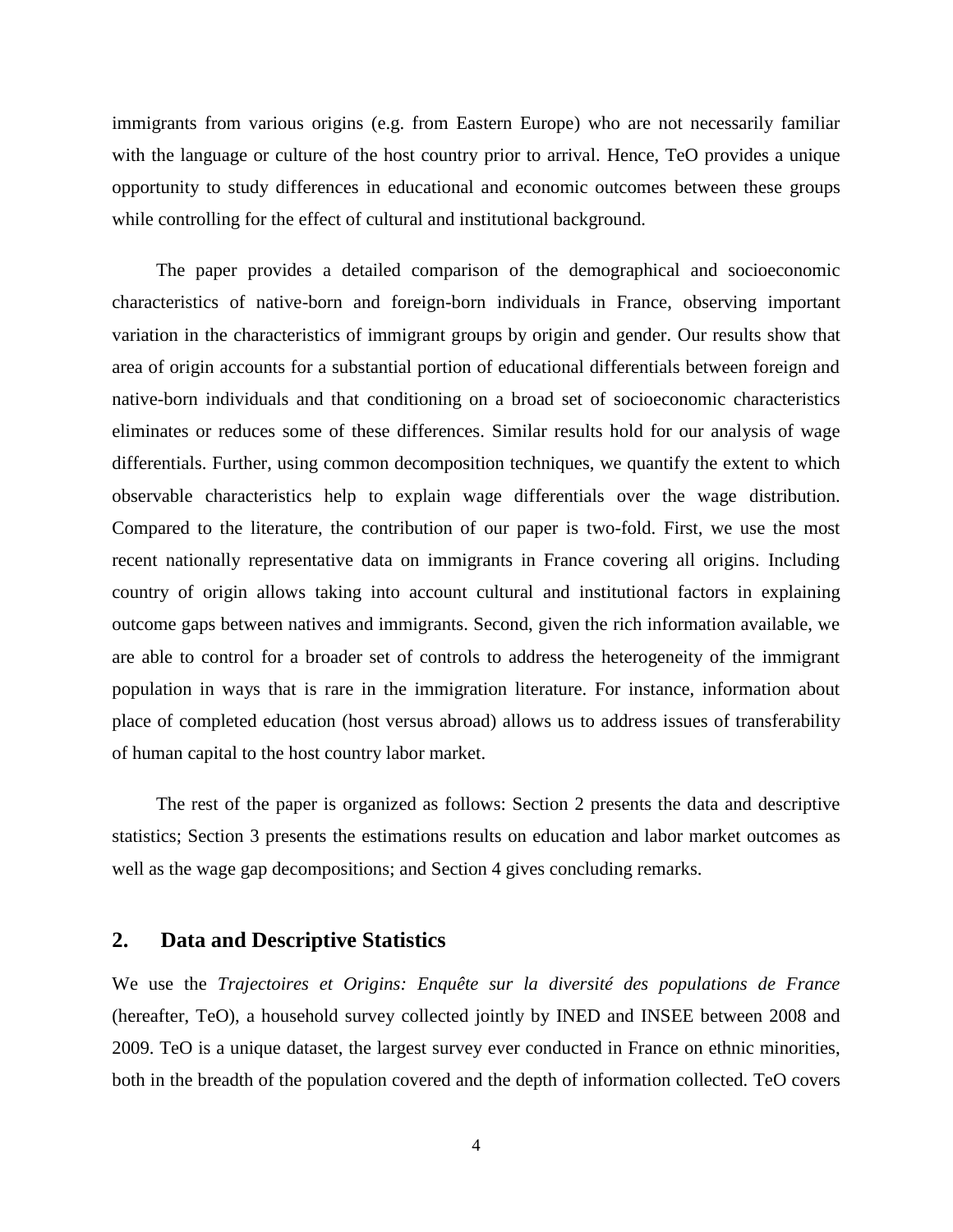detailed demographic and socioeconomic characteristics, migratory trajectories, as well as health and religion related information of individuals and their family members. Regarding labor market outcomes, TeO provides information on labor force participation, employment, and monthly wages of individuals. Sample weights are used through the analysis to produce nationally representative estimates.

This survey sample includes 21,761 individuals residing in metropolitan France between the ages 18-60 in 2008. It covers French-born natives, first generation immigrants (born abroad and arrived to France at some point in their life), individuals born in DOM or *Département d'Outre-mer* (Overseas Departments), second generation individuals (born in France, but have at least one foreign born parent) and second generation DOM individuals (born in France, but have at least one DOM-born parent).<sup>4</sup> Our focus is on the French and DOM native born (denoted NB and DOM respectively) and foreign born individuals (FB).  $5$  Our final sample comprises 12,345 individuals roughly equally divided between men and women. DOM individuals are a special group since they are – legally – native born French, brought up within the institutional French educational, legal and cultural system. However, being born outside metropolitan France, they share some of the characteristics of immigrants, such as a diverse racial and cultural background. This provides us with an interesting reference in our analysis, allowing us to separate the effect of host country culture/institutions from that of foreign countries. Hence, we include DOM as a distinct place of origin from the French nationals.

[Table 1](#page-30-0) provides the sample proportions of these three main groups and the diverse areas of origins of first generation immigrants in detail (excluding DOM). Overall, about 11.7% of population in France is composed of first generation immigrants and about 1% originates from DOM. The details on the categorization of the countries of origin into broader regions are listed below [Table 1.](#page-30-0) We observe that an important part of the first generation immigrants are composed of individuals with origins from Maghreb with 32.5%, Southern Europe with 18.4%, Africa with 13.9%, and Asia with 9.1% out of the total foreign-born population. Individuals from

 $\overline{a}$ 

<sup>4</sup> See Appendix for the members of DOM.

<sup>&</sup>lt;sup>5</sup> In the native group, we also included the French repatriates (corresponding to 291 individuals in our sample) who are born outside France (most of them born in Maghreb), but are French nationals by birth. Their characteristics are more similar to the French natives than the natives of the countries where they are born. For that reason, in the remaining analysis these repatriates are always counted in the French natives.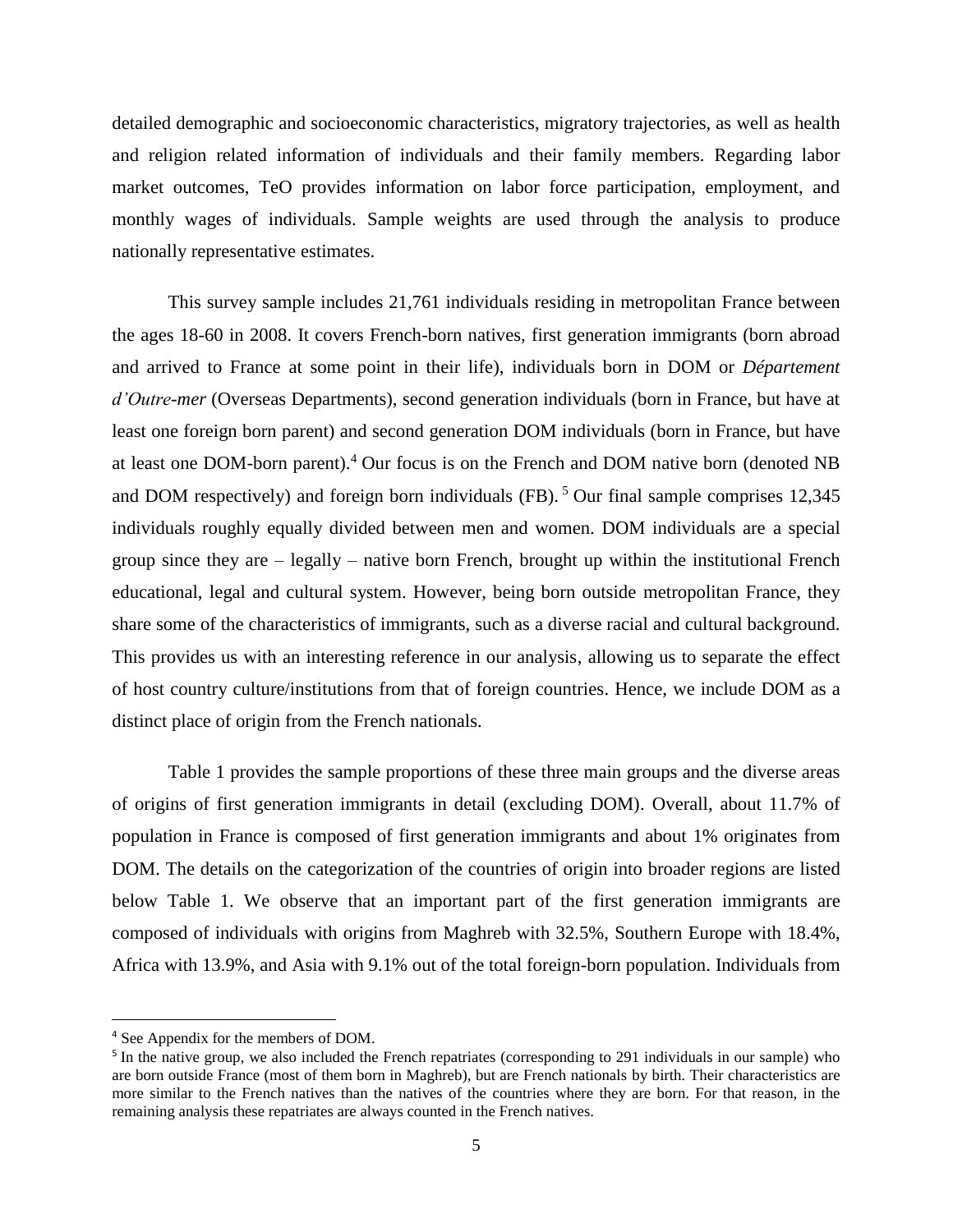Middle East, Western/Northern Europe, and Eastern Europe comprise 8.3%, 8%, and 5.9%, respectively, of the total foreign-born. The last origin group "Others" consists of a heterogeneous set of countries in the American continent as well as in Oceania and makes 4.1% of the foreignborn individuals in France.

[Table 2](#page-31-0) reports summary statistics for the three main groups of interest. DOM individuals are slightly younger and less likely to be married or have kids, and more likely to live in large cities (more than 200,000 inhabitants), than the native or foreign born. Immigrants have the highest levels of fertility, with 2 children on average, relative to 1.4 by the native born and 1.6 in the case of DOM individuals. However, it is this later group which comes from largest families. DOM individuals have an average of 5.2 siblings, versus 4.7 or 2.5 siblings in the case of foreign or native born, respectively.

Next we focus on human capital variables. We use years of education as the main measure of an individual's formal education. There are important differences in educational attainment across the three groups. The highest educational attainment – in years of schooling – is observed among the native born individuals with 11.2 years, on average, followed by individuals from DOM with about 10 years of schooling. First generation immigrants have the lowest level of educational attainment with only 9.6 years. As suggested by Chiswick (1978) we also consider years in the country as a measure of the local human capital the immigrant possess. The longer an immigrant has stayed in France, the higher the chances that he has command of the native language and has developed networks leading to socioeconomic integration. We report age at arrival in France and years since migration for those not born in Metropolitan France. The numbers suggest that FG immigrants arrive as young adults around 20 years of age and DOM immigrants slightly younger (around 17 years of age). Hence, they have been in France, on average, over 20 years. There are, however, important differences in years since migration by area of origin.<sup>6</sup> Immigrants from Southern Europe have generally spent the longest time in France, corresponding with the large influx of Spanish exiles arriving around WWII. Finally, we also include a measure of language ability. As suggested by previous research, fluency in the language of the destination country will influence immigrant's success in destination countries' labor markets (Chiswick and Miller, 2002, 2010; Dustmann, 1994; Dustmann and van Soest,

 $\overline{\phantom{a}}$ 

<sup>6</sup> These numbers are not reported in the summary tables, but are available upon request.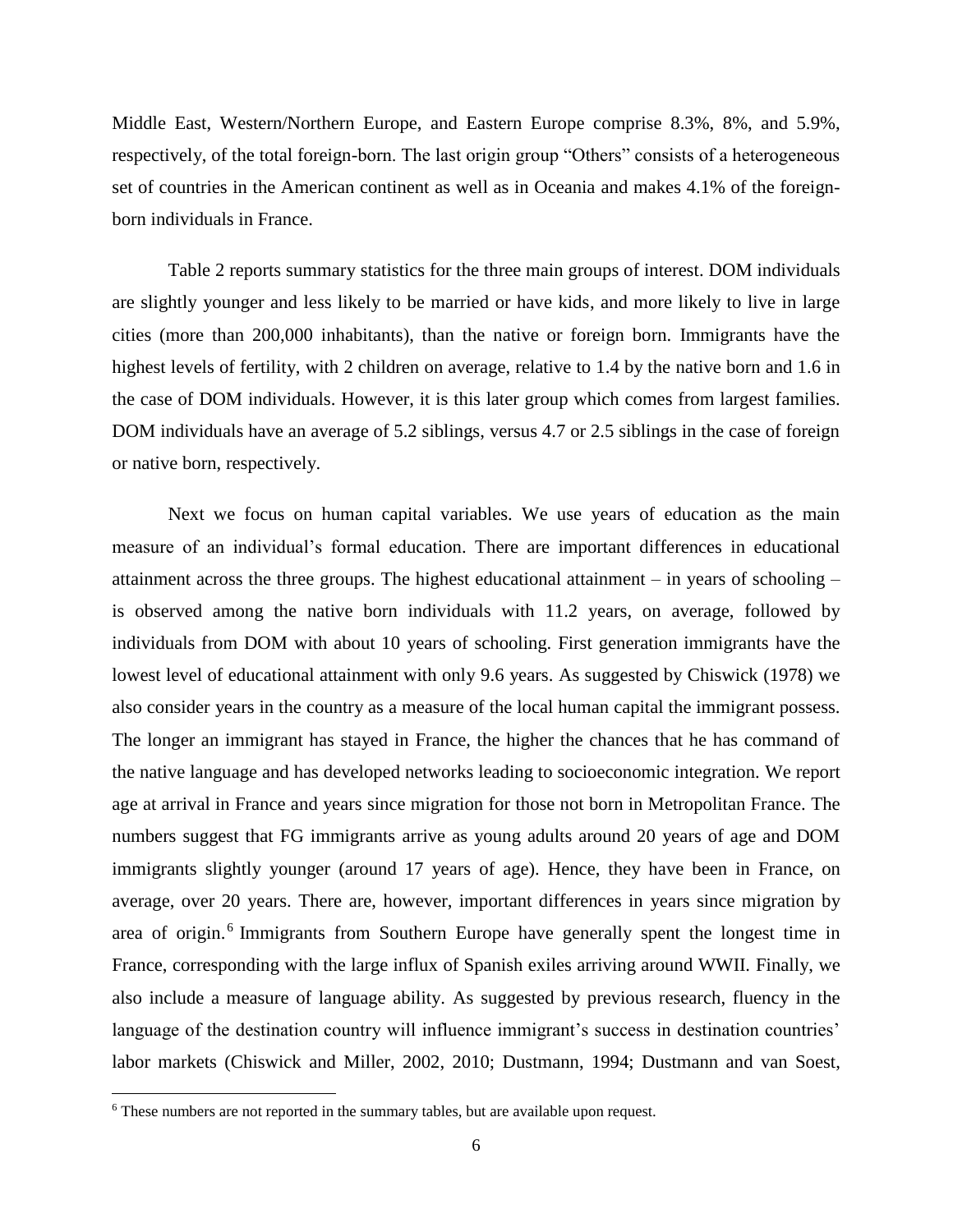2001, 2002; and Dustmann and Fabbri, 2003). Our data has several self-reported French language ability indicators. We use the overall language capacity indicator, which summarizes the abilities in comprehension, reading, writing, and speaking of French. This variable is reported as the share of first generation immigrants whose overall language abilities are "well".<sup>7</sup>

We also include parental education in our analysis. Our interest on parental educational attainment arises because a large literature on the intergenerational analysis on educational attainment suggests that it is potentially related to the educational attainment of their descendants (see Black and Devereux, 2011, for a survey on intergenerational mobility). The effect of parental education on second generation immigrants has proven to be an important determinant of the integration of child immigrants and second generation immigrants (Bauer and Riphahn, 2007; Beck et al., 2012). In France, Dos Santos and Wolff (2011) show that among second generation immigrants, the skills of the parents mainly explain ethnic educational gaps between groups. Although the later study does not cover first generation immigrants or the native born, the overall evidence suggests that it is important to control for parental background in assessing educational attainment across ethnic groups. We borrow from this literature and control for parental background in our analysis. We report educational categories of both parents: low (up to primary school), middle (up to high school), and high (university or more). $8 \text{ In}$  France the educational attainment of the parents shows heterogeneity both between the three groups, as well as within the family between the mother and the father as shown in [Table 2.](#page-31-0) Immigrants come from a lower educational background than native born and DOM individuals: 72.4% of mothers and 62.1% of fathers of the immigrants have only reached a primary level of education. In contrast, parents of the native born and DOM individuals are less likely to be low educated: 52.7% of the mothers and 44.7% of the fathers of the native born, and 59% of the mothers and 51.3% of the fathers of DOM individuals. However, the education levels of the parents of immigrant individuals shows greater dispersion, with a similar, if not higher, fraction of highly educated parents among immigrants than the natives (over 8% of mothers of natives and

l

<sup>&</sup>lt;sup>7</sup> As French natives and DOM individuals speak French as their native language, there is no language fluency variable for them in the data.

<sup>&</sup>lt;sup>8</sup> In additional tabulations, not shown here, we compared the educational attainment of individuals to that of their parents (after converting parental education to years of schooling). This comparison shows that both parents from all groups have, on average, less education than the surveyed individuals themselves, suggesting an increase in the overall educational attainment over a generation.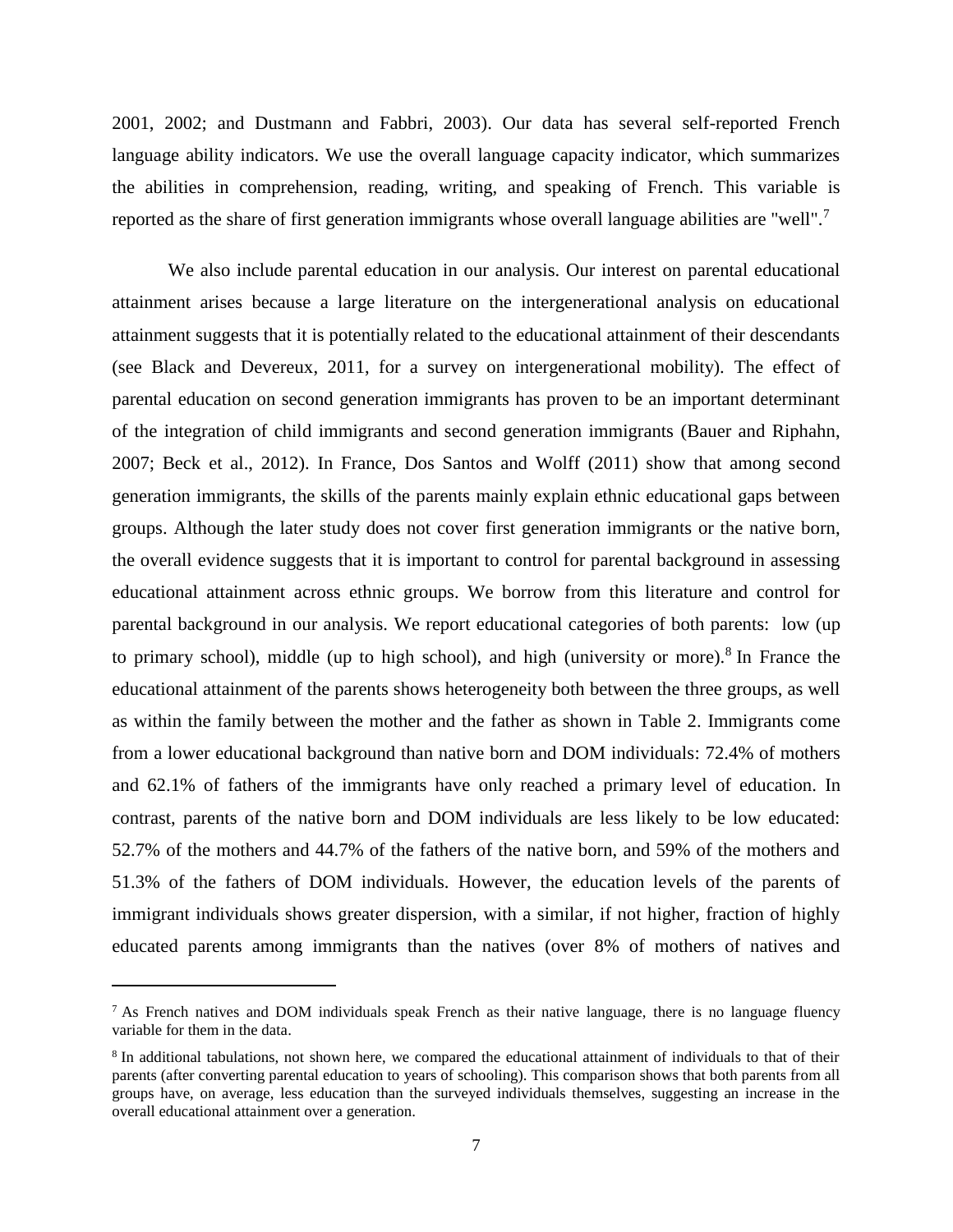immigrants have high levels of education, while 10% and 13.5% of fathers of native born and immigrants have high levels of education). This suggests that the socioeconomic background of first generation immigrants is quite heterogeneous with immigrants coming both from highly and lowly educated families. There are also important differences in terms of unreported parental education with French (both DOM and native born) being more likely not to report parental education.

Finally we report several labor market indicators such as labor force participation, employment status, and monthly earnings. On average, labor force participation of native born is 86.3%, slightly less than that of DOM individuals (91.7%), but higher than that of FG immigrants (80.1%). The percentage of employed individuals shows similar levels of labor market attachment for the three groups. As a measure of earnings, we use monthly wages of individuals instead of hourly wages in our analysis because of insufficient information on hours of work due to missing or unreported values. Not surprisingly, native born individuals have the highest monthly wage with 1750€, compared to DOM with 1553€ and other immigrants with 1582€, on average.

In [Table 3,](#page-32-0) we summarize the main outcomes of interest of our paper, education, labor force participation, and wages, by region of origin and gender. This breakdown of the data is important as cultural differences across origins might imply differing values regarding female and male roles in the household and labor markets, and hence differing outcomes by gender. The upper panel of [Table 3](#page-32-0) reports the summary statistics for men. As expected, educational attainment in years shows great variation among males of different origins. For instance, men from Western/Northern Europe have, on average, 12 years of schooling in contrast with 10 years of education for Asian immigrants, 9 for Maghreb immigrants and 7.5 for Southern Europeans. Labor force participation of men range from 87% for men from Western/Northern European origin to 94.8% for men from African origin. Variation in labor force attachment naturally translates into earnings variation, with the highest wages corresponding to Western/Northern European immigrants and the lowest wages corresponding to African immigrants.

The lower panel of [Table 3](#page-32-0) shows similar statistics for women of various origins. There seems to be larger variation among women than men by area of origin. Regarding educational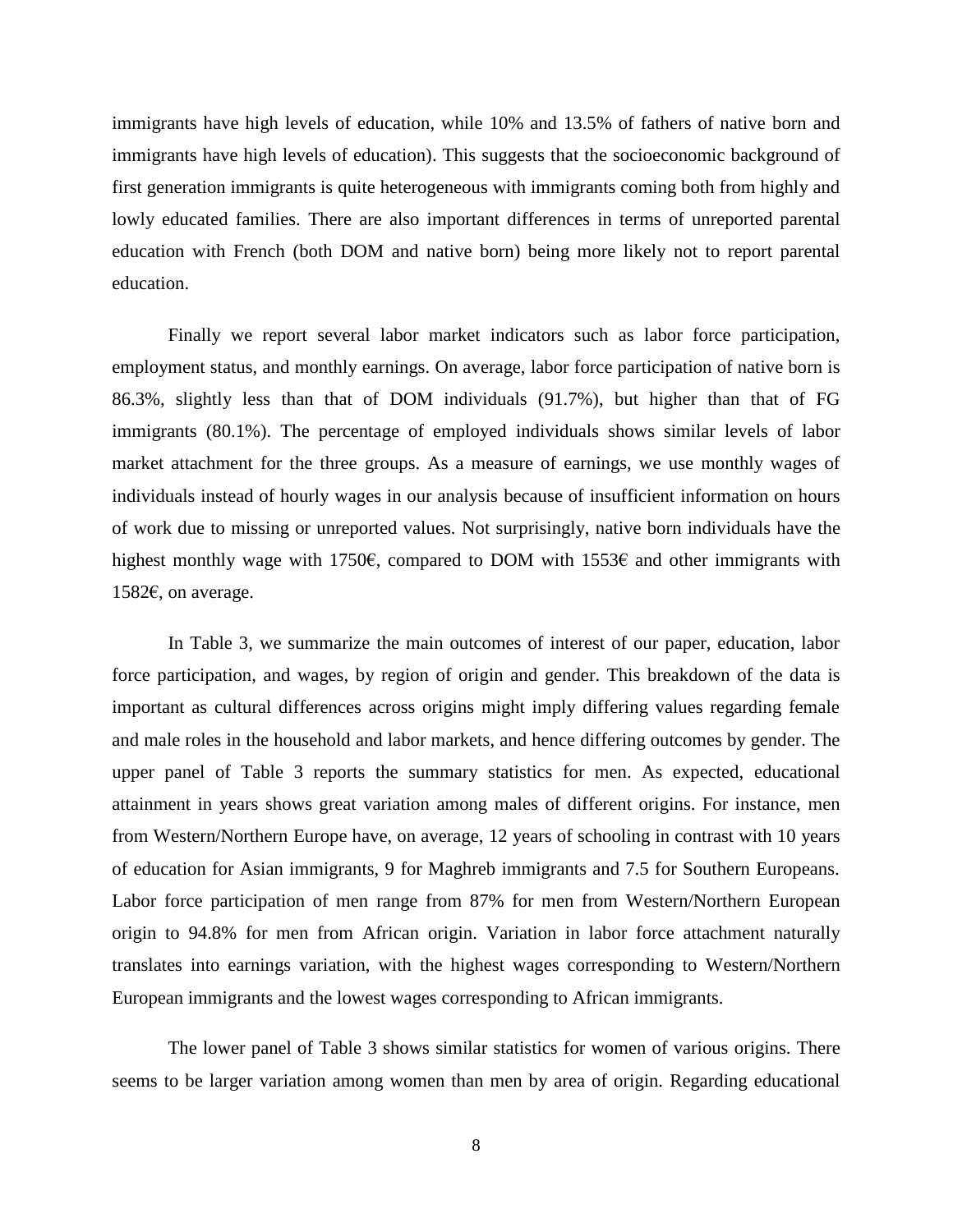attainment, women from Western/Northern Europe have the highest years of schooling with 13.2 years followed by women from Eastern Europe with 12.9 years and French women with 11.3 years. In contrast, women from Southern Europe, Maghreb, and Middle East have the lowest years of schooling, with 7.6, 8.3, and 8.5 years, respectively. Participation into labor force is higher among women from DOM with 89.7%, native born with 83.5%, Eastern Europeans with 80.9%, and Southern Europeans with 78.9%. These numbers are much lower for women from Middle East with 46.5% and from Maghreb with 60.8%, on average. Female immigrants from the remaining origins have participation rates around 70%. In terms of wages, the monthly wage of native French women is 1457€, while it is 1135€ for African women. Women from European origins (except for Southern Europe) earn higher wages than the native born, while women from Maghreb, Africa, and Middle East have lower wages than native women.

These descriptive statistics point to important differences between immigrant and native born individuals, in terms of educational attainment, labor force participation, and monthly earnings according to gender and area of origin. From a gender perspective, we note that even though native born, DOM, Asian and European immigrant women are not less educated than men, they are usually less likely to participate in the labor force and have lower wages than men. In addition, labor force participation and wages of immigrant women from Maghreb and Africa are substantially lower than those of French women (or men from the same area of origin), but this is coupled with significantly lower educational attainment. Therefore, in the remainder of the paper, we will conduct separate analysis by gender and pay particular attention to the area of origin of the individuals.

#### **3. Empirical Results**

#### **3.1. Educational Attainment**

Following previous studies, we estimate the educational attainment of immigrants, relative to the native born using the following linear model:

$$
Y_i = \beta_0 + \beta_1 X_i^1 + \beta_2 X_i^2 + \beta_3 X_i^3 + \varepsilon_i, \tag{1}
$$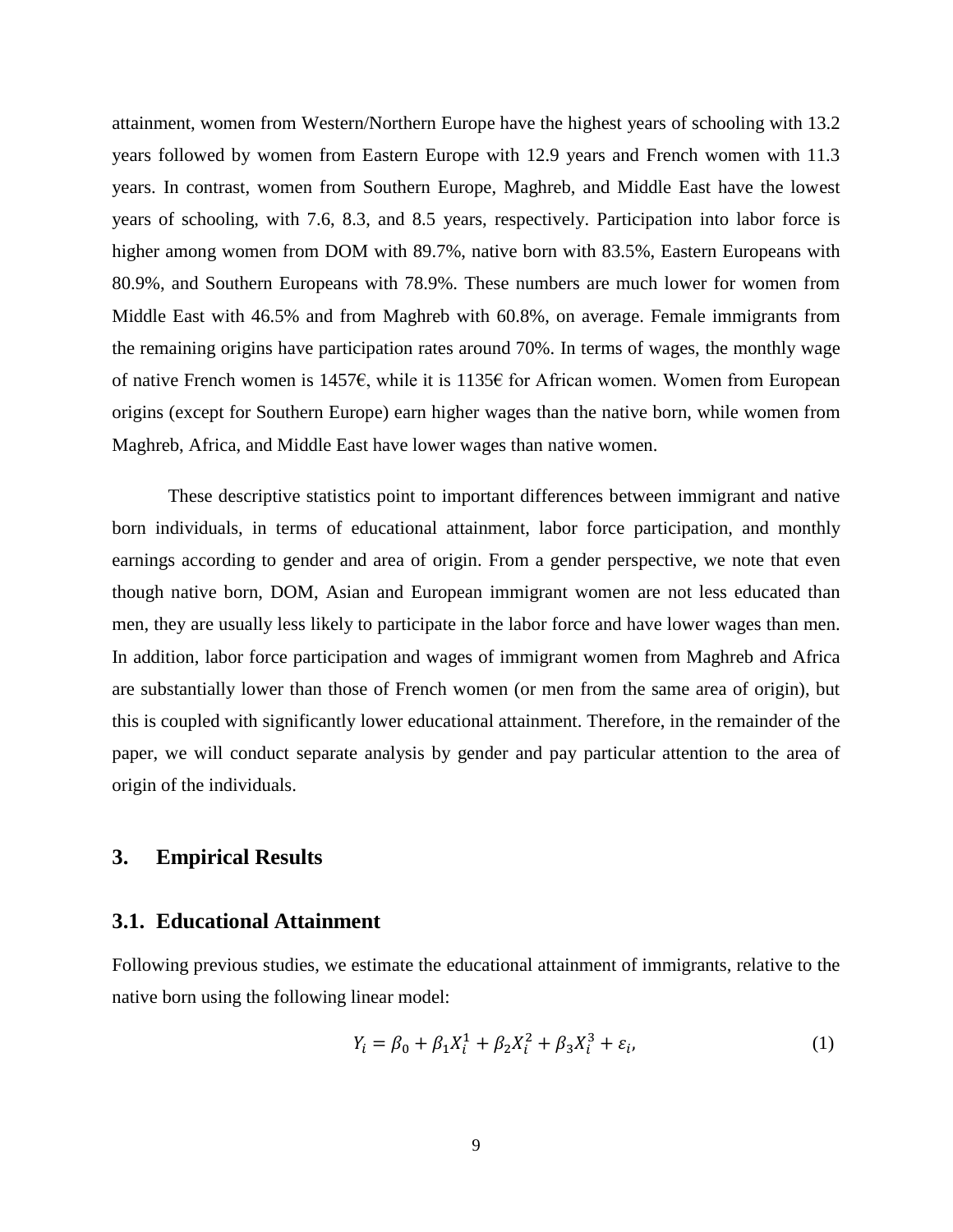where  $Y_i$  is the educational attainment measured in years for individual *i*,  $X_i^1$  is set of individual covariates such as age and age squared and, for immigrants only, a set of arrival cohort indicators.  $X_i^2$  is a set of variables which includes controls for family background such as number of siblings, educational attainment and occupation of both parents. The vector  $X_i^3$  is the focus of analysis and introduces indicators related to the immigration status as first generation (FG) immigrants, DOM immigrants, or native born (reference category). Alternatively,  $X_i^3$  will include a set of indicators of area of origin, where the reference group is France.  $\varepsilon_i$  is the random error term.

The addition of the parental controls is inspired by evidence from the literature, which points to the intergenerational persistence in educational and economic outcomes among family members (for example, see Dustmann and Glitz, 2011; Bauer and Riphahn, 2007). In our sample, parental education has four categories: non-response (or missing), low, middle, and high levels of education, where the low education is the omitted category.<sup>9</sup> Parental occupation also has four categories: non-response (or missing), unskilled, skilled, and professional occupations, where the unskilled occupation is the omitted category.<sup>10</sup> Finally, all specifications control for the cohort effects using dummy variables for the period of arrival to France by 10-year intervals, where the native born is allocated to the reference cohort group.<sup>11</sup> Among socioeconomic background we consider the number of siblings to account for the quantity-quality trade-off in fertility decisions of parents (Becker, 1960). We expect educational attainment to diminish with the number of siblings and to increase with the socioeconomic status of the parents measured either in educational or occupational attainment.

[Table 4](#page-33-0) shows the estimations results of equation (1) by OLS, where columns 1-3 shows the results for men, followed by results of women in columns 4-6. In the table, columns 1 and 4 report the educational attainment analysis with immigration status dummies, while the rest of the columns include the expanded regions of origin instead, as we are interested to see the effects of

 $\overline{\phantom{a}}$ 

<sup>9</sup> We also ran the estimations by dropping the missing/unreported category in education and occupation of the parents and the results remain unchanged. We decided to keep the models with these categories to have a larger sample size.

<sup>&</sup>lt;sup>10</sup> Occupational categories are defined as in Bauer and Zimmermann (1999).

 $11$  Because there is only one cross section of data, we cannot distinguish between years since migration and cohort effects. Given the historical immigration flows to France, controlling for differences in the arrival cohorts seems more relevant than estimating a common assimilation profile from such a heterogeneous immigrant population.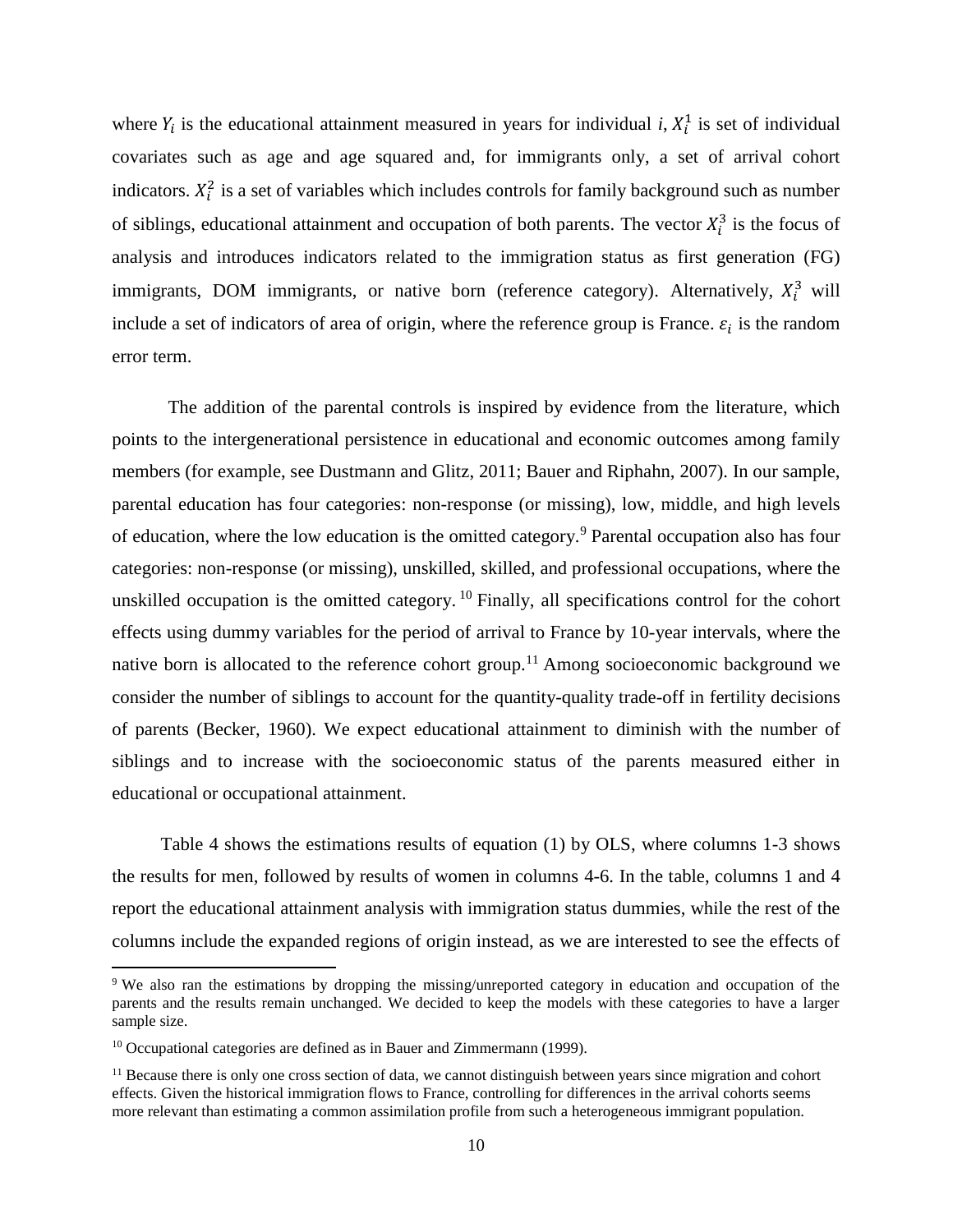migratory origins on educational attainment. In this way, the coefficients of the immigration status variables in columns 1 and 4 are interpreted as the deviations in the outcome variable (years of education attained) with respect to the reference group (the native born). A similar interpretation holds for the coefficients of the regions of origin in the remaining columns of [Table 4.](#page-33-0)

As the focus of analysis is the variation in outcomes across areas of origin, we report only briefly on demographic and family background controls. These are for the most part significant and have the expected signs across all specifications in Table 4. Educational attainment increases with age at a decreasing rate as expected, since education investments are more lucrative if made earlier in life. The sibling variable is negative and significant in all specifications for both genders (-0.230 for men and -0.320 for women), confirming the idea of quantity-quality trade-off of parents in fertility decisions. In other words, having more siblings is associated with having less educational attainment, probably because by having more children (quantity aspect) parents have fewer resources per child to invest in their education (quality aspect). The results also confirm the initial assumption that having parents with middle/high level education is correlated with higher educational attainment (about 1 year more schooling) for the individuals themselves than having parents with low level of education (reference category).<sup>12</sup> Having parents with professional occupations is also positively and significantly related to individuals' educational attainment.

We now turn our attention to the immigrant - native born differences in column 1. First generation and DOM men have, on average, 1.27 years and 1.48 less years of education than native-born men. In column 2, further disaggregating into detailed areas of origin, we show that coming from DOM, Maghreb, Asia, Middle East, Southern and Eastern Europe is associated with significantly lower years of education with respect to native born. The educational gaps range from 1.7 years less for Eastern European men to 3.2 years less for Maghrebian men and 4.9 years less for Southern European men relative to native men. Men from DOM also have 2.8 years less of education than the natives. These are overall rather large deviations of educational attainment of immigrants from the native born men when only demographical variables are held

 $\overline{\phantom{a}}$ 

 $12$  The estimates for number of siblings, parental education and occupation variables are not shown in this table, but are available upon request.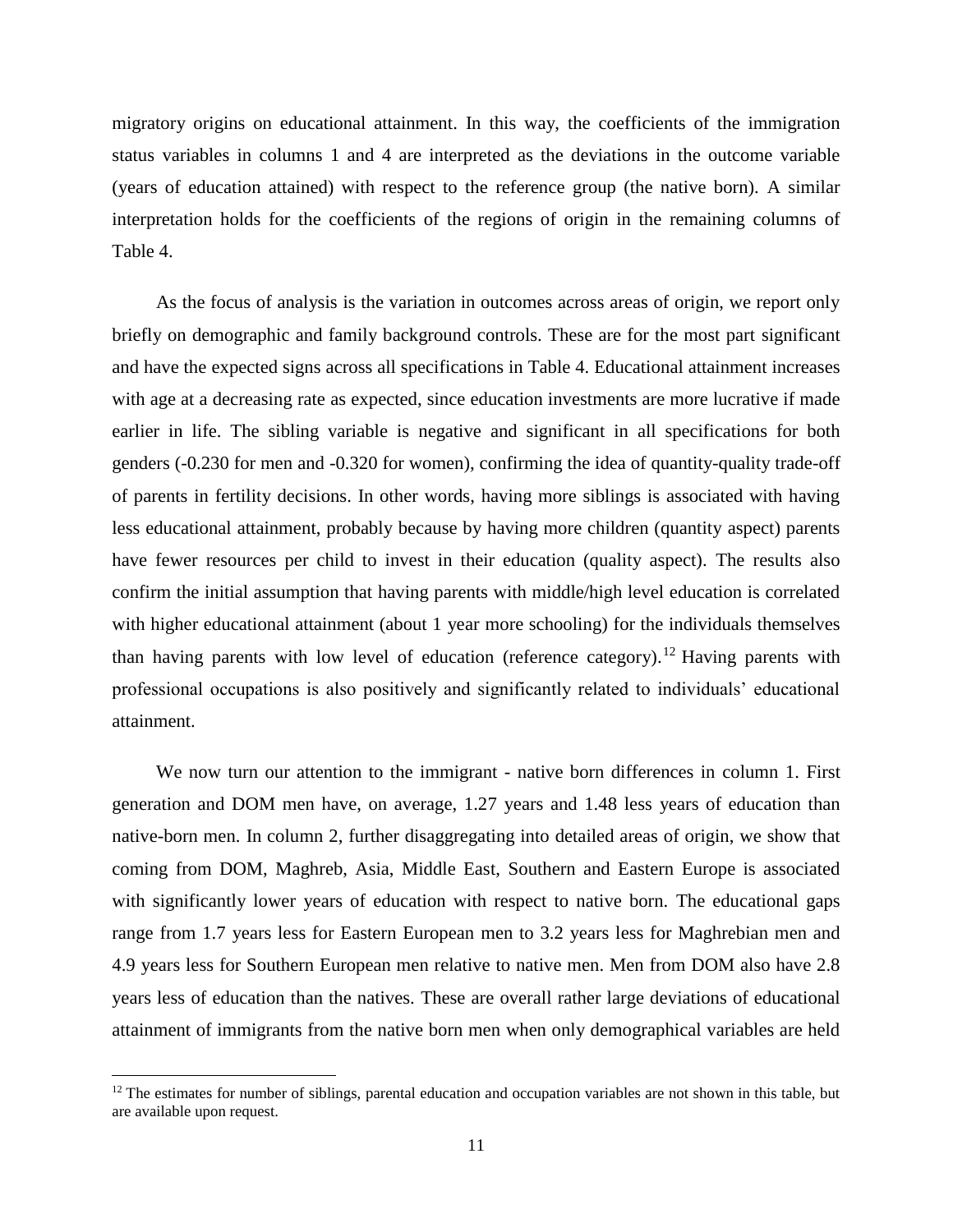constant. In contrast, men from Western/Northern Europe and Africa have about the same amount of education obtained as the natives in these specifications. The next specification (column 3) adds family background characteristics. These have significant effects on the previous estimates of origin on educational attainment, making most of the differences disappear. For example, immigrant men from Maghreb and Middle East no longer have a significant difference in years of education attained compared to native-born, once standard demographic and socioeconomic background characteristics are held constant. Further educational differences have significantly reduced for the other groups. For instance, once familial controls are added, men from DOM have only 1 year less of education than the native-born French, and men from Asia and Eastern Europe slightly over a year of education less.

Columns 4-6 repeat the same exercise for women. Column 4 shows that immigrant women have about 1.3 years less education and women from DOM have 0.5 years less education than French women when only demographic controls are held constant. Column 5 distinguishes immigrants by area of origin. The estimates suggest that the educational discrepancies are significant and large by origin, with South European immigrant women having an estimated 4 less years of education than French-born women. The estimates for other areas of origin are also significantly lower than those of French women, except those of Eastern and Western/Northern European women. As reported for men, adding family background variables in column 6 contributes to reduce the educational attainment gap. For example, women from DOM and Western/Northern Europe no longer show a significantly different number of years of education compared to native-born women. However, although reduced in magnitude to more than half their previous estimated values, the addition of familial background controls does not completely eliminate the education gaps (ranging from 0.8 to 2 years) for immigrant women from Maghreb, Africa, Asia, Middle East, and Southern Europe with respect to native-born women.

Overall, these results suggest that controlling for demographical and family background helps explain the difference in the educational attainment of individuals across different origins. Nevertheless, migrants of certain origins, such as women from Maghreb, Africa, Asia, and Middle East, and men from DOM, Asia, Southern and Eastern Europe, still show significant educational differentials relative to the native-born, even after controlling for these background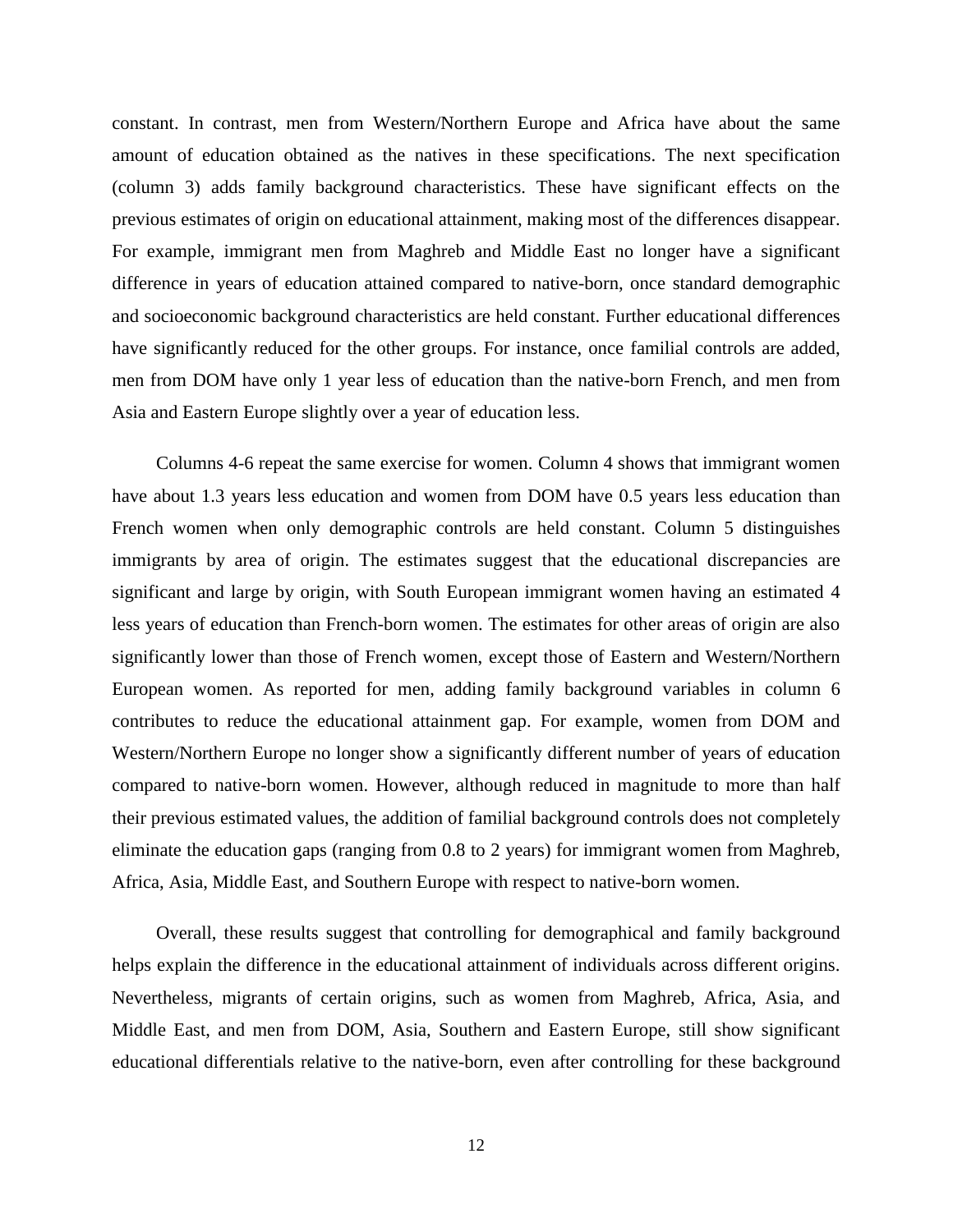characteristics.<sup>13</sup> This might indicate that there might still be other factors, not observed here, which might be responsible for the lower educational attainment of these immigrants compared to natives. These factors might be related to preferences and/or heterogeneous opportunities as well as discrimination toward obtaining education (Chiswick, 1988; Chiswick and DebBurman, 2004).

#### **3.2. Labor Force Participation**

 $\overline{\phantom{a}}$ 

To gain understanding into the employment outcomes of immigrants, we study the participation decision of immigrants relative to those of the native born, using a probit specification of the form:

$$
P(Y_i = 1 | X_i) = \Phi(X_i \beta), \tag{2}
$$

where  $Y_i$  is an indicator of labor force participation of individual  $i$ ;  $\Phi$  is the standard normal cumulative distribution function; and  $X_i$  is a set of covariates consisting of immigration related variables (immigration status or a set of dummy variables for the area of origin), human capital (including education, age, age squared, and language fluency); and family related controls (marital status, number of children, and employment of the spouse). The variable indicating the language fluency of immigrants is equal to 1 if the immigrant speaks French "well" and 0 otherwise. As suggested in the literature, language variables are usually related to the labor market outcomes of individuals in addition to the standard covariates as mentioned above (Chiswick and Miller, 2003; Dustmann and Fabbri, 2003). All specifications include cohort of entry effects and controls for region of residence in France to capture geographical heterogeneity. We structure the estimation results similar to education regressions by providing the results first by immigration status—with dummy variables for first generation immigrants and DOM—and then by detailed country of origin indicators, separately for men and women.

 $13$  The large influx of migrants into France from Southern Europe – particularly from Spain during the civil war– in the post-World War II period resulted in a current immigrant population from this area that is mainly composed by older individuals relative to the average native-born French (see Figure 2 in the appendix). Hence the educational differences are magnified as there has been an important increase in the educational attainment of the population over time. We tested whether this was behind the large education gap between Southern Europeans and French by introducing an interaction between Southern European origin and a dummy if the immigrant's age is more than 40 years of age. The results suggest that the age effect hypothesis explained an important part of the education gaps of Southern European immigrants (especially for women). Results are available upon request.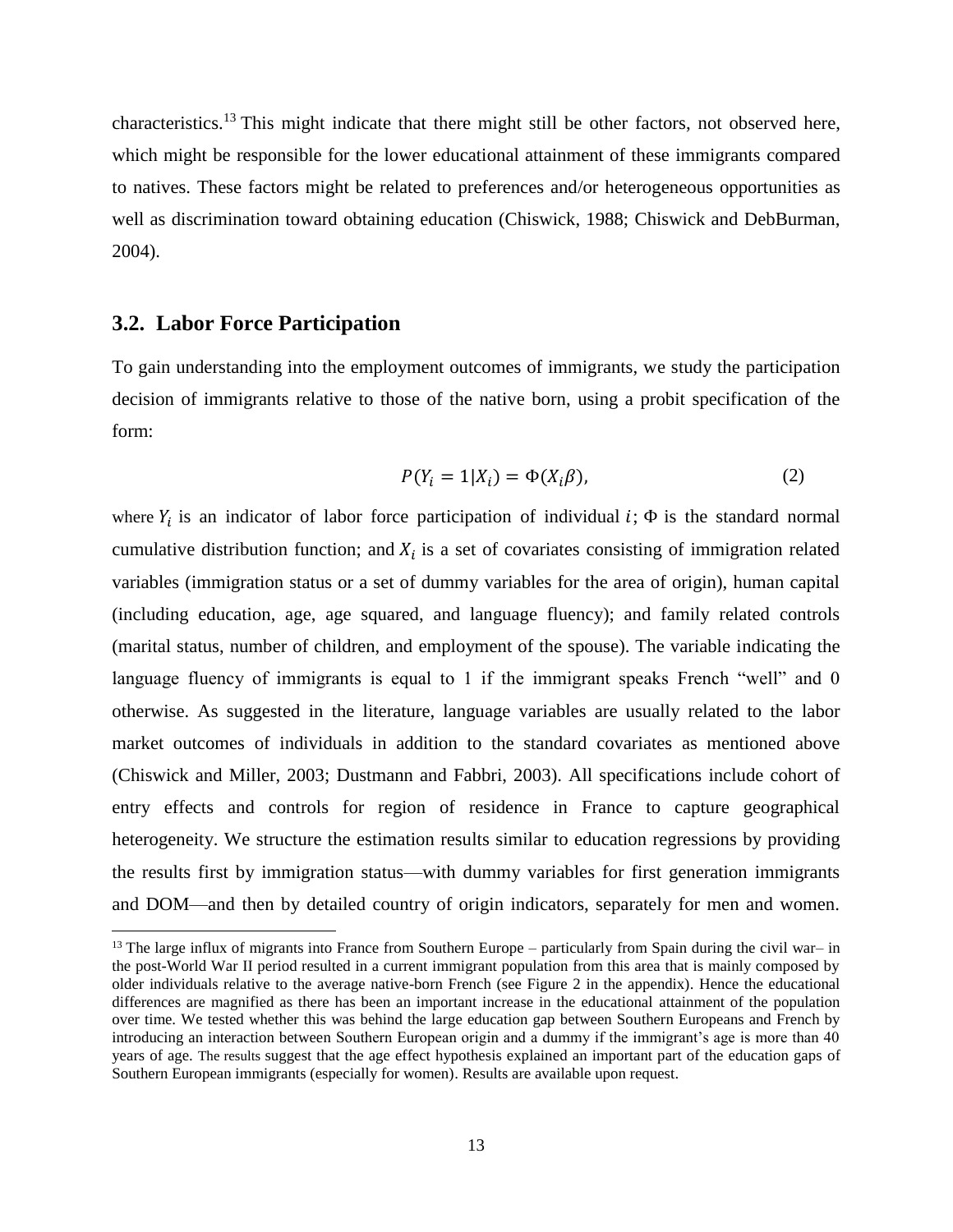The marginal effects calculated at the means of the covariates on participation probabilities are reported in [Table 5.](#page-34-0)

Please note that the estimates from equation (2) should be interpreted with caution. Specifically, no causal inference can be drawn between participation and endogenous variables such as fertility, education and marital status. Hence these estimates should be understood as correlations. This caution particularly applies to women for whom fertility, education and labor market decisions are most intertwined. Unfortunately we lack the instruments to disentangle these effects here.

Columns 1-2 show the results for men. We see that first generation immigrants and DOM individuals do not differ significantly in their participation relative to natives in column 1. Participation increases with age (1.5 percentage points by year) and education (0.6 percentage points by year of education). Having children is also positively and significantly related to labor force participation of men (0.7 percentage points per child), while marital status is not significant. Somewhat surprisingly, language fluency does not have a significant effect on participation either, even though host country language ability has been found to have an important role in the labor market assimilation of the immigrants in the literature (Chiswick and Miller, 2003; Dustmann and Fabbri, 2003). This is likely due to the inclusion of area of origin indicators, which are correlated with language fluency. Another reason could be related to the fact that these language variables are self-reported, hence subject to measurement errors. Dustmann and Fabbri (2003) show that measurement errors indeed lead to a downward bias in the estimation of language coefficients in employment and wage regressions. Spousal employment, however, positive and significantly affects participation in both specifications for men. This could be related to a family investment strategy whereby participation of wives is related to the labor market performance of husbands as in Duleep and Sanders (1993), Basilio et al. (2009), and Adsera and Ferrer (2014). In column 2, we add the details of the region of origin of the immigrant men. The results show that none of the immigrant groups (except for Southern Europeans) significantly differ from the natives in terms of labor force participation.

The estimation results for women are reported in columns 3-4 of [Table 5.](#page-34-0) As it is common in the literature, age and education increase women's participation to a greater extent than they do for men (1.1 and 4.1 percentage points per year, respectively). Also, unsurprisingly, being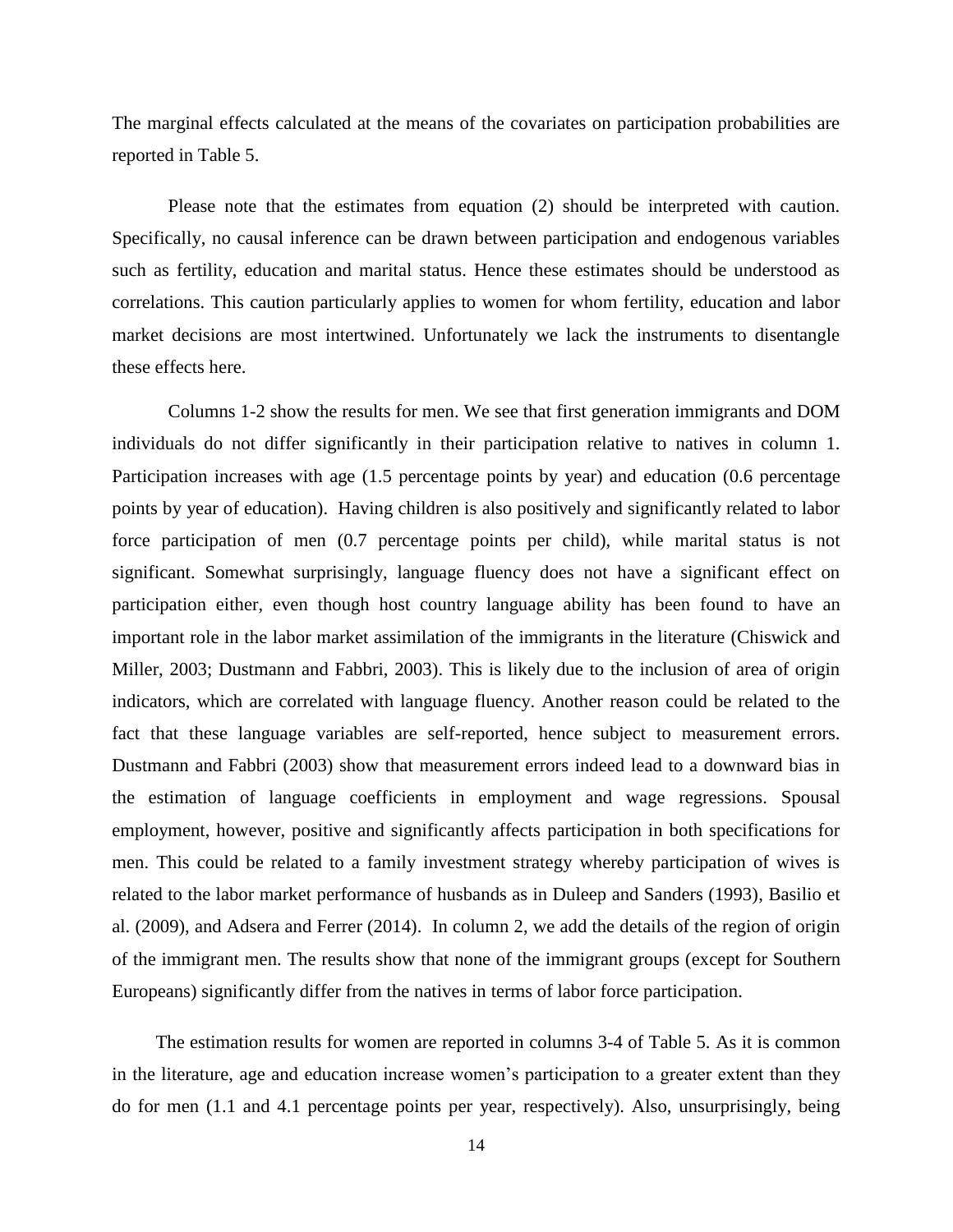married and having children is negatively and significantly related to female labor force participation (6.1 percentage points less per child).<sup>14</sup> Everything else constant both, immigrant and DOM women show lower levels of participation than native French women (20 and 7.1 percentage points lower, respectively). In column 4, we further examine differences in participation by area of origin. These are large and significant, ranging from 7.1 to 34.9 percentage points below the participation of native-born women for DOM and Middle Eastern women, respectively. Overall, the estimates for women are in line with the initial unconditional participation rate comparisons that we reported in Table 3, which then suggest that compared to natives, immigrant women participate much less in the labor force even after holding the education, age as well as marital and fertility status constant.

### **3.3. Wage Analysis**

l

We use the following log-linear specification to analyze wage differentials of DOM and FG immigrants in France:

$$
logY_i = \beta_0 + \beta_1 X_i^1 + \beta_2 X_i^2 + \varepsilon_i,\tag{3}
$$

where  $Y_i$  is the monthly wage of individual *i*;  $X_i^1$  is a set of standard human capital related variables such as education, experience, experience squared, and language fluency;  $X_i^2$  is a set of dummy variables for the area of origin, where France is the omitted origin; and  $\varepsilon_i$  is the error term.

We use the logarithm of the monthly wage as the dependent variable instead of hourly wage because there is not enough information on the hours of work (either missing or unreported) in the data. Nevertheless we believe that using monthly wage instead of hourly wage should not pose a big issue for at least two reasons. First, the hours of work of a wage worker are largely regulated and are 35-hours per week for full-time workers in the French labor markets. Second, a large part of individuals in our sample has a full-time job (96.2% of the men and 70.9% of the women) so that the hours of work are around 35 for most individuals. We check the

<sup>&</sup>lt;sup>14</sup> Additional children are correlated to the participation of immigrant and native-born women in similar ways, but each child has a greater (negative) effect on DOM women. Results are available upon request.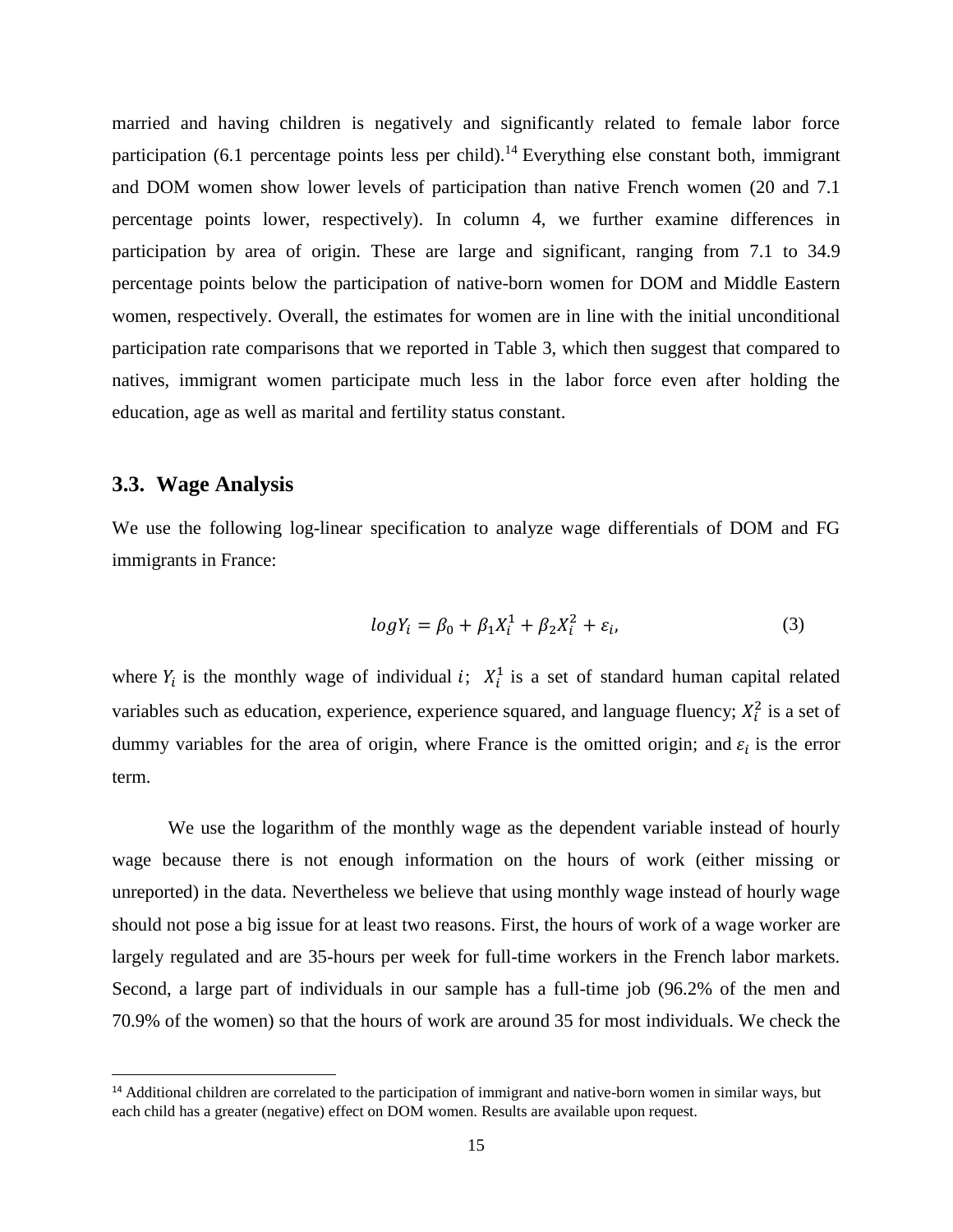robustness of our results to including a dummy variable for part-time job status as well as running the analysis only for full-time wage workers.<sup>15</sup> We omit self-employed workers from the analysis as modelling the earnings of these workers requires special considerations. The potential experience variable is constructed by subtracting education (in years) and 6 (assumed to be the starting schooling age) from the age of the individual, as it is standard when estimating a Mincerian earnings equation (Card, 1999; Lemieux, 2003).<sup>16</sup> All specifications include controls for the location of residence (in our case, regions in France) to capture geographical heterogeneity as well as cohort of entry effects by 10-year intervals. As before, the reference group is native-born French individuals in all specifications.

Additionally, we estimate the wage specification in equation (3) taking into account selection into employment to check the role of selection when explaining the wage differentials between native and foreign-born. For this purpose, we follow a standard Heckman two-step procedure, where in the first stage we use explanatory variables such as age, age squared, education, marital status, number of children, employment of the spouse, house ownership, and big city residence (with more than 200,000 inhabitants) to explain selection into employment. Marital status, number of children, employment of the spouse, house ownership, and residence in a big city are the exclusion restrictions.<sup>17</sup> The predicted probabilities are then integrated in the second stage in order to estimate selection-corrected wage regressions. These results are shown in column (2), labelled "selection", in Table 6.

[Table 6](#page-35-0) shows the main results with area of origin variables.<sup>18</sup> Education and experience of men have the expected signs, with one more year of education increasing earnings by about

 $\overline{\phantom{a}}$ 

<sup>15</sup> See columns 3 and 6 in [Table 6](#page-35-0) and columns 4 and 8 in [Table A1](#page-40-0) for the results only with full-time wage workers. The results remain robust to including a part-time job status indicator (results not reported here, but available on request).

<sup>&</sup>lt;sup>16</sup> While this is the preferred specification for men, Mincerian experience can introduce a large measurement error for women. We assess the robustness of our results by performing the analysis using age and age squared instead of experience and experienced squared. Results were remarkably similar (available from the authors upon request).

<sup>&</sup>lt;sup>17</sup> We use standard measures to control for selection. It is out of the scope of this paper to fully analyze the issue of selection.

<sup>&</sup>lt;sup>18</sup> In alternative specification reported in [Table A1](#page-40-0) in the appendix,  $X_i^2$  includes the immigration status variables such as FG and DOM. These results show that these groups had 30% lower wages than Metropolitan French workers. Holding human capital characteristics constant reduces wage differences between immigrants and the French born, but the coefficients remain significant and negative (17.2% for FG immigrants and 14.5% for DOM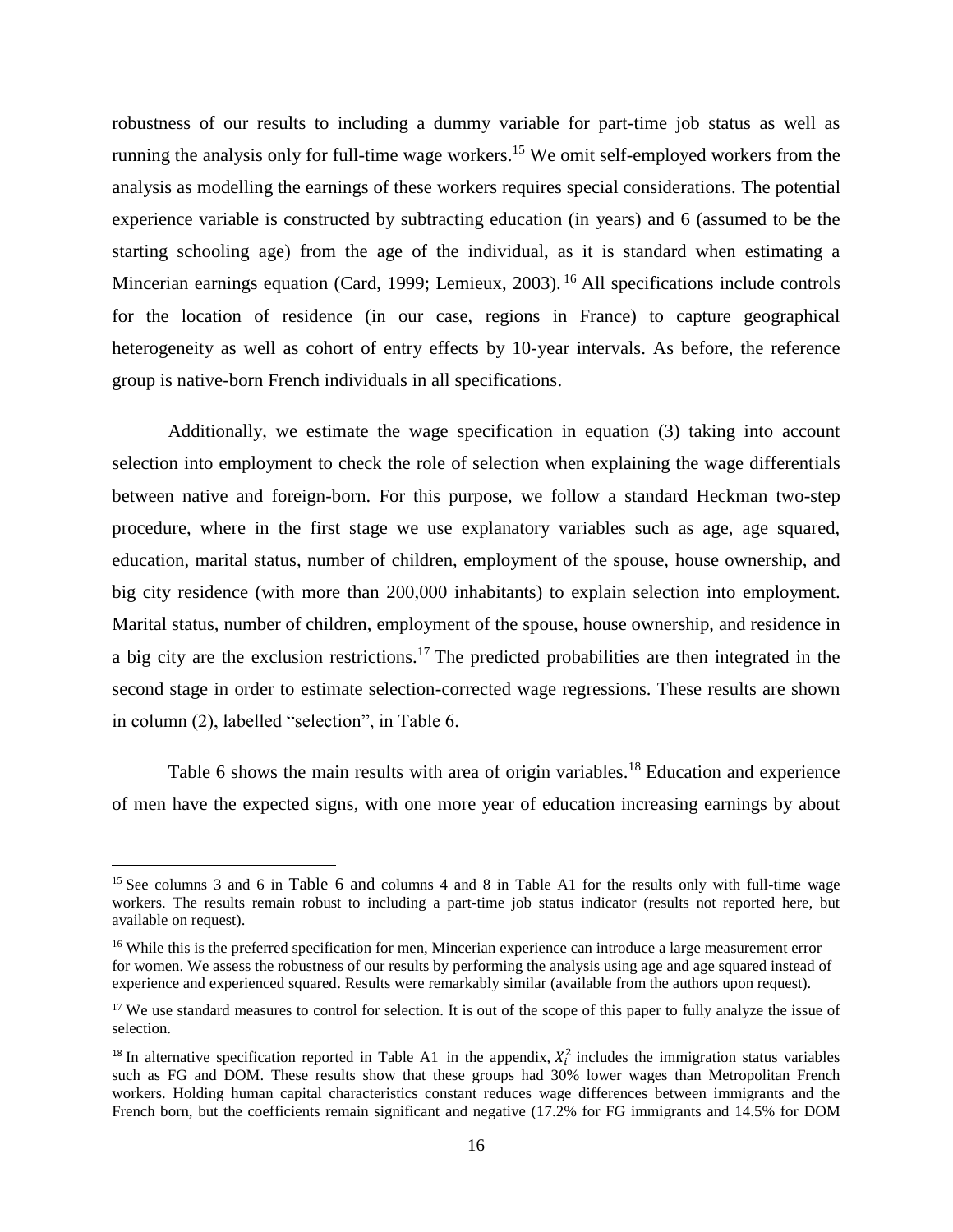6% and increasing less than proportionally with years of experience in all specifications. Language fluency is not significant, likely due to the same reasons outlined above for participation regressions. Column 1 indicates that wage differentials are substantial for African and Asian immigrant men, followed by those of Eastern European and Maghreb immigrants. Not surprisingly, the results from a Heckman selection-correction procedure (column 2) produces similar results. Finally, column 3 – labelled "Full time" - shows the results with full-time wage workers, rather than explicit selection-correction as in the previous column. The coefficient estimates of the areas of origin variables remain similar to the columns before in this case, again confirming the robustness of the wage differentials between natives and immigrants of certain origins.

The results for women are shown in columns 4-6 in [Table 6.](#page-35-0) Holding human capital characteristics constant, immigrant women from all origins have lower wages than the French, although the difference is not significant in the case of DOM, Middle Eastern and Southern European individuals. The remaining groups show significant differentials ranging from 15% (Other immigrants) to 26% lower wages (Asian workers). An important consideration in the analysis of labor market outcomes of women is to address selection into the labor market.<sup>19</sup> This is of particular importance when interested in differences by area of origin, as cultural references governing household labor division are likely to be quite heterogeneous. We address selection using a Heckman selection-correction method and report these estimates in column 5. The results show that selection is indeed an important issue to consider for women as after correcting for selection, the wage gaps disappeared between native and most immigrant women, except for women from Africa and Asia. Yet these gaps are significantly reduced to 7.7 and 13.2 %, respectively. The results for full-time wage workers in column 6 are very similar to the selection corrected results.

Our results so far show that, among women, an important part of the FG and DOM gap relative to French natives can be accounted for by productive characteristics or selection. There

l

workers). The results are unchanged when considering selection in the case of men, but not in the case of women, for which the wage gap is further reduced.

<sup>&</sup>lt;sup>19</sup> For instance, married women tend to earn less because they are generally less attached to the labor market (work fewer hours, in lower paid occupations and have less overall experience). In addition, females with higher earnings tend to be financially secure and are less likely to marry or stay married. This results in a well-known selection bias problem in the estimation of earnings equations for women.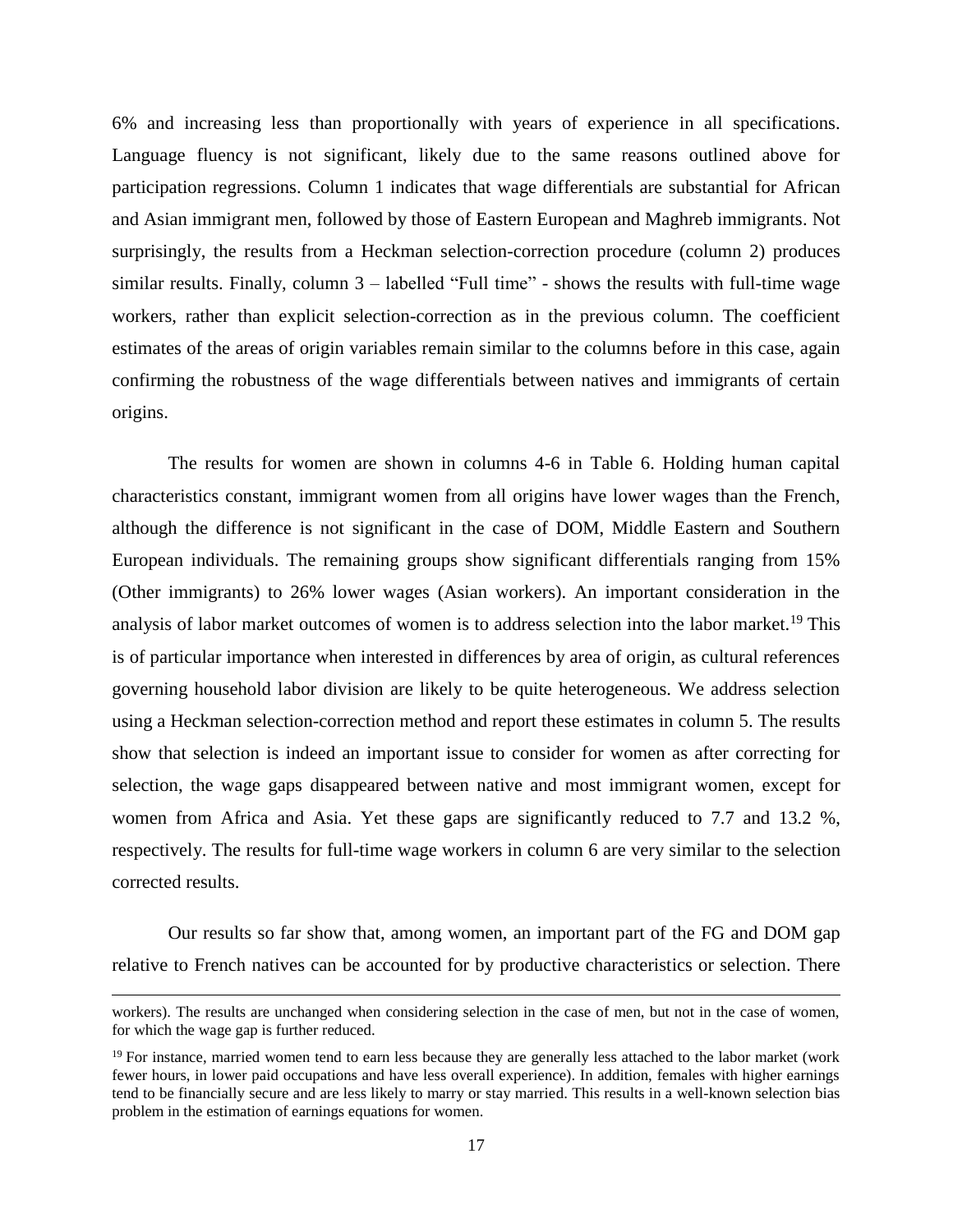seems to be other determinants - different from educational attainment, experience, language abilities, and cohort effects - which generate the observed differences in earnings of certain immigrants.

In an attempt to understand the mechanisms through which wage gaps persists for certain immigrant groups, we look into the effect that the origin of education might have on the earnings of immigrants. This is inspired by a branch of the immigration literature that looks into the international transferability of immigrant human capital and the consequence of this on the labor market outcomes of immigrants (see among others, Ferrer and Riddell, 2008; Chiswick and Miller, 2009). Our data contains broad information on where the individual's education was completed; (a) in France, (b) abroad, or (c) a mixture of both.<sup>20</sup> This allows us to construct two sub-samples: one sub-sample with immigrants who completed their education abroad only and natives; a second sub-sample with immigrants who completed their education in France only and natives. We run the full wage regressions with human capital controls and Heckman procedure correcting for selection for these two sub-samples separately. The results are reported in [Table 7,](#page-36-0) for men and women respectively. Comparison of the coefficients in columns 1-2 suggests that the quality of education, as measured by having "not French" education carries a wage penalty for most immigrant groups (except Western/Northern Europeans and South Europeans). In the case of women, only Maghrebian, African, and Asian origins are associated with significant wage penalties (11%, 13%, and 24%, respectively) as shown in column 3. Column 4 shows that these gaps almost completely disappear for immigrant women that completed education in the host country. The only exception to this is the female immigrants from Western/Northern Europe who completed their education in France and who now face a significant wage penalty. We do not have an explanation of why these might be the case, although we note that this is a rather small group of individuals and the coefficient is significant only at 10%.

With these last set of results by origin of education, we can conclude that, in addition to the human capital characteristics and selection issues, a large part of the unexplained wage gaps between immigrants and natives could be explained by the less-than-perfect international

 $\overline{a}$ 

<sup>&</sup>lt;sup>20</sup> In our data, we do not know whether "abroad" means the home country of origin, but we believe that the vast majority of these individuals obtained their education in their origin countries. Regarding the DOM individuals, if they completed their education in DOM, as DOM is part of France, it is considered that they completed education in France in the data. They will be in the abroad category only if they studied neither in DOM nor in metropolitan France.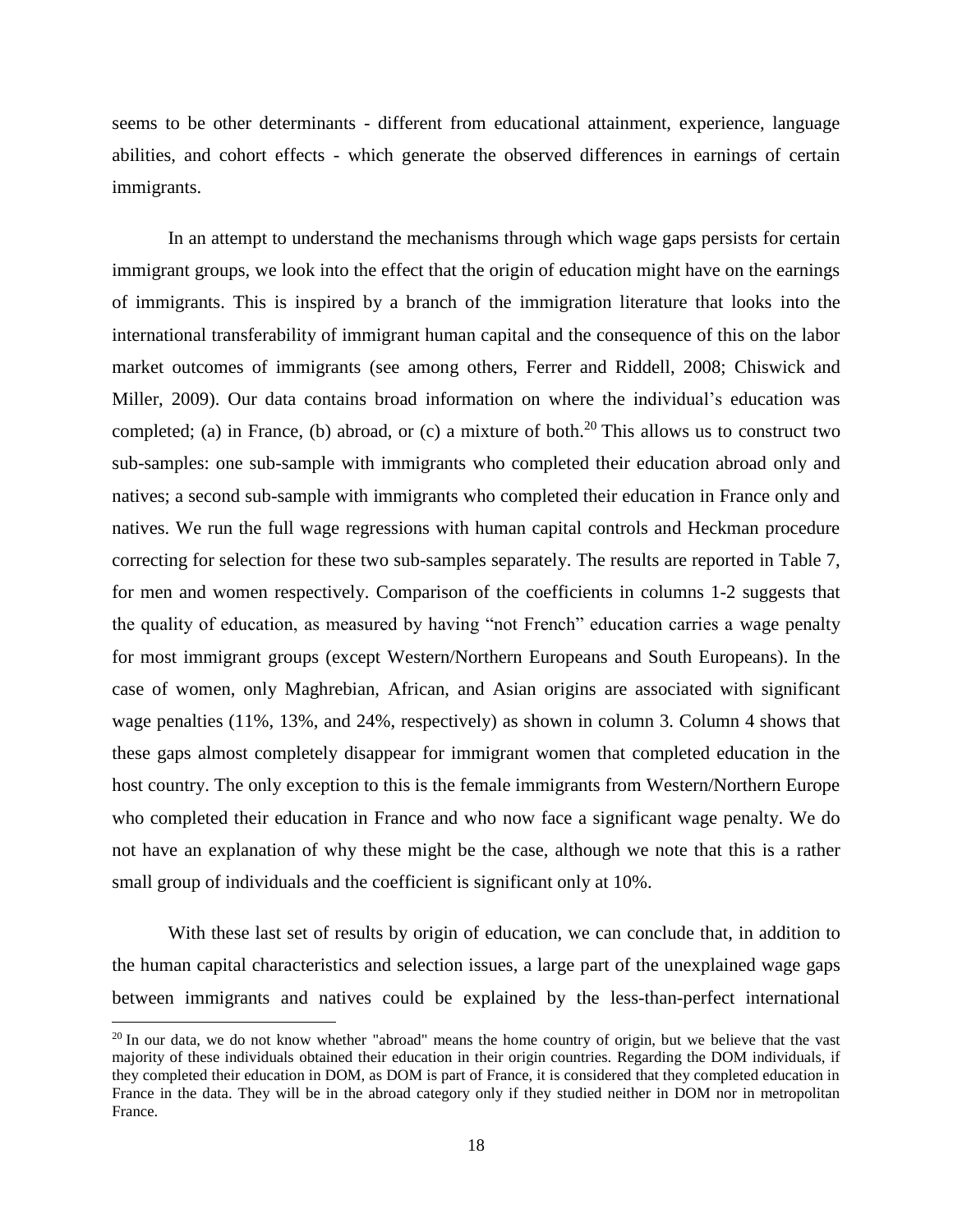transferability of human capital from abroad to the host country. In line with this, the estimates also suggest that given their demographic and socioeconomic characteristics, had the immigrants arrived young enough and completed their education in France, they would face less (perhaps none for some groups) wage penalty.

Overall, our wage analysis of individuals in France by immigrant status and origin show that certain groups of immigrants continue to face wage penalties for reasons that are not related to observable characteristics. One possibility is that these groups receive differential treatment in the labor markets because of discrimination. Unobserved individual heterogeneity could also be responsible for these earnings gaps between natives and immigrants of various origins. Our analysis showed the importance of the host country educational attainment, compared to abroad education, for wages in the French labor markets. Furthermore, our results also highlight the selection issue, particularly relevant for women, in the labor force participation as a possible factor in the low wages observed for them.

#### **3.4. Quantile Wage Gap Decompositions**

 $\overline{\phantom{a}}$ 

In this last part, we provide the decomposition analysis of the wage gaps between immigrants and native-born. To give an idea about the wage differentials, [Figure 1](#page-38-0) displays the wage distributions of natives and immigrants using Kernel density estimation method. We observe that the natives have higher earnings than immigrants, particularly so towards the higher end of the distribution. The objective of this sub-section is to analyze the wage gaps between natives and immigrants at different points of the wage distribution and see to what extent our explanatory variables contribute to explain these gaps.

Initially, consider the pooled regression where the coefficients (except the constant) are constrained to be the same for immigrants and the native born: $^{21}$ 

$$
Y_i = \delta I_i + X_i \beta + \varepsilon_i, \tag{4}
$$

 $21$  The description of the methodology in this section is based on Boudarbat and Lemieux (2010).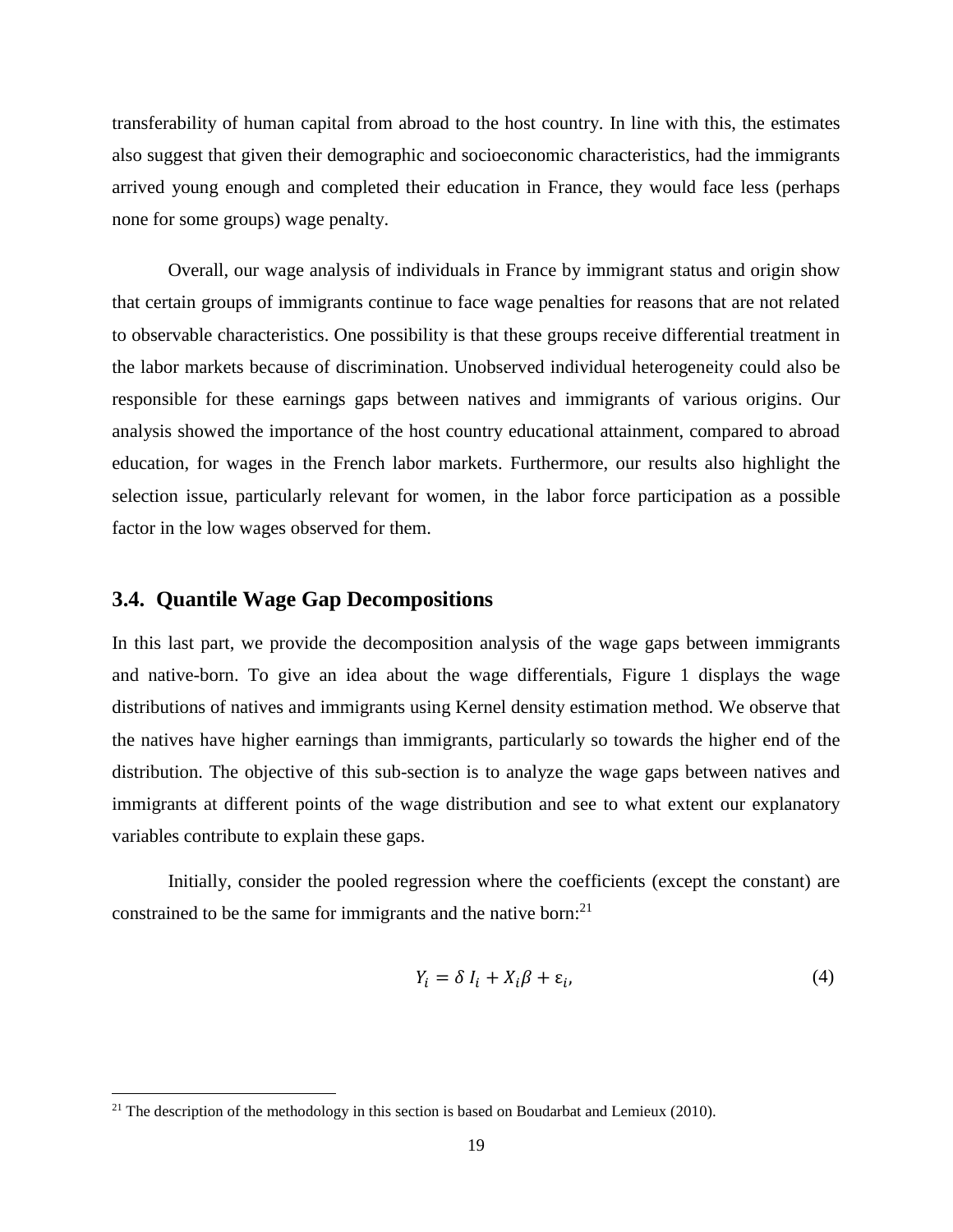where  $Y_i$  is the wage,  $X_i$  is a set of explanatory variables, and  $I_i$  is an immigrant indicator for person *i.* The decomposition of the average wage gap between immigrant and the native born can be written as:

$$
\Delta = \overline{Y_I} - \overline{Y_N} = \delta + (\overline{X_I} - \overline{X_N})\beta,\tag{5}
$$

where  $\delta$  is the unexplained (or adjusted) part of the overall mean wage gap  $\Delta$ , while  $(\overline{X_I} - \overline{X_N})\beta$ is the part explained by differences in explanatory variables. To perform a similar decomposition for the different quantiles of the wage distribution, consider the  $\tau^{th}$  quantile of the wage distribution for the native born,  $q_N(\tau)$ , and for immigrants,  $q_I(\tau)$ . The quantile wage gap,  $\Delta(\tau)$ , is defined as  $\Delta(\tau) = q_I(\tau) - q_N(\tau)$ . Firpo, Fortin, and Lemieux (2011) show that it is possible to decompose these quantile gaps by running regressions where the dependent variable,  $Y_i$ , is replaced by the (recentered) influence function, called  $RIF_i$ . In this case, when the quantile of interest is  $q(\tau)$ ,  $RIF_i$  is defined as

$$
RIF_i = q(\tau) + \frac{\left[\mathbb{I}\left(Y_i \ge q(\tau)\right) - (1 - \tau)\right]}{f(q(\tau))},\tag{6}
$$

where  $\mathbb{I}(Y_i \geq q(\tau))$  is simply a dummy variable indicating whether a wage observation is above a given quantile while all other terms are constants. Hence, running a regression of  $RIF<sub>i</sub>$  on the *X* variables is equivalent to running a linear probability model for whether the wage for a given observation is above or below the quantile. Thus we run the following RIF regression:

$$
RIF_i = \theta I_i + X_i \gamma + \epsilon_i. \tag{7}
$$

The coefficient  $\theta$  captures the adjusted or unexplained quantile difference between immigrants and the native born, while *γ* indicates the effects of the other covariates on the unconditional quantile. As in the case of the mean, the quantile gap can be decomposed as:

$$
\Delta(\tau) = \theta + (\overline{X_I} - \overline{X_N})\gamma. \tag{8}
$$

In the sequel, we run the decomposition analysis for full-time wage workers so that selection is less of an issue. The wage regression specifications include the standard covariates as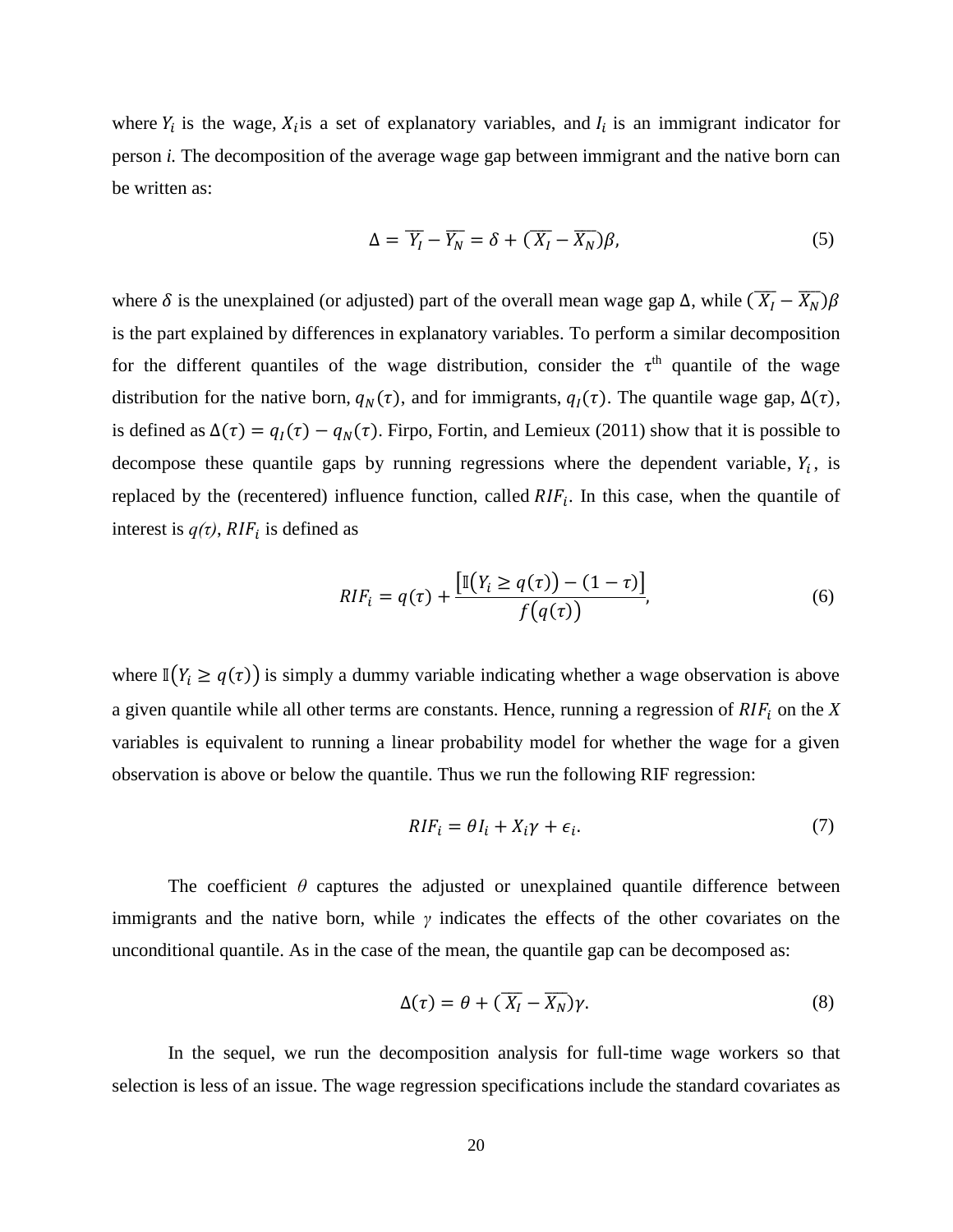before: educational attainment, experience (and its squared), and location controls. We omit variables that have no variation for native born, such as place of birth or cohort of arrival to adhere to the assumption of common support (Firpo, Fortin and Lemieux, 2011). We report the wage gap decompositions at the mean,  $25<sup>th</sup>$ ,  $50<sup>th</sup>$ , and  $75<sup>th</sup>$  quantiles of the wage distribution in [Table 8.](#page-37-0) $^{22}$ 

We start with a standard Oaxaca-Blinder decomposition for the mean wage gap by gender in panel A, based on the regression models from the previous sub-section, with the caveat specified above, for full-time wage workers only. The average immigrant wage gap is around 9.3% for men and 8.9% for women in favor of native-born. Only a small fraction of the gap (13%) appears "explained", using decomposition nomenclature. This part of the decomposition summarizes the way in which the relative distribution of endowments between immigrants and the native born contributes to the wage difference. Close examination shows that higher endowments of human capital among the French-born largely contribute to the earnings gap, while the distribution of immigrants across geographical areas has a negative contribution. In other words, immigrants have lower levels of human capital than the native born which contributes to the earnings difference, but they are more geographically concentrated in areas where salaries are higher, which should close the earnings gap. Hence, with the two main groups of variables pulling in different directions, the fraction of the gap that can be accounted for by the distribution of endowments is small. For the average immigrant woman, human capital has a stronger contribution to the gap, raising the "explained" component.

In the remainder of [Table 8,](#page-37-0) we report the results from the quantile decomposition method running the wage gap decompositions at various quantiles of the wage distribution. In panel B, we see that the wage differential at the  $25<sup>th</sup>$  quantile between immigrants and native born is slightly lower than at the mean: 7.8% for men and 8.3% for women. While human capital endowments still have a positive contribution to the earnings difference the gaps, they are almost compensated by the negative effect of the geographical distribution, greatly reducing the explained fraction of the decomposition. For the median immigrant and native born (panel C, at the 50th quantile of the wage distribution), the wage gap in favor of natives is about the same for men but increases to 12% for women compared to the  $25<sup>th</sup>$  quantile. At the median, the

 $\overline{\phantom{a}}$ 

<sup>&</sup>lt;sup>22</sup> We also ran the decomposition analysis at the extremes  $(10<sup>th</sup>$  and  $90<sup>th</sup>$  quantiles); results are available on request.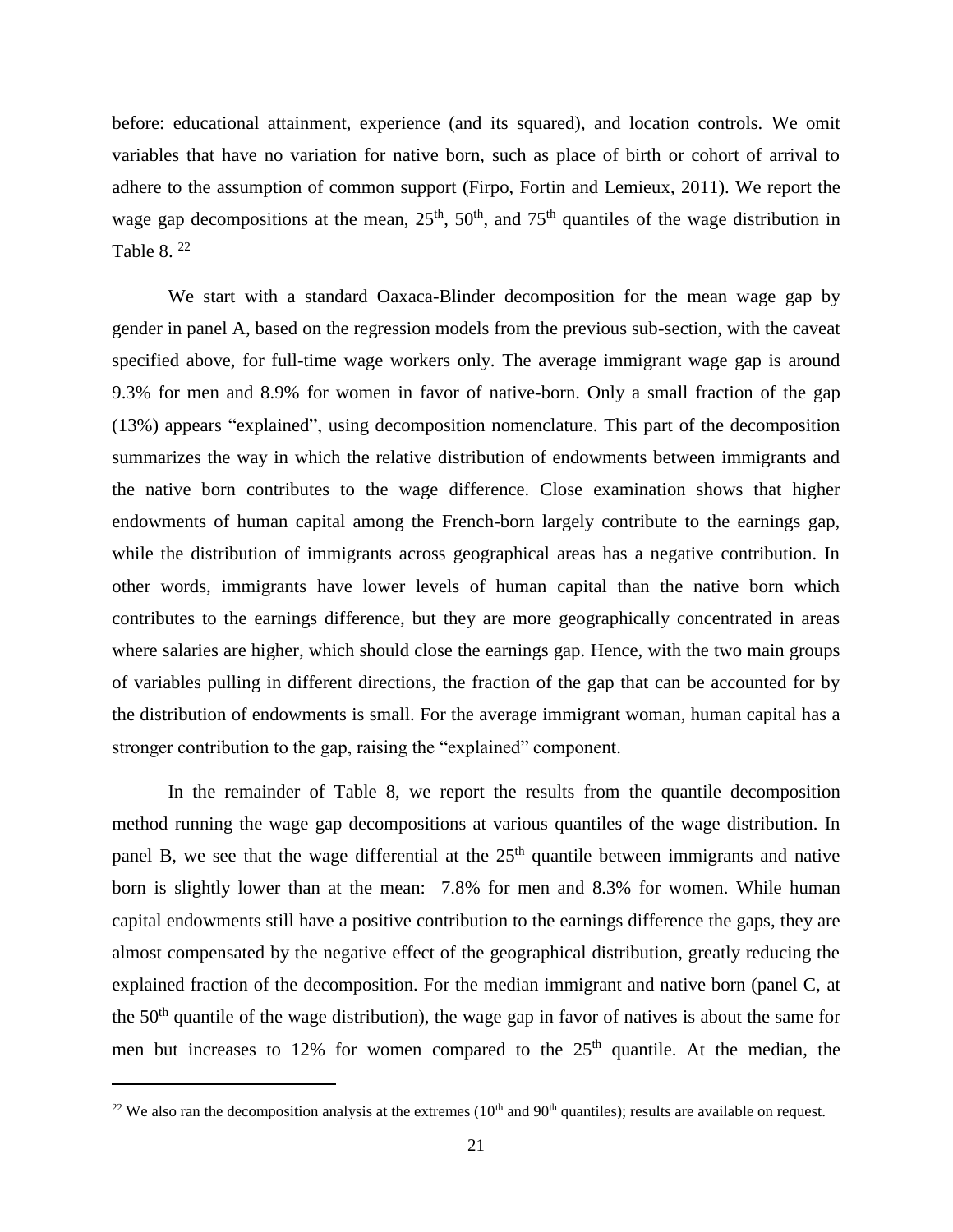distribution of human capital endowments explains a significant portion of the difference for men, but not for women. At the top quantile of the distribution the wage gap is around 10% for both genders (Panel D). A large fraction of this gap is explained for men (19%), but it is for women that endowments explain the larger fraction of the earnings difference (38%).

Overall, the earnings gap decomposition analysis allows us to see how the immigrant wage gap evolves along the earnings distribution and how much human capital and geographic location account for the gap between immigrant and the native born. Earnings differences are larger at the extremes of the distribution for men, whereas for women differences are the largest at the median. Human capital endowments account for a fraction of the gap, as the French born are more educated than the immigrants, and this increases as we move up in the earnings distribution. Immigrants, however are located – relative to the French born - in areas where their earnings should be higher, hence location variables do not contribute to explain the gap. The unexplained part of the gap is substantial, pointing to other missing factors that could potentially affect the earnings differences, as discussed in the previous sub-section.

#### **4. Concluding Remarks**

In this paper, we show regression results regarding the educational attainment, labor force participation, and earnings of native-born and first generation immigrants in France. To our knowledge, this is the first study to cover all these aspects of immigrants and natives using a recent survey in France. Our initial analysis points to important differences in the educational attainment and labor market outcomes depending on immigrant origin. We tried to relate these differences in educational attainment to conventional demographic variables as well as controls on the parental educational and occupational background using the rich information in our data set. Our results on the educational attainment yield that the explanatory variables (age, marital status, residence, and parental socioeconomic background) explain an important part of the discrepancy in schooling between natives and immigrants. Moreover, the gender specific analysis revealed different patterns by area of origin, with immigrant men from Southern Europe, Asia and Eastern Europe and immigrant women from Maghreb, Middle East and Southern Europe, showing systematically lower educational attainment compared to French natives. This suggests that there might be other determinants of educational attainment we cannot account for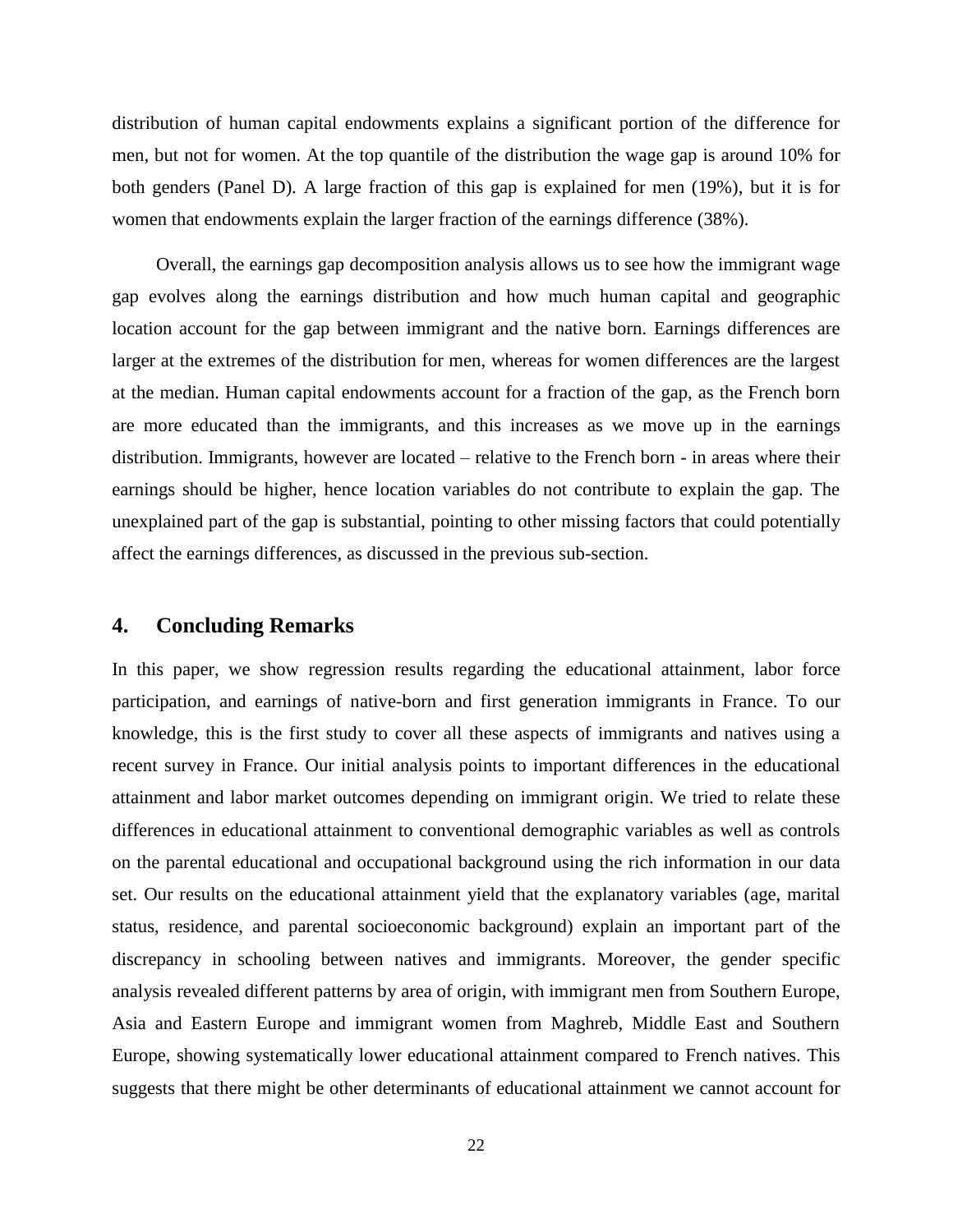here. These could be simply related to the tastes/preferences or opportunities about educational attainment as suggested in Chiswick (1988) or other unobserved individual characteristics.

Regarding labor market performance, we mainly focused on earnings. Accordingly, we observed that initial earnings differences between natives and immigrant groups partly vanish once standard controls such as education, experience, and host country language capacity are introduced. Our analysis accounts for selection issues into employment, which largely explained the wage gaps for women, but not for men. However, information on where education is completed, largely explains the remaining earning gaps between immigrants and natives, indicating the role played by the less-than-perfect international transferability of human capital from abroad to the host country. An analysis of the wage distribution at various quantiles points to the importance of human capital and geographical location effects in explaining these gaps. Human capital has a larger positive impact in explaining the wage gaps at higher quantiles. Nonetheless, the unexplained wage gaps remain rather large along the distribution. Overall, these results indicate that there are possibly other factors playing a role in determining the earnings of immigrants. Such factors could be related to possible differential attitudes toward immigrants in the labor markets and/or other unobserved individual heterogeneity.<sup>23</sup> Therefore, it is important to aim at understanding the underlying mechanisms behind these empirical results as future research.

 $\overline{\phantom{a}}$ 

 $^{23}$  Unfortunately, as our data is not a panel, but a cross-section, we are not able to control for individual fixed effects to account for the problem of unobserved heterogeneity.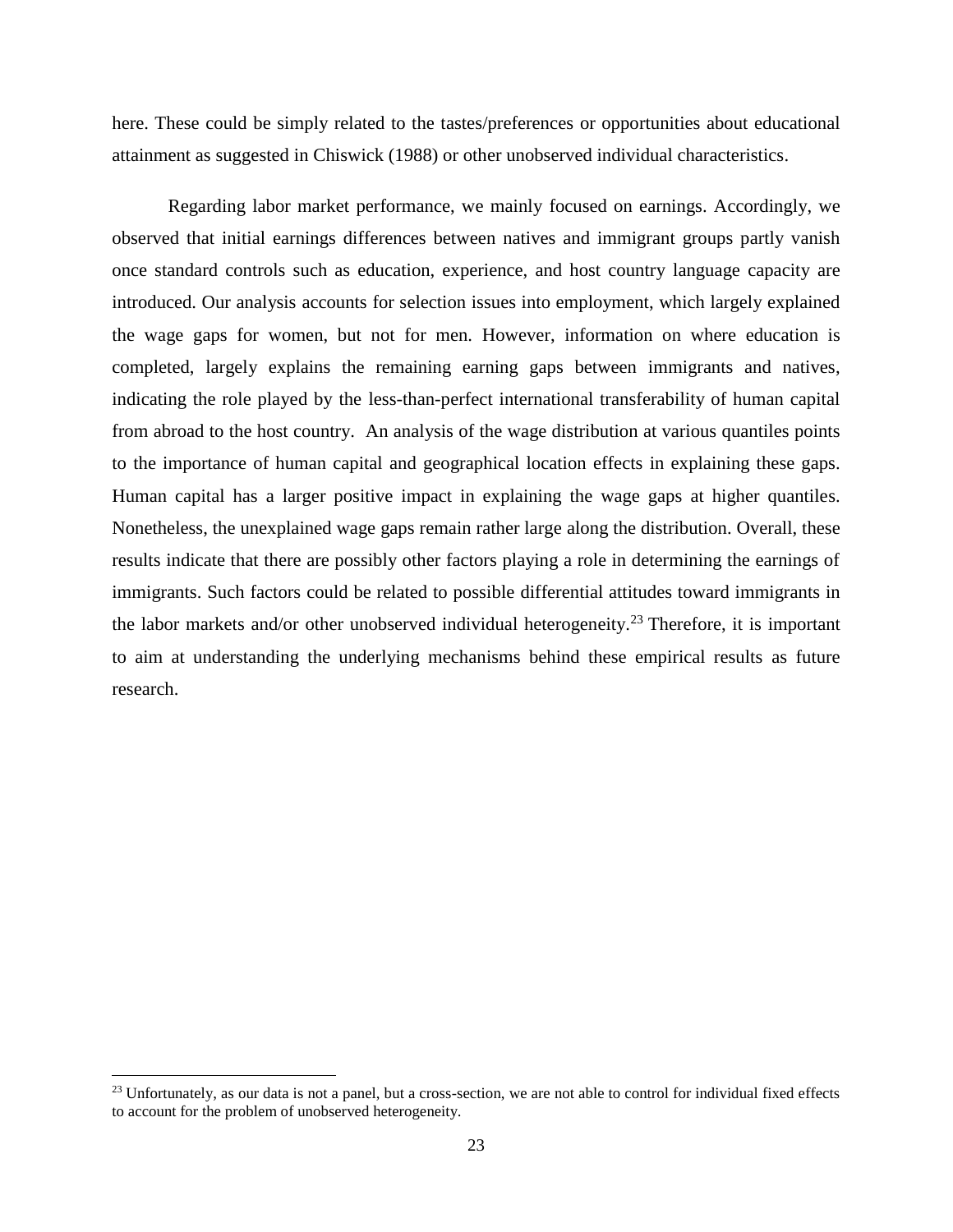#### **References**

- Adsera, A. and A. Ferrer (2014), "The Myth of Immigrant Women as Secondary Workers: Evidence from Canada" *American Economic Review Papers and Proceedings*, vol. 104(3), pp. 360-364.
- Aeberhardt, R., D. Fougère, J. Pouget, and R. Rathelot (2010). "Wages and employment of French workers with African origin", *Journal of Population Economics,* 23, 881-905.
- Aeberhardt, R. and J. Pouget (2007). *National Origin Wage Differentials in France: Evidence from Matched Employer-Employee Data*, IZA Discussion Paper No. 2779.
- Alba, R. and R. Silberman (2002). "Decolonization Immigrations and the Social Origins of the Second Generation: The Case of North African in France", *International Migration Review,* 36, 1169- 1193.
- Algan, Y., C. Landais, and C. Senik (2012). "Cultural Integration in France," in *Cultural Integration of Immigrants in Europe*, Algan, Y. Bisin, A., Manning, A. and T, Verdier (eds.), Oxford University Press.
- Algan, Y., C. Dustmann, A. Glitz, and A. Manning (2010). "The Economic Situation of First and Second-Generation Immigrants in France, Germany and the United Kingdom," *The Economic Journal*, 120, F4-F30.
- Antecol, H., P. Kuhn, and S.J. Trejo (2006), "Assimilation via prices or quantities? Sources of immigrant earnings growth in Australia, Canada, and the United States", *Journal of Human Resources*, 41(4), 821-840.
- Basilio, L. T. Bauer and M. Sinning (2009) "Analyzing the labor market activity of immigrant families in Germany," *Labour Economics*, 16, 510-520.
- Bauer, P. and R. T. Riphahn (2007). "Heterogeneity in the Intergenerational Transmission of Educational Attainments: Evidence from Switzerland on Natives and Second-Generation Immigrants," *Journal of Population Economics*, 20, 121-148.
- Bauer, T. and K. F. Zimmermann (1999). *Occupational Mobility of Ethnic Migrants*, IZA Discussion Paper No. 58.
- Beck, A., M. Corak, and M. Tienda (2012). "Age at Immigration and the Adult Attainments of Child Migrants to the United States," *The Annals of the American Academy of Political and Social Science*, 643, 134-159.
- Becker, G. S. (1960). "An Economic Analysis of Fertility," In: *Demographic and Economic Change in Developed Countries*, NBER Chapters, 225-256.
- Beenstock, M., B. R. Chiswick, and A. Paltiel (2010). "Testing the immigrant assimilation hypothesis with longitudinal data," *Review of Economics of the Household*, 8, 7-27.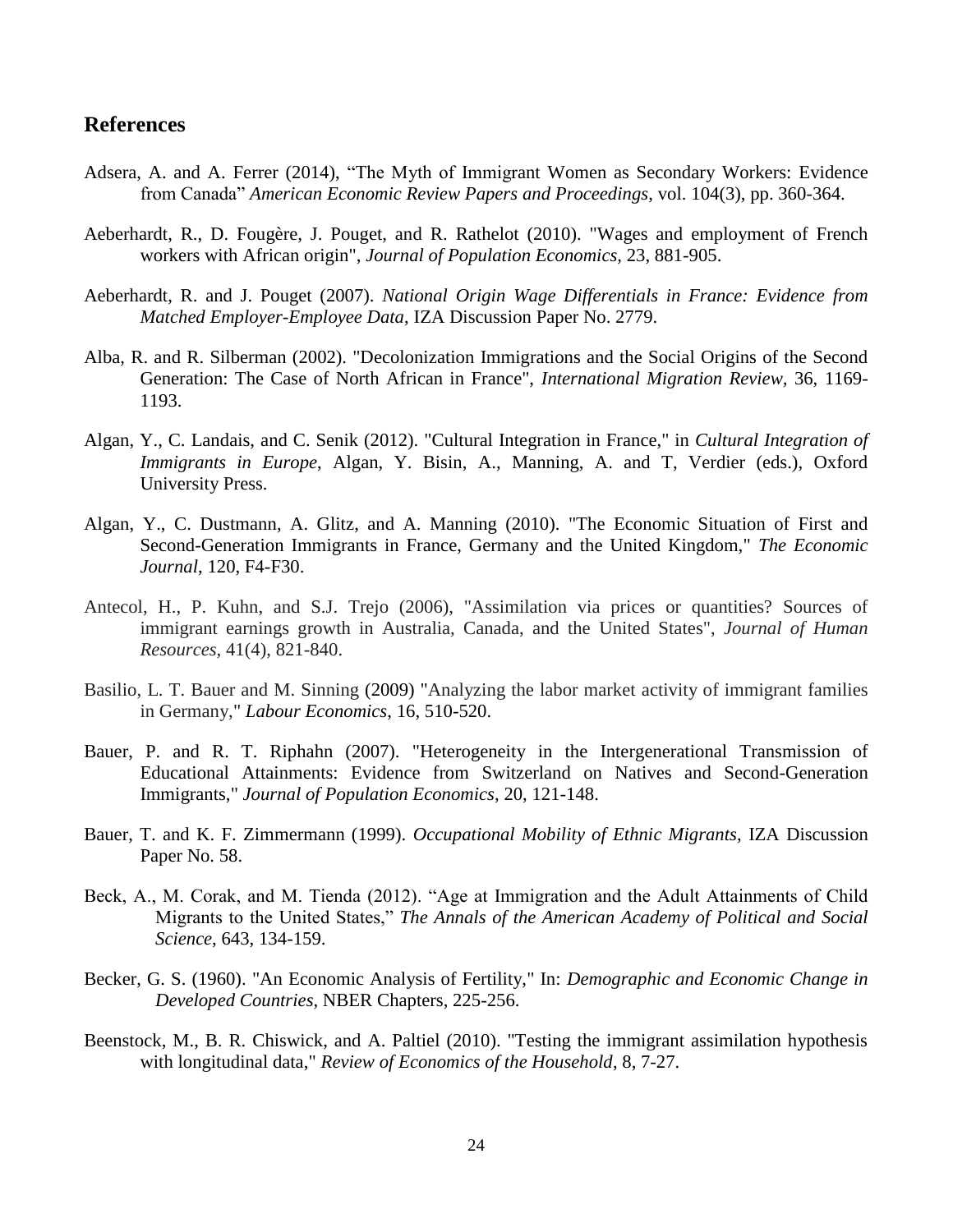- Bell, B.D. (1997). "The Performance of Immigrants in the United Kingdom: Evidence from the GHS", *Economic Journal*, 107, 333-344.
- Black, S. and P. J. Devereux (2011). "Recent Developments in Intergenerational Mobility," in *Handbook of Labor Economics, 4B, Chapter 16.* Amsterdam; Elsevier.
- Borjas, G. J. (1995) "Assimilation, Changes in Cohort Quality Revisited and the Earnings of Immigrants" *Journal of Labor Economics* 13: 201-45.

\_\_\_\_\_\_\_ (2013). *The Slowdown in the Economic Assimilation of Immigrants: Aging and Cohort Effects Revisited Again*, NBER Working Paper No. 19116.

- Boudarbat, B. and T. Lemieux (2010). "Why are the Relative Wages of Immigrants Declining? A Distributional Approach", Canadian Labour Market and Skills Researcher Network (CLSRN) Working Paper No. 65.
- Card, D. (1999) "The causal effect of education on earnings" in *Handbook of Labor Economics*, O. Ashenfelter, R. Layard, and D. Card, eds., Elsevier.
- Chiswick, B. R. (1978). "The Effect of Americanization on the Earnings of Foreign-born Men", *Journal of Political Economy,* 86, 897-921.
	- \_\_\_\_\_\_\_ (1986). "Is the New Immigration Less Skilled than the Old?," *Journal of Labor Economics,*  4(2), 168-192.

\_\_\_\_\_\_\_ (1988). "Differences in Education and Earnings across Racial and Ethnic Groups: Tastes, Discrimination, and Investments in Child", *Quarterly Journal of Economics*, 103, 571-597.

Chiswick, B. R. and P. W. Miller (2003). "The complementarity of language and other human capital: immigrant earnings in Canada," *Economics of Education Review*, 22, 469-480.

\_\_\_\_\_\_\_ (2009). "The international transferability of immigrants' human capital," *Economics of Education Review*, 28, 162-169.

- Chiswick, B. R. and N. DebBurman (2004). "Educational Attainment: Analysis by Immigrants Generation," *Economics of Education Review*, 23, 361-379.
- Clark, K. and J. Lindley (2009). "Immigrant assimilation pre and post labour market entry: evidence from the UK Labour Force Survey," *Journal of Population Economics*, 22, 175-198.
- Constant, A. (2003). "Immigrant Adjustment in France and Impacts on the Natives", IZA Discussion Paper No. 866.
- Dos Santos, M. D. and F.-C. Wolff (2011). "Human capital background and the educational attainment of second-generation immigrants in France", *Economics of Education Review,* 30, 1085-1096.
- Duleep, H. O. and S. Sanders (1993). "The Decision to Work by Married Immigrant Women", *Industrial and Labor Relations Review*, 46, 677-690.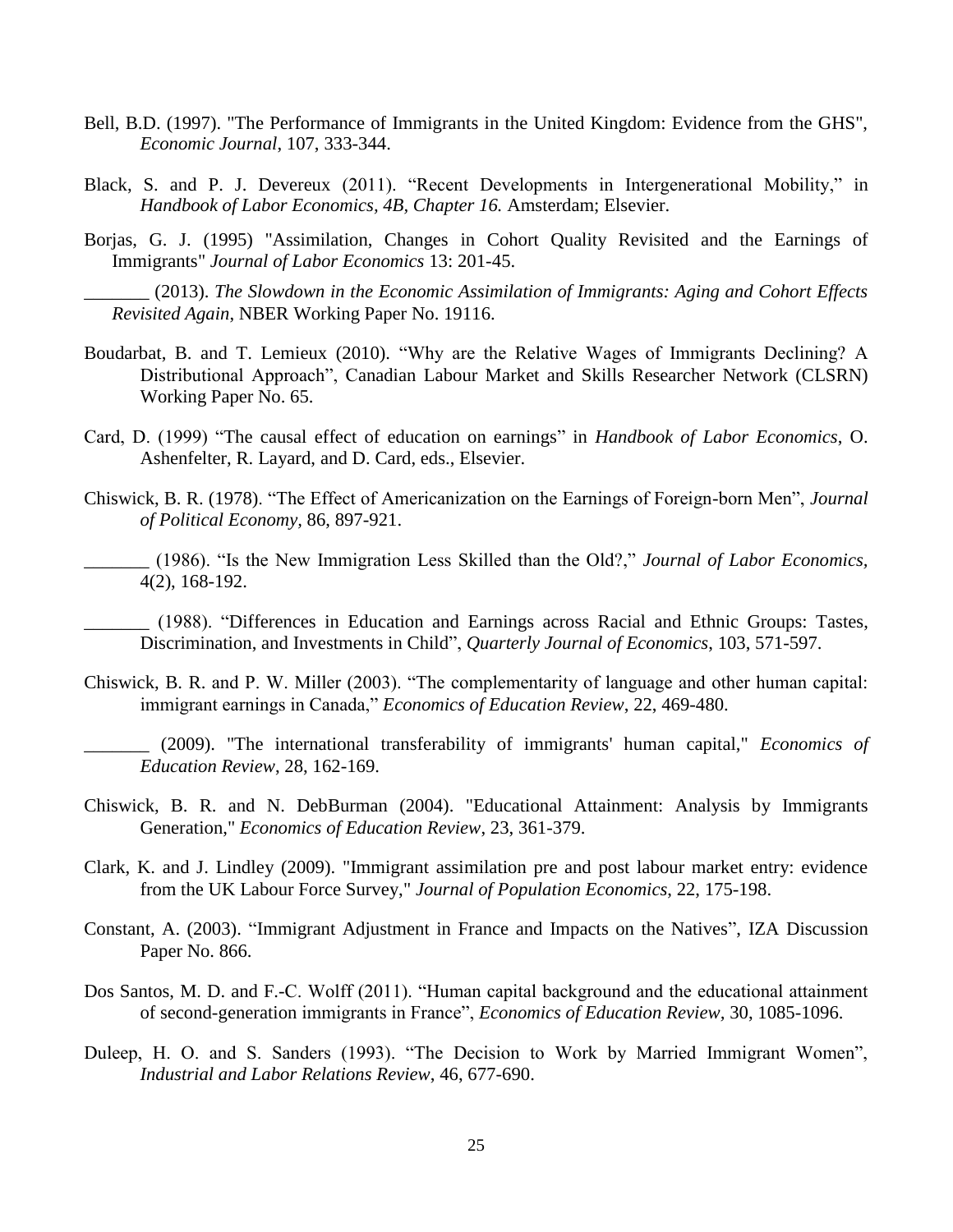- Dustmann, C. (1994). "Speaking fluency, writing fluency and earnings of migrants", *Journal of Population Economics*, 7, 133-156.
- Dustmann, C. and A. van Soest (2001). "Language Fluency and Earnings: Estimation with Misclassified Language Indicators", *Review of Economics and Statistics*, 83, 663-674.

- Dustmann, C. and F. Fabbri (2003). "Language Proficiency and Labour Market Performance of Immigrants in the UK", *Economic Journal,* 113, 695-717.
- Dustmann, C. and A. Glitz (2011). "Migration and Education," in *Handbook of the Economics of Education*, Volume 4, edited by E. S. Hanushek, S. Machin, and L. Woessmann, Elsevier.
- Ferrer, A. and W. C. Riddell (2008). "Education, Credentials, and Immigrant Earnings," *The Canadian Journal of Economics*, 41, 186-216.
- Ferrer, A., D.A. Green, and W.C. Riddell (2006). "The Effect of Literacy on Immigrant Earnings," *Journal of Human Resources*, 41(2), 380-410.
- Firpo, S., N. Fortin, and T. Lemieux (2011). "Decomposition Methods in Economics" in *Handbook of Labor Economics, 4th Edition,* edited by D. Card and O. Ashenfelter, Elsevier.
- Friedberg, R.M. (2000). "You Can't Take It with You? Immigrant Assimilation and the Portability of Human Capital," *Journal of Labor Economics*, 18(2), 221-51.
- Lemieux, T. (2003). *The "Mincer Equation" Thirty Years after Schooling, Experience, and Earnings,*  Center for Labor Economics, University of California, Berkeley, Working Paper No. 62.
- McDonald, J.T. and C. Worswick (1998). "The Earnings of immigrant men in Canada: Job tenure, cohort, and macroeconomic conditions," *Industrial and Labor Relations Review*, 51(3), 465-482,
- Meurs, D., A. Pailhe, and P. Simon (2006). "The Persistence of International Inequalities Linked to Immigration: Labour Market Outcomes for Immigrants and Their Descendants in France," *Population*, 61, 645-682.
- OECD (2012). *International Migration Outlook 2012*, OECD Publishing.
- Picott, G. and F. Hou (2009). *The Effect of Immigrant Selection and the IT Bust on the Entry Earnings of Immigrants*, Canadian Labour Market and Skills Researcher Network (CLSRN) Working Paper No. 29
- Zaiceva, A. and K.F. Zimmermann (2008). "Scale, diversity, and determinants of labour migration in Europe", *Oxford Review of Economic Policy,* 24, 428-452.

\_\_\_\_\_\_\_ (2002). "Language and the Earnings of Immigrants", *Industrial and Labor Relations Review*, 55, 473-492.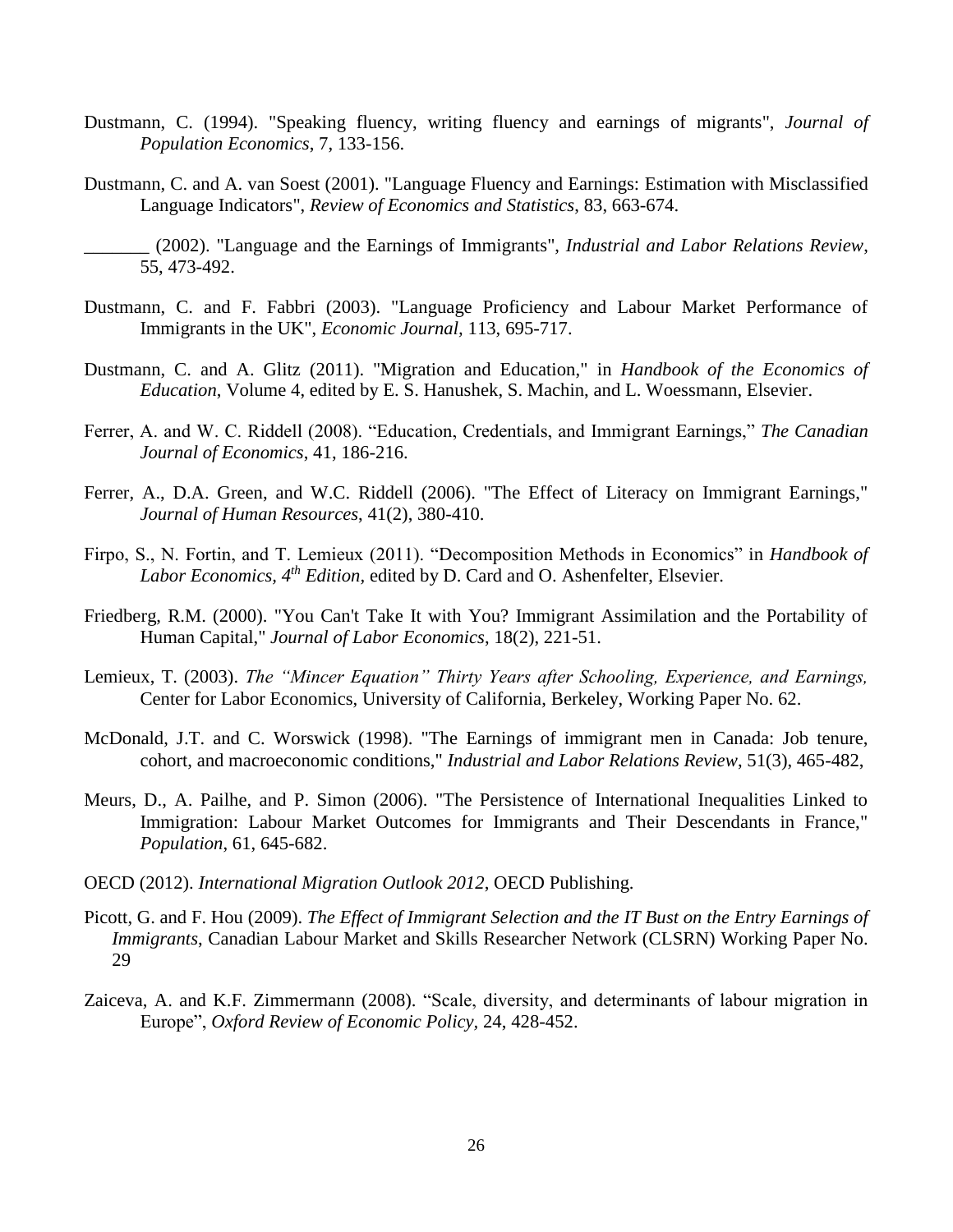### **Tables and Figures**

<span id="page-30-0"></span>

|                                                                  |                             | Percentage      |  |
|------------------------------------------------------------------|-----------------------------|-----------------|--|
| <b>Natives</b>                                                   |                             | 87.3<br>(3,498) |  |
| <b>DOM</b>                                                       |                             | (684)<br>1.0    |  |
| <b>First Generation</b>                                          |                             | (8,163)<br>11.7 |  |
| <b>Region of Origin of First</b><br><b>Generation Immigrants</b> |                             |                 |  |
|                                                                  | Maghreb                     | 32.48           |  |
|                                                                  | Southern Europe             | 18.43           |  |
|                                                                  | Africa                      | 13.85           |  |
|                                                                  | Asia                        | 9.07            |  |
|                                                                  | Middle East                 | 8.30            |  |
|                                                                  | Western and Northern Europe | 7.95            |  |
|                                                                  | Eastern Europe              | 5.85            |  |
|                                                                  | <i>Others</i>               | 4.08            |  |
| <b>Total sample size</b>                                         |                             | 12,345          |  |

#### **Table 1 Sample Proportions of Different Groups in France**

**Notes:** Unweighted sample sizes are in parentheses. Source: TeO.

#### **Details on the Regional Categories:**

- *DOM:* Guadeloupe, French Guiana, Martinique, Reunion
- *Maghreb:* Algeria, Morocco, Tunisia
- *Africa:* Benin, Burkina Faso, Cameroon, Central African Republic, Chad, Congo, Democratic Republic of Congo, Equatorial Guinea, Gabon, Gambia, Ghana, Guinea, Guinea-Bissau, Ivory Coast, Mali, Mauritania, Niger, Nigeria, Senegal, Togo
- *Asia:* Cambodia, Laos, Vietnam, and the rest
- *Middle East:* Middle East and Turkey
- *Southern Europe:* Greece, Italy, Portugal, Spain
- *Western and Northern Europe:* Austria, Belgium, Denmark, Finland, Germany, Ireland, Lichtenstein, Island, Luxemburg, Netherlands, Norway, Sweden, United Kingdom
- *Eastern Europe:* Bulgaria, Cyprus, Czech Republic, Estonia, Hungary, Latvia, Lithuania, Malta, Poland, Romania, Slovenia, Slovakia
- *Others:* North America, Central America, South America, Oceania.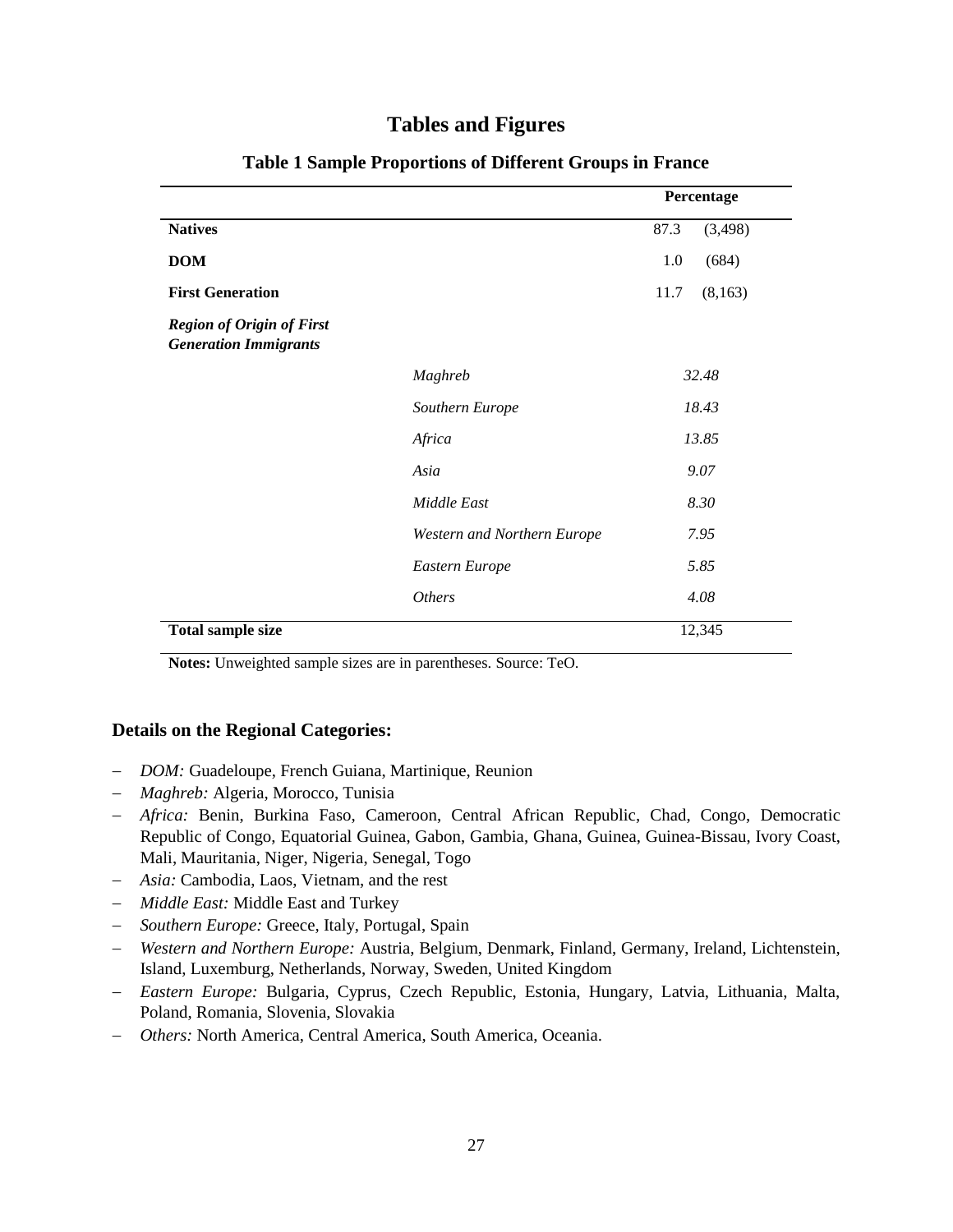|                           | NB       | <b>DOM</b> | FG       |
|---------------------------|----------|------------|----------|
| Age                       | 41.07    | 39.90      | 41.75    |
|                           | (11.64)  | (10.80)    | (10.69)  |
| $Nb.$ of sibling $(s)$    | 2.466    | 5.196      | 4.730    |
|                           | (2.279)  | (3.571)    | (3.635)  |
| Married                   | 0.487    | 0.398      | 0.660    |
|                           | (0.500)  | (0.490)    | (0.474)  |
| Nb. of children           | 1.407    | 1.627      | 2.007    |
|                           | (1.274)  | (1.482)    | (1.700)  |
| Big city residence        | 0.333    | 0.687      | 0.636    |
|                           | (0.471)  | (0.464)    | (0.481)  |
| Education (years)         | 11.20    | 9.971      | 9.643    |
|                           | (3.922)  | (4.530)    | (5.183)  |
| Years since migration     |          | 22.52      | 21.45    |
|                           |          | (11.59)    | (13.31)  |
| Arrival age               |          | 17.38      | 20.30    |
|                           |          | (8.846)    | (11.13)  |
| Language fluency          |          |            | 0.334    |
|                           |          |            | (0.472)  |
| Mother's education        |          |            |          |
| Low                       | 0.527    | 0.590      | 0.724    |
|                           | (0.499)  | (0.492)    | (0.447)  |
| Middle                    | 0.294    | 0.215      | 0.134    |
|                           | (0.456)  | (0.411)    | (0.340)  |
| High                      | 0.0847   | 0.0614     | 0.0892   |
|                           | (0.278)  | (0.240)    | (0.285)  |
| Father's education        |          |            |          |
| Low                       | 0.447    | 0.513      | 0.621    |
|                           | (0.497)  | (0.500)    | (0.485)  |
| Middle                    | 0.323    | 0.153      | 0.152    |
|                           | (0.468)  | (0.360)    | (0.359)  |
| High                      | 0.108    | 0.0626     | 0.135    |
|                           | (0.310)  | (0.242)    | (0.342)  |
| <b>LFP</b>                | 0.863    | 0.917      | 0.801    |
|                           | (0.344)  | (0.276)    | (0.400)  |
| Employment                | 0.789    | 0.854      | 0.699    |
|                           | (0.408)  | (0.354)    | (0.459)  |
| Monthly wage $(\epsilon)$ | 1750.2   | 1553.4     | 1582.4   |
|                           | (1640.3) | (648.2)    | (1086.9) |
| Log monthly wage          | 7.316    | 7.279      | 7.211    |
|                           | (0.537)  | (0.363)    | (0.559)  |
| Observations              | 3,498    | 684        | 8,163    |

<span id="page-31-0"></span>**Table 2 Summary Statistics of Variables of Interest of Main Populations in France**

Notes: Educational attainment is measured in years. Parental education has four categories: missing (shares not reported, corresponding to the remainder of the other three categories), low (up to primary school), middle (up to high school), and high (university or more) levels of education. Big city is defined as the city with more than 200,000 inhabitants. Age at arrival is the age at which the individual arrived to France. Marital status, big city residence, language fluency, LFP, and employment variables are all indicator variables (0-1) and show the share of individuals with value 1. Sample weights provided in the data are used to scale up the numbers to have them representative at the national levels. Source: TeO.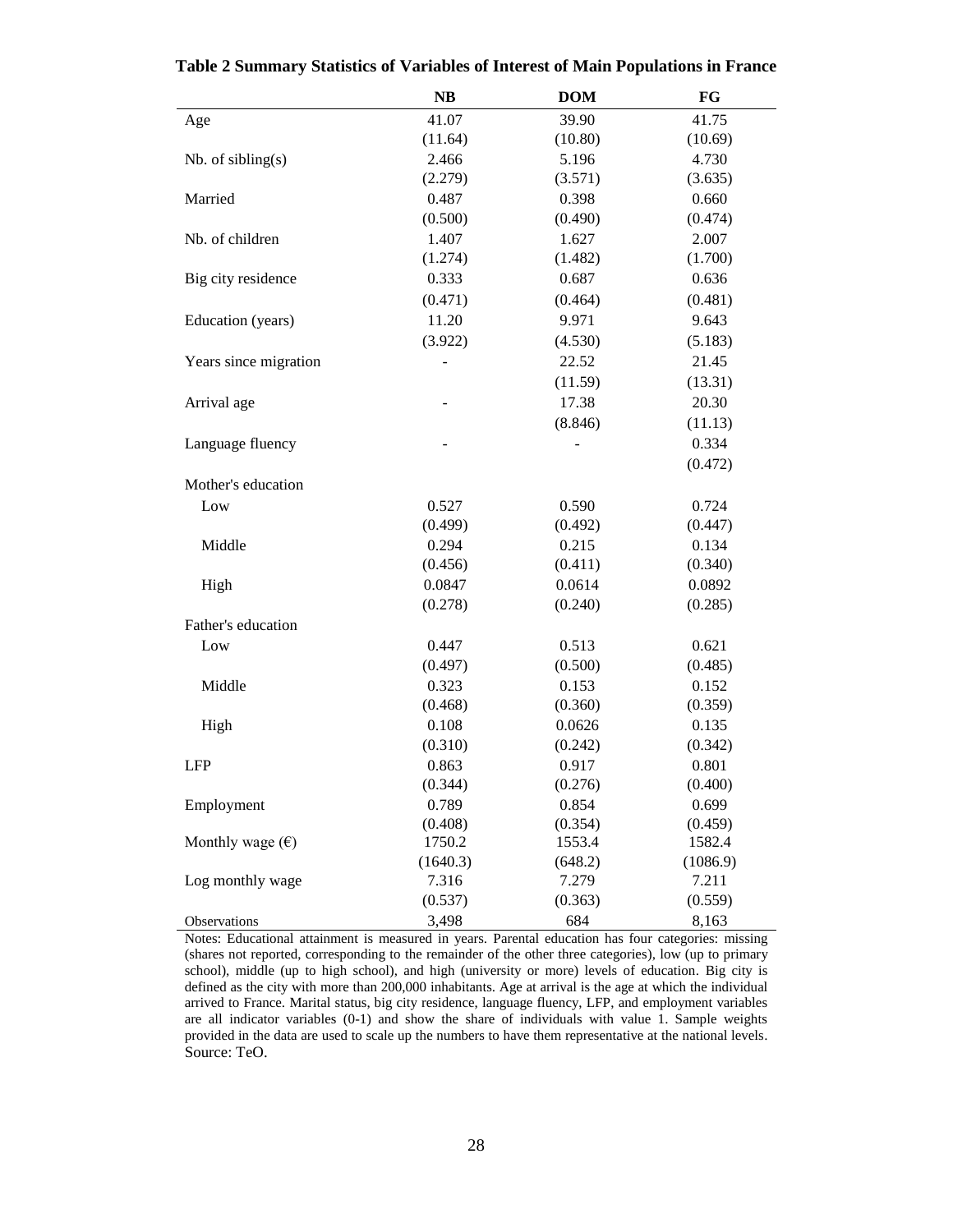|                           | <b>France</b> | <b>DOM</b> | <b>Maghreb</b> | Africa  | Asia         | <b>Middle East</b> | Southern<br><b>Europe</b> | <b>West/North</b><br><b>Europe</b> | <b>Eastern</b><br><b>Europe</b> | <b>Others</b> |
|---------------------------|---------------|------------|----------------|---------|--------------|--------------------|---------------------------|------------------------------------|---------------------------------|---------------|
|                           |               |            |                |         | Men<br>(a)   |                    |                           |                                    |                                 |               |
| Education (years)         | 11.08         | 9.641      | 9.221          | 11.49   | 10.34        | 10.22              | 7.483                     | 12.30                              | 10.73                           | 12.37         |
|                           | (3.951)       | (4.517)    | (5.169)        | (4.910) | (5.309)      | (5.350)            | (4.426)                   | (4.681)                            | (4.307)                         | (4.930)       |
| <b>LFP</b>                | 0.893         | 0.939      | 0.913          | 0.948   | 0.931        | 0.932              | 0.880                     | 0.870                              | 0.935                           | 0.917         |
|                           | (0.309)       | (0.240)    | (0.281)        | (0.223) | (0.254)      | (0.251)            | (0.326)                   | (0.338)                            | (0.247)                         | (0.277)       |
| Monthly wage $(\epsilon)$ | 2045.2        | 1662.5     | 1651.4         | 1578.5  | 1658.8       | 2017.3             | 1875.5                    | 2789.8                             | 1726.7                          | 2362.9        |
|                           | (2168.6)      | (708.5)    | (998.1)        | (929.2) | (1197.1)     | (1697.7)           | (920.4)                   | (2009.7)                           | (1193.2)                        | (2430.8)      |
|                           |               |            |                |         | (b)<br>Women |                    |                           |                                    |                                 |               |
| Education (years)         | 11.32         | 10.27      | 8.275          | 9.276   | 10.46        | 8.490              | 7.614                     | 13.24                              | 12.97                           | 12.10         |
|                           | (3.892)       | (4.527)    | (5.110)        | (4.662) | (5.319)      | (5.161)            | (4.773)                   | (3.339)                            | (4.563)                         | (4.984)       |
| <b>LFP</b>                | 0.835         | 0.897      | 0.608          | 0.773   | 0.715        | 0.465              | 0.789                     | 0.709                              | 0.809                           | 0.799         |
|                           | (0.371)       | (0.305)    | (0.488)        | (0.419) | (0.452)      | (0.499)            | (0.408)                   | (0.455)                            | (0.394)                         | (0.402)       |
| Monthly wage $(\epsilon)$ | 1456.8        | 1449.8     | 1180.7         | 1135.4  | 1297.9       | 1289.2             | 1307.7                    | 1655.1                             | 1552.1                          | 1578.7        |
|                           | (720.7)       | (567.4)    | (630.1)        | (523.7) | (720.6)      | (782.1)            | (733.8)                   | (1004.9)                           | (1016.1)                        | (886.2)       |

**Table 3 Summary Statistics of Education and Labor Market Outcomes by Country of Origin**

<span id="page-32-0"></span>Notes: Authors' calculations. Source: TeO.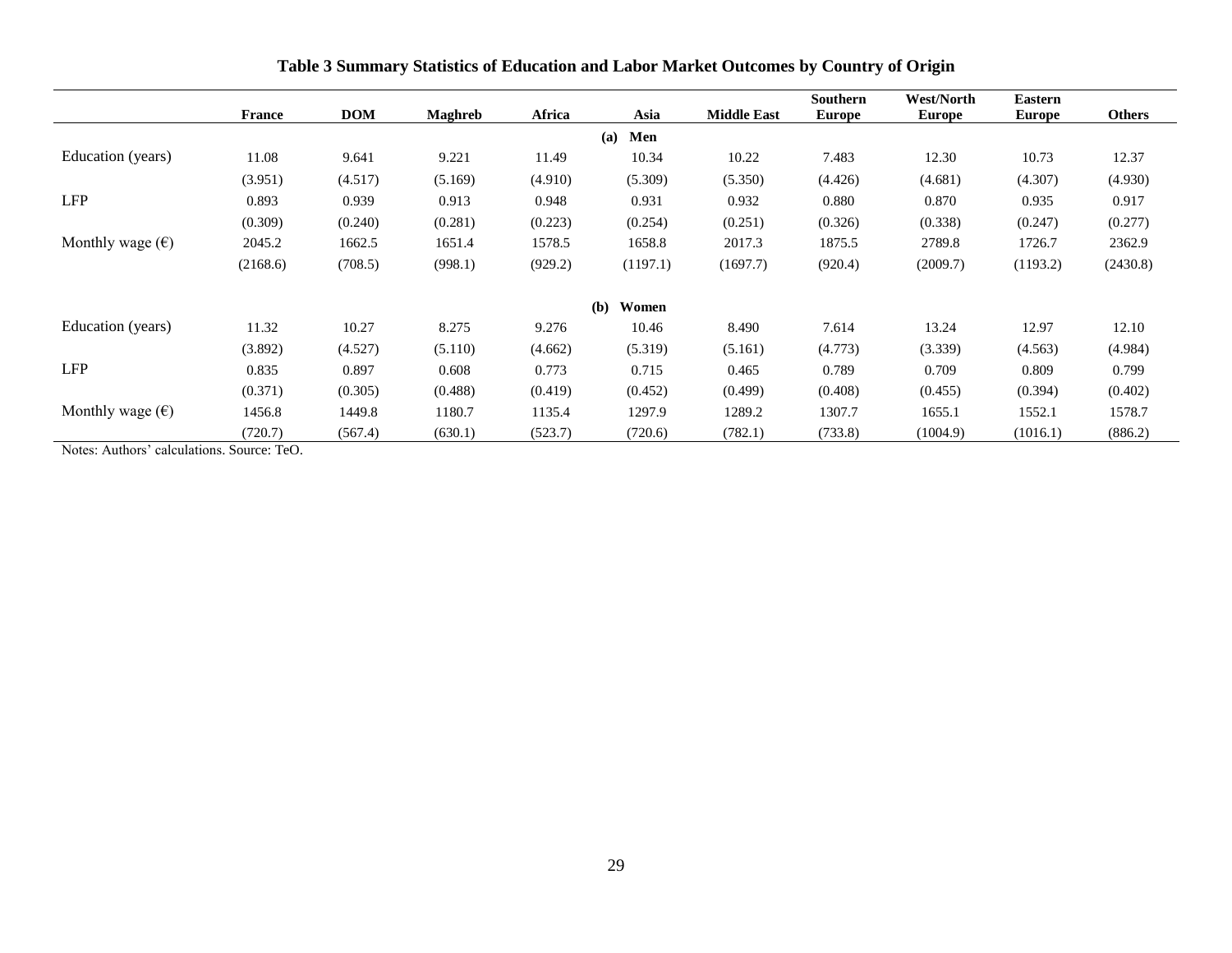#### **Table 4 Educational Attainment**

<span id="page-33-0"></span>

|                            | Men         |              |             | Women          |                |             |  |
|----------------------------|-------------|--------------|-------------|----------------|----------------|-------------|--|
|                            | (1)         | (2)          | (3)         | (4)            | (5)            | (6)         |  |
| <i>Immigration status</i>  |             |              |             |                |                |             |  |
| FG                         | $-1.268***$ |              |             | $-1.264***$    |                |             |  |
|                            | (0.258)     |              |             | (0.223)        |                |             |  |
| <b>DOM</b>                 | $-1.482***$ |              |             | $-0.488$       |                |             |  |
|                            | (0.368)     |              |             | (0.323)        |                |             |  |
| <i>Immigrant origins</i>   |             |              |             |                |                |             |  |
| <b>DOM</b>                 |             | $-2.803***$  | $-0.971*$   |                | $-1.804***$    | 0.354       |  |
|                            |             | (0.600)      | (0.552)     |                | (0.495)        | (0.431)     |  |
| Maghreb                    |             | $-3.166***$  | $-0.793$    |                | $-3.901***$    | $-1.187***$ |  |
|                            |             | (0.565)      | (0.539)     |                | (0.464)        | (0.434)     |  |
| Africa                     |             | $-0.896$     | 0.626       |                | $-3.051***$    | $-0.861**$  |  |
|                            |             | (0.582)      | (0.541)     |                | (0.470)        | (0.422)     |  |
| Asia                       |             | $-1.985***$  | $-1.071*$   |                | $-1.161***$    | $-0.832*$   |  |
|                            |             | (0.631)      | (0.569)     |                | (0.532)        | (0.440)     |  |
| Middle East                |             | $-2.3112***$ | $-0.723$    |                | $-3.874***$    | $-1.867***$ |  |
|                            |             | (0.622)      | (0.565)     |                | (0.539)        | (0.456)     |  |
| Southern Europe            |             | $-4.857***$  | $-2.987***$ |                | $-3.999***$    | $-2.011***$ |  |
|                            |             | (0.592)      | (0.546)     |                | (0.496)        | (0.438)     |  |
| Western & Northern Europe  |             | 0.161        | $-0.259$    |                | $1.363***$     | 0.634       |  |
|                            |             | (0.644)      | (0.577)     |                | (0.466)        | (0.404)     |  |
| Eastern Europe             |             | $-1.724**$   | $-1.234**$  |                | 0.663          | $-0.050$    |  |
|                            |             | (0.680)      | (0.619)     |                | (0.515)        | (0.423)     |  |
| Constant                   | $8.155***$  | $8.166***$   | $6.148***$  | 8.808***       | 8.888***       | 4.936***    |  |
| Cohort effects             | Yes         | Yes          | Yes         | Yes            | Yes            | Yes         |  |
| Demographic controls       | Yes         | Yes          | Yes         | Yes            | Yes            | Yes         |  |
| Family background controls | No          | No           | Yes         | N <sub>o</sub> | N <sub>o</sub> | Yes         |  |
| Adjusted R2                | 0.053       | 0.064        | 0.197       | 0.077          | 0.100          | 0.304       |  |
| Number of observations     | 5,659       | 5,659        | 5,659       | 6,235          | 6,235          | 6,235       |  |

Notes: The dependent variable is years of education attained. All specifications use sampling weights. The reference group is the natives in all models. Cohort effects are dummy variables of arrival period to France by 10-year intervals. Demographic controls include age and age squared. Family background controls include parental education and occupation with four categories each (as displayed in the summary statistics table) plus a variable indicating the number of siblings. Robust standard errors are in parentheses. Conventional significance level notation is used: \*: p<0.1; \*\*: p<0.05; \*\*\*: p<0.01. Source: TeO.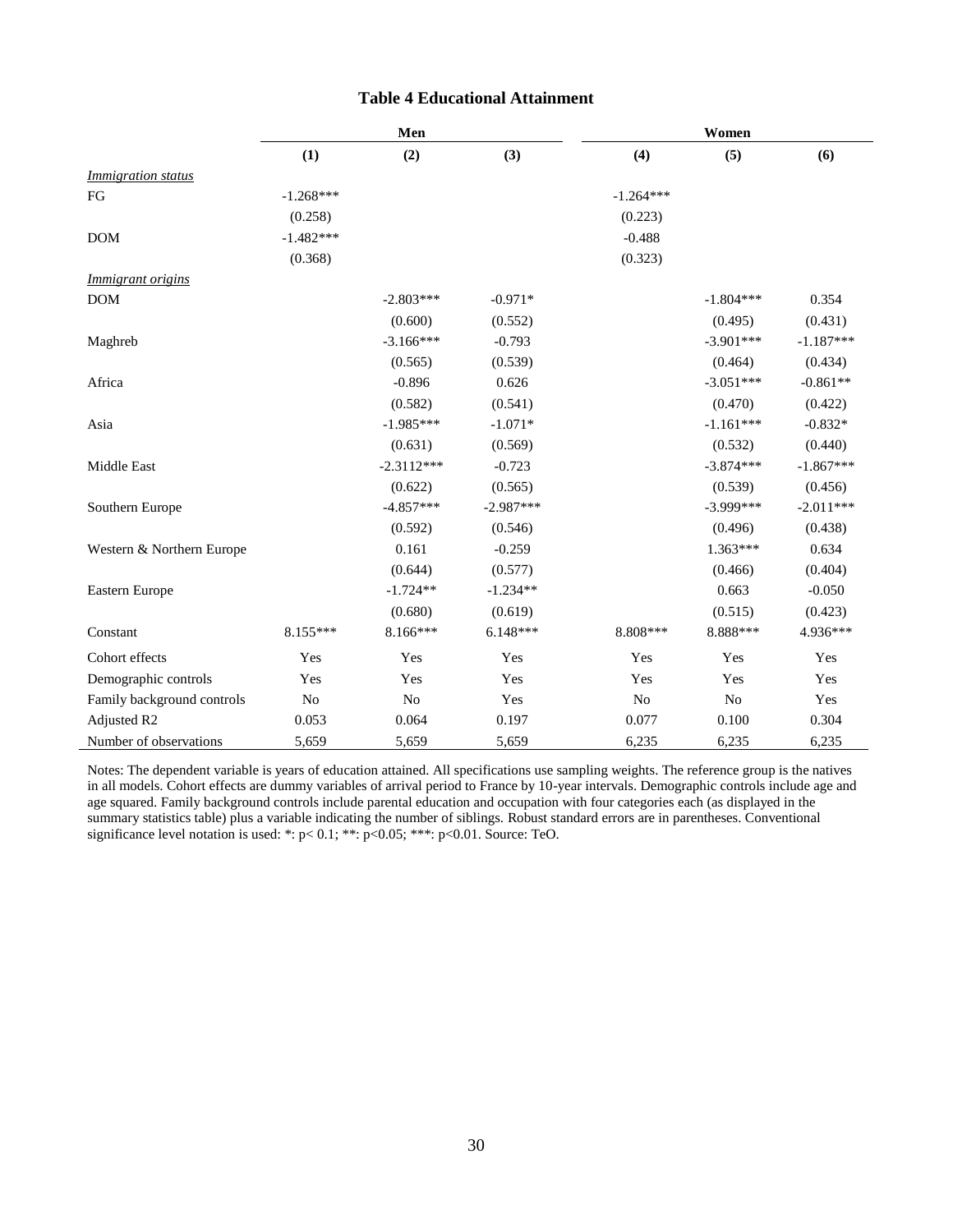#### **Table 5 Labor Force Participation**

<span id="page-34-0"></span>

|                                            |                         | Men                     |                        | Women                  |
|--------------------------------------------|-------------------------|-------------------------|------------------------|------------------------|
|                                            | (1)                     | (2)                     | (3)                    | (4)                    |
| <i>Immigration status</i>                  |                         |                         |                        |                        |
| FG                                         | $-0.008$                |                         | $-0.200***$            |                        |
|                                            | (0.011)                 |                         | (0.017)                |                        |
| <b>DOM</b>                                 | $-0.006$                |                         | $-0.071**$             |                        |
|                                            | (0.017)                 |                         | (0.029)                |                        |
| <i>Immigrant origins</i>                   |                         |                         |                        |                        |
| <b>DOM</b>                                 |                         | $-0.000$                |                        | $-0.071**$             |
|                                            |                         | (0.018)                 |                        | (0.030)                |
| Maghreb                                    |                         | $-0.003$                |                        | $-0.219***$            |
|                                            |                         | (0.013)                 |                        | (0.021)                |
| Africa                                     |                         | $-0.010$                |                        | $-0.110***$            |
|                                            |                         | (0.015)                 |                        | (0.027)                |
| Asia                                       |                         | $-0.006$                |                        | $-0.213***$            |
|                                            |                         | (0.017)                 |                        | (0.031)                |
| Middle East                                |                         | $-0.014$                |                        | $-0.349***$            |
|                                            |                         | (0.014)                 |                        | (0.028)                |
| Southern Europe                            |                         | $0.029*$                |                        | $-0.156***$            |
|                                            |                         | (0.016)                 |                        | (0.026)                |
| Western & Northern Europe                  |                         | $-0.005$                |                        | $-0.245***$            |
|                                            |                         | (0.014)                 |                        | (0.025)                |
| Eastern Europe                             |                         | $-0.015$                |                        | $-0.173***$            |
|                                            |                         | (0.017)                 |                        | (0.028)                |
| Others                                     |                         | $-0.036*$               |                        | $-0.159***$            |
|                                            |                         | (0.021)                 |                        | (0.035)                |
|                                            |                         |                         |                        |                        |
| <b>Human capital controls</b><br>Education | $0.006***$              | $0.006***$              | $0.011***$             | $0.011***$             |
|                                            | (0.001)                 |                         |                        |                        |
|                                            | $0.015***$              | (0.001)<br>$0.015***$   | (0.002)<br>$0.041***$  | (0.002)<br>$0.041***$  |
| Age                                        |                         |                         |                        |                        |
|                                            | (0.003)<br>$-0.000$ *** | (0.003)<br>$-0.000$ *** | (0.006)<br>$-0.001***$ | (0.006)<br>$-0.001***$ |
| Age squared                                |                         |                         |                        |                        |
|                                            | (0.000)                 | (0.000)                 | (0.000)                | (0.000)                |
| Language fluency                           | 0.002                   | $-0.001$                | 0.014                  | 0.009                  |
|                                            | (0.008)                 | (0.008)                 | (0.014)                | (0.014)                |
| <b>Family controls</b>                     |                         |                         |                        |                        |
| Married                                    | $-0.003$                | $-0.003$                | $-0.033*$              | $-0.031$               |
|                                            | (0.012)                 | (0.012)                 | (0.020)                | (0.020)                |
| Nb. of children                            | $0.007*$                | $0.007*$                | $-0.061***$            | $-0.061***$            |
|                                            | (0.004)                 | (0.004)                 | (0.009)                | (0.009)                |
| Spouse' employment                         | $0.033***$              | $0.032***$              | 0.008                  | 0.009                  |
|                                            | (0.010)                 | (0.010)                 | (0.020)                | (0.020)                |
| Region effects                             | Yes                     | Yes                     | Yes                    | Yes                    |
| Cohort effects                             | Yes                     | Yes                     | Yes                    | Yes                    |
| Pseudo R squared                           | 0.3850                  | 0.3862                  | 0.1963                 | 0.2006                 |
| Observations                               | 5,693                   | 5,693                   | 6,266                  | 6,266                  |

Notes: The dependent variable is the indicator variable of labor force participation. Marginal effects from probit estimates are reported. All specifications use sampling weights. The reference group is the natives in all models. Cohort effects are dummy variables of arrival period to France by 10-year intervals. Region effects are dummy variables to control for region of residence in France. Robust standard errors are in parentheses. Conventional significance level notation is used: \*: p< 0.1; \*\*: p<0.05; \*\*\*: p<0.01. Source: TeO.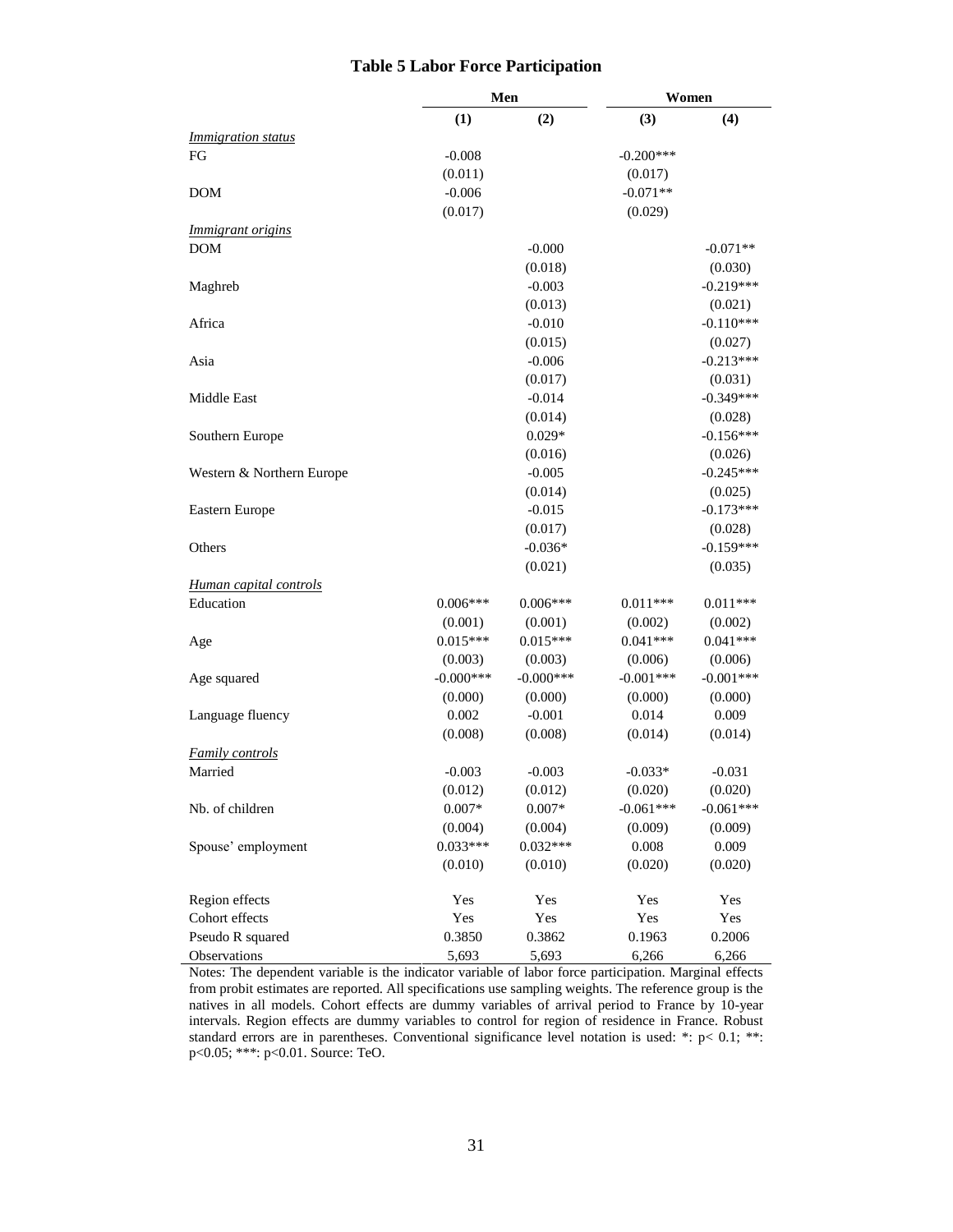<span id="page-35-0"></span>

|                     | Men         |                  |                  | Women        |                  |                  |  |
|---------------------|-------------|------------------|------------------|--------------|------------------|------------------|--|
|                     | (1)         | (2)              | (3)              | (4)          | (5)              | (6)              |  |
|                     | <b>OLS</b>  | <b>Selection</b> | <b>Full time</b> | <b>OLS</b>   | <b>Selection</b> | <b>Full time</b> |  |
| Immigrant origins   |             |                  |                  |              |                  |                  |  |
| <b>DOM</b>          | $-0.132***$ | $-0.130***$      | $-0.109***$      | 0.013        | 0.064            | $-0.024$         |  |
|                     | (0.039)     | (0.039)          | (0.038)          | (0.044)      | (0.044)          | (0.039)          |  |
| Maghreb             | $-0.176***$ | $-0.174***$      | $-0.143***$      | $-0.191***$  | $-0.060$         | $-0.106**$       |  |
|                     | (0.033)     | (0.033)          | (0.032)          | (0.052)      | (0.052)          | (0.044)          |  |
| Africa              | $-0.348***$ | $-0.347***$      | $-0.291***$      | $-0.206***$  | $-0.077*$        | $-0.154***$      |  |
|                     | (0.045)     | (0.045)          | (0.044)          | (0.047)      | (0.046)          | (0.040)          |  |
| Asia                | $-0.272***$ | $-0.270***$      | $-0.152***$      | $-0.260***$  | $-0.132**$       | $-0.181***$      |  |
|                     | (0.060)     | (0.060)          | (0.050)          | (0.071)      | (0.058)          | (0.069)          |  |
| Middle East         | $-0.059$    | $-0.056$         | $-0.035$         | $-0.115$     | 0.006            | $-0.042$         |  |
|                     | (0.046)     | (0.046)          | (0.046)          | (0.074)      | (0.073)          | (0.059)          |  |
| Southern Europe     | 0.038       | 0.037            | 0.042            | $-0.079$     | $-0.033$         | $-0.038$         |  |
|                     | (0.042)     | (0.042)          | (0.040)          | (0.055)      | (0.055)          | (0.051)          |  |
| West & North Europe | 0.044       | 0.047            | 0.093            | $-0.115*$    | 0.007            | $-0.003$         |  |
|                     | (0.060)     | (0.060)          | (0.058)          | (0.060)      | (0.053)          | (0.051)          |  |
| Eastern Europe      | $-0.157***$ | $-0.155***$      | $-0.171***$      | $-0.185***$  | $-0.061$         | $-0.048$         |  |
|                     | (0.058)     | (0.058)          | (0.048)          | (0.060)      | (0.059)          | (0.048)          |  |
| Others              | $-0.236***$ | $-0.235***$      | $-0.199**$       | $-0.146**$   | $-0.027$         | $-0.041$         |  |
|                     | (0.085)     | (0.084)          | (0.090)          | (0.067)      | (0.059)          | (0.054)          |  |
| Human capital       |             |                  |                  |              |                  |                  |  |
| Education           | $0.063***$  | $0.062***$       | $0.062***$       | $0.071***$   | $0.057***$       | $0.063***$       |  |
|                     | (0.004)     | (0.004)          | (0.004)          | (0.005)      | (0.005)          | (0.004)          |  |
| Experience          | $0.039***$  | $0.037***$       | $0.033***$       | $0.029***$   | $0.015***$       | $0.026***$       |  |
|                     | (0.005)     | (0.005)          | (0.004)          | (0.005)      | (0.004)          | (0.004)          |  |
| Experience squared  | $-0.001***$ | $-0.000***$      | $-0.000***$      | $-0.000$ *** | 0.000            | $-0.000***$      |  |
|                     | (0.000)     | (0.000)          | (0.000)          | (0.000)      | (0.000)          | (0.000)          |  |
| Language fluency    | 0.030       | 0.029            | 0.036            | 0.033        | 0.034            | 0.024            |  |
|                     | (0.026)     | (0.026)          | (0.025)          | (0.027)      | (0.026)          | (0.023)          |  |
| Constant            | 6.567***    | 6.603***         | 6.605***         | $6.156***$   | 6.555***         | 6.382***         |  |
|                     | (0.162)     | (0.172)          | (0.166)          | (0.123)      | (0.095)          | (0.091)          |  |
| Cohort effects      | Yes         | Yes              | Yes              | Yes          | Yes              | Yes              |  |
| Region effects      | Yes         | Yes              | Yes              | Yes          | Yes              | Yes              |  |
| Heckman correction  | $\rm No$    | Yes              | No(FT)           | No           | Yes              | No (FT)          |  |
| Goodness of fit     | 0.372       | 793.35           | 0.373            | 0.271        | 368.97           | 0.411            |  |
| Observations        | 4,035       | 4,035            | 3,841            | 3,806        | 3,806            | 2,669            |  |

#### **Table 6 Wage Regressions with Origins**

Notes: The dependent variable is the logarithm of monthly wages. All specifications use sampling weights. The reference group is the natives in all models. Cohort effects are dummy variables of arrival period to France by 10-year intervals. Region effects are dummy variables to control for region of residence in France. First stage of the Heckman procedure uses age, age squared, education, marital status, number of children, employment of the spouse, big city residence, and house ownership to explain selection into employment. Columns 3 and 6 are specifications for full-time (FT) wage workers only. Goodness of fitness statistics are adjusted R squared in OLS regressions and Chi-squared in Heckman selection correction specifications. Robust standard errors are in parentheses. Conventional significance level notation is used: \*: p< 0.1; \*\*: p<0.05; \*\*\*: p<0.01. Source: TeO.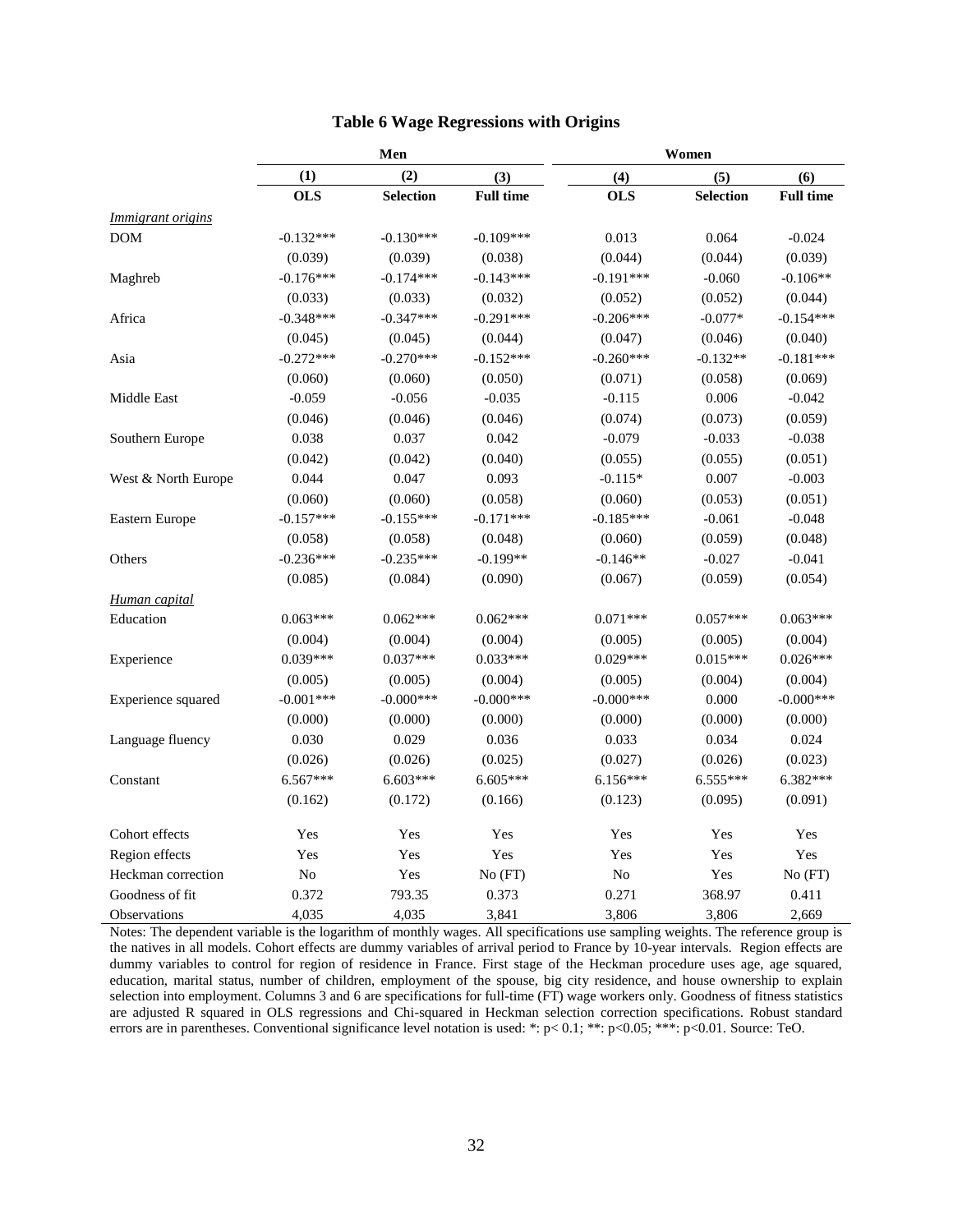|                               |             | Men           | Women       |            |  |  |
|-------------------------------|-------------|---------------|-------------|------------|--|--|
|                               | (1)         | (2)           | (3)         | (4)        |  |  |
|                               | Abroad      | <b>France</b> | Abroad      | France     |  |  |
| <i>Immigrant origins</i>      |             |               |             |            |  |  |
| <b>DOM</b>                    | $-0.114**$  | $-0.040$      | 0.076       | 0.020      |  |  |
|                               | (0.045)     | (0.055)       | (0.049)     | (0.053)    |  |  |
| Maghreb                       | $-0.173***$ | 0.014         | $-0.114*$   | $-0.020$   |  |  |
|                               | (0.037)     | (0.090)       | (0.063)     | (0.076)    |  |  |
| Africa                        | $-0.341***$ | $-0.100$      | $-0.134**$  | 0.136      |  |  |
|                               | (0.056)     | (0.102)       | (0.052)     | (0.085)    |  |  |
| Asia                          | $-0.319***$ | $-0.031$      | $-0.238***$ | $-0.099$   |  |  |
|                               | (0.080)     | (0.106)       | (0.074)     | (0.094)    |  |  |
| Middle East                   | $-0.050$    | 0.061         | $-0.092$    | $-0.075$   |  |  |
|                               | (0.048)     | (0.095)       | (0.079)     | (0.121)    |  |  |
| Southern Europe               | $0.097**$   | 0.137         | $-0.001$    | $-0.045$   |  |  |
|                               | (0.047)     | (0.091)       | (0.072)     | (0.077)    |  |  |
| Western & Northern Europe     | $0.173**$   | $-0.003$      | 0.020       | $-0.282*$  |  |  |
|                               | (0.070)     | (0.120)       | (0.066)     | (0.162)    |  |  |
| Eastern Europe                | $-0.249***$ | 0.194         | $-0.096$    | $-0.124$   |  |  |
|                               | (0.058)     | (0.241)       | (0.074)     | (0.131)    |  |  |
| Others                        | $-0.183*$   | $-0.264$      | $-0.055$    | 0.202      |  |  |
|                               | (0.108)     | (0.176)       | (0.069)     | (0.168)    |  |  |
| Human capital                 |             |               |             |            |  |  |
| Education                     | $0.063***$  | $0.066***$    | $0.058***$  | $0.061***$ |  |  |
|                               | (0.004)     | (0.004)       | (0.005)     | (0.006)    |  |  |
| Experience                    | $0.039***$  | $0.039***$    | $0.016***$  | $0.016***$ |  |  |
|                               | (0.006)     | (0.006)       | (0.005)     | (0.005)    |  |  |
| Experience squared            | $-0.001***$ | $-0.001***$   | 0.000       | 0.000      |  |  |
|                               | (0.000)     | (0.000)       | (0.000)     | (0.000)    |  |  |
| Language fluency              | 0.028       | 0.073         | 0.039       | 0.036      |  |  |
|                               | (0.037)     | (0.055)       | (0.038)     | (0.045)    |  |  |
| Constant                      | 6.597***    | 6.584***      | 6.541***    | 6.499***   |  |  |
|                               | (0.187)     | (0.207)       | (0.101)     | (0.110)    |  |  |
| Cohort effects                | Yes         | Yes           | Yes         | Yes        |  |  |
| Region effects                | Yes         | Yes           | Yes         | Yes        |  |  |
| Heckman selection correction  | Yes         | Yes           | Yes         | Yes        |  |  |
| Goodness of fit (Chi squared) | 759.95      | 603.84        | 358.64      | 312.18     |  |  |
| Observations                  | 2,843       | 1,878         | 2,801       | 2,017      |  |  |

#### <span id="page-36-0"></span>**Table 7 Wage Regressions with Immigration Status by Place of Educational Attainment**

Notes: The dependent variable is the logarithm of monthly wages. All specifications use sampling weights. The reference group is the natives in all models. Cohort effects are dummy variables of arrival period to France by 10-year intervals. Region effects are dummy variables to control for region of residence in France. First stage of the Heckman procedure uses age, age squared, education, marital status, number of children, employment of the spouse, big city residence, and house ownership to explain selection into employment. Robust standard errors are in parentheses. Conventional significance level notation is used: \*: p< 0.1; \*\*: p<0.05; \*\*\*: p<0.01. Source: TeO.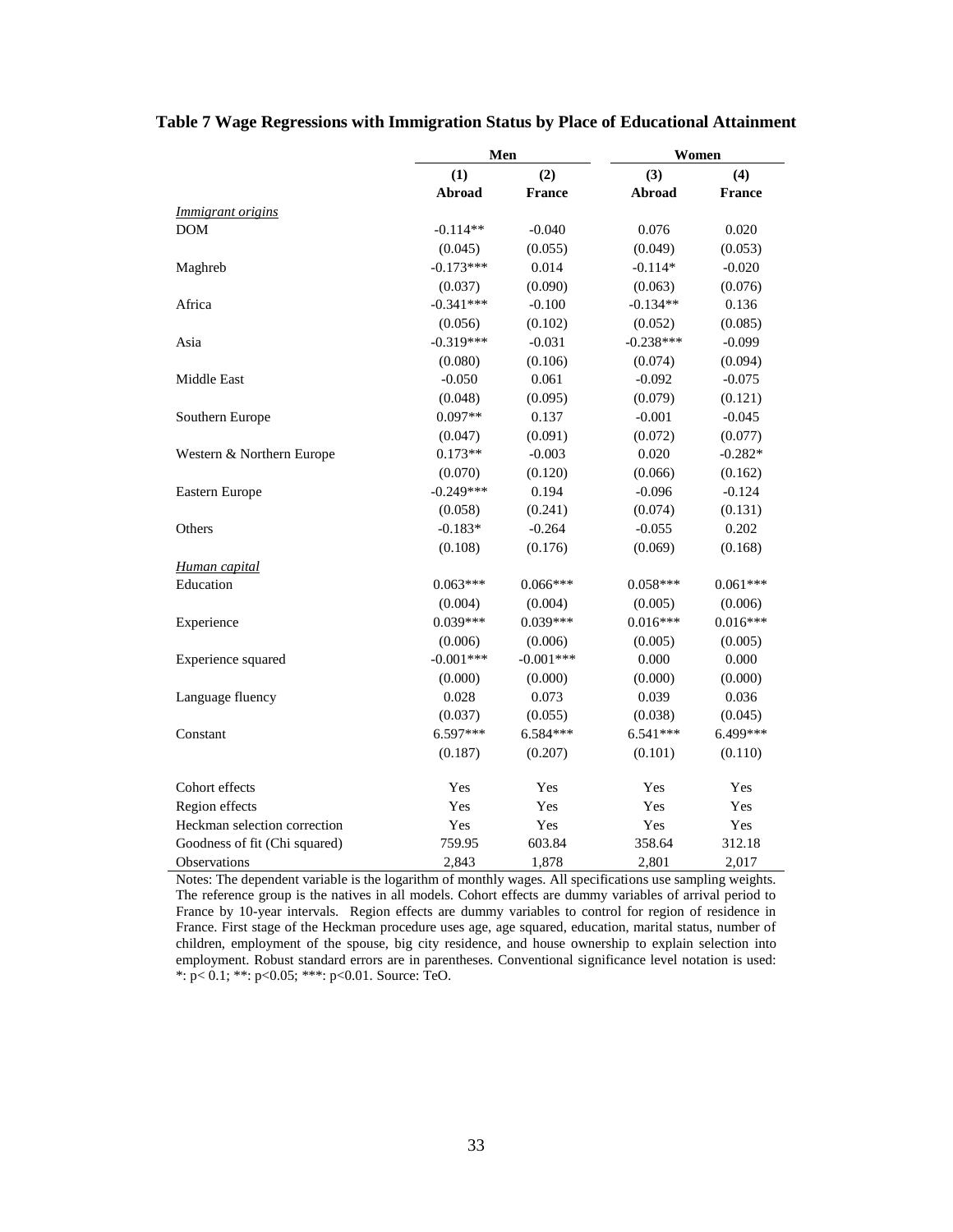<span id="page-37-0"></span>

| A. At mean            |                              |            |                |  |  |  |  |
|-----------------------|------------------------------|------------|----------------|--|--|--|--|
|                       |                              | Men        | Women          |  |  |  |  |
| Wage gap              |                              | 0.093      | 0.089          |  |  |  |  |
| Total unexplained     |                              | 0.081      | 0.067          |  |  |  |  |
| Total explained       |                              | 0.012(13%) | 0.022(25%)     |  |  |  |  |
| Human capital         |                              | 0.051      | 0.070          |  |  |  |  |
| Location              |                              | $-0.038$   | $-0.048$       |  |  |  |  |
|                       | $B. 25th$ quantile           |            |                |  |  |  |  |
|                       |                              | Men        | Women          |  |  |  |  |
| Wage gap              |                              | 0.078      | 0.083          |  |  |  |  |
| Total unexplained     |                              | 0.074      | 0.075          |  |  |  |  |
| Total explained (%)   |                              | 0.004(5%)  | 0.007(8%)      |  |  |  |  |
| Human capital         |                              | 0.023      | 0.035          |  |  |  |  |
| Location              |                              | $-0.019$   | $-0.027$       |  |  |  |  |
|                       | $C. 50th$ quantile           |            |                |  |  |  |  |
|                       |                              | Men        | Women          |  |  |  |  |
| Wage gap              |                              | 0.077      | 0.120          |  |  |  |  |
| Total unexplained     |                              | 0.054      | 0.111          |  |  |  |  |
| Total explained (%)   |                              | 0.023(30%) | $0.009(0.8\%)$ |  |  |  |  |
| Human capital         |                              | 0.052      | 0.064          |  |  |  |  |
| Location              |                              | $-0.029$   | $-0.055$       |  |  |  |  |
|                       | D. 75 <sup>th</sup> quantile |            |                |  |  |  |  |
|                       |                              | Men        | Women          |  |  |  |  |
| Wage gap              |                              | 0.104      | 0.102          |  |  |  |  |
| Total unexplained (%) |                              | 0.842      | 0.062          |  |  |  |  |
| Total explained       |                              | 0.020(19%) | 0.039(38%)     |  |  |  |  |
|                       | Human capital                | 0.080      | 0.090          |  |  |  |  |
|                       | Location                     | $-0.059$   | $-0.050$       |  |  |  |  |

#### **Table 8 Quantile Wage Gap Decompositions**

Notes: Mean wage decompositions are done using Oaxaca-Blinder method. Quantile wage gap decompositions are done using the method proposed by Firpo, Fortin, and Lemieux (2011). Only full-time wage workers are considered. The reference group is the natives. The covariates used in the model are human capital controls (education, experience, and its squared) and dummy variables for geographical location. Standard errors are robust (not reported). Source: TeO.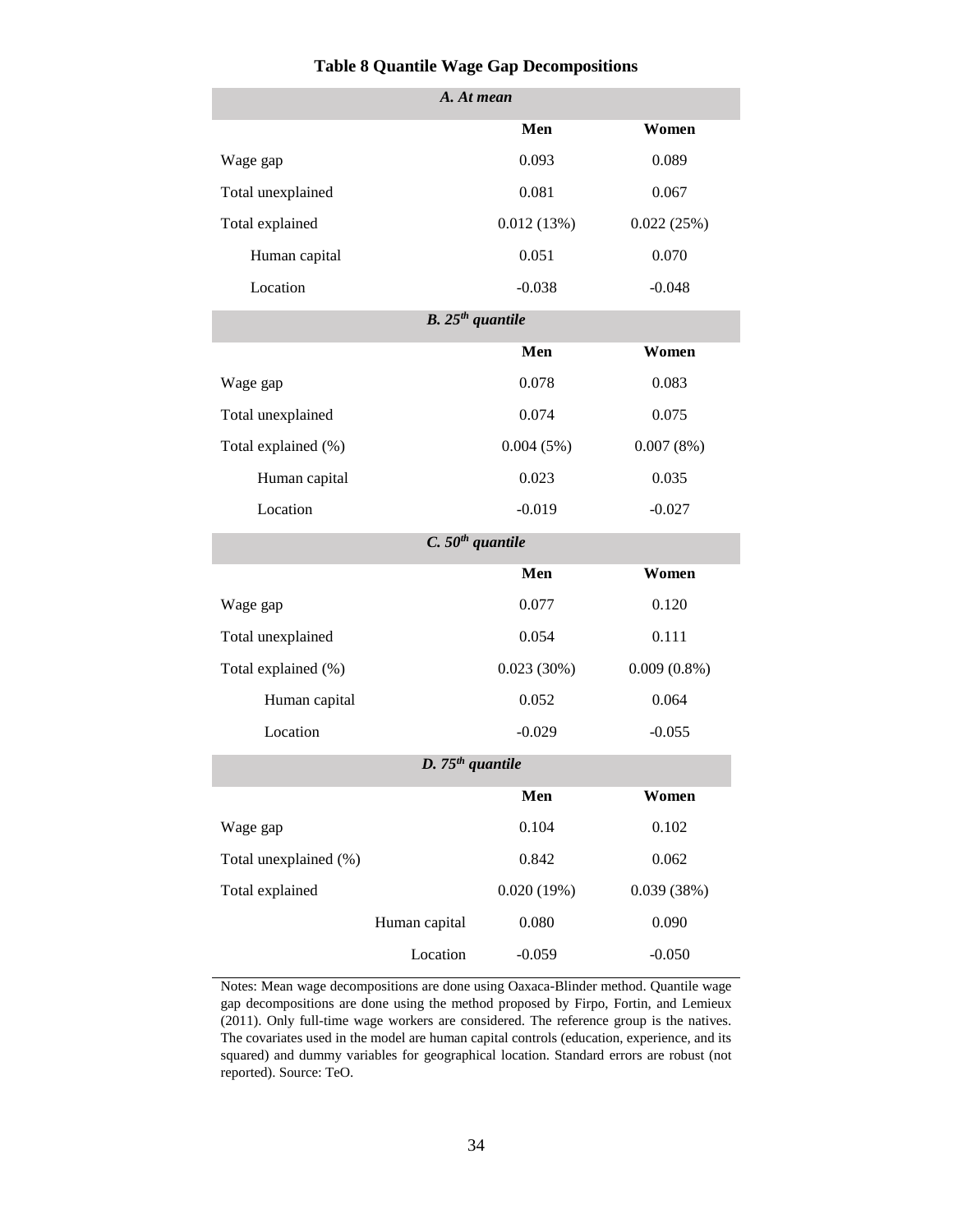# **Figure 1 Wage Distributions**



<span id="page-38-0"></span>

**(b) Women**

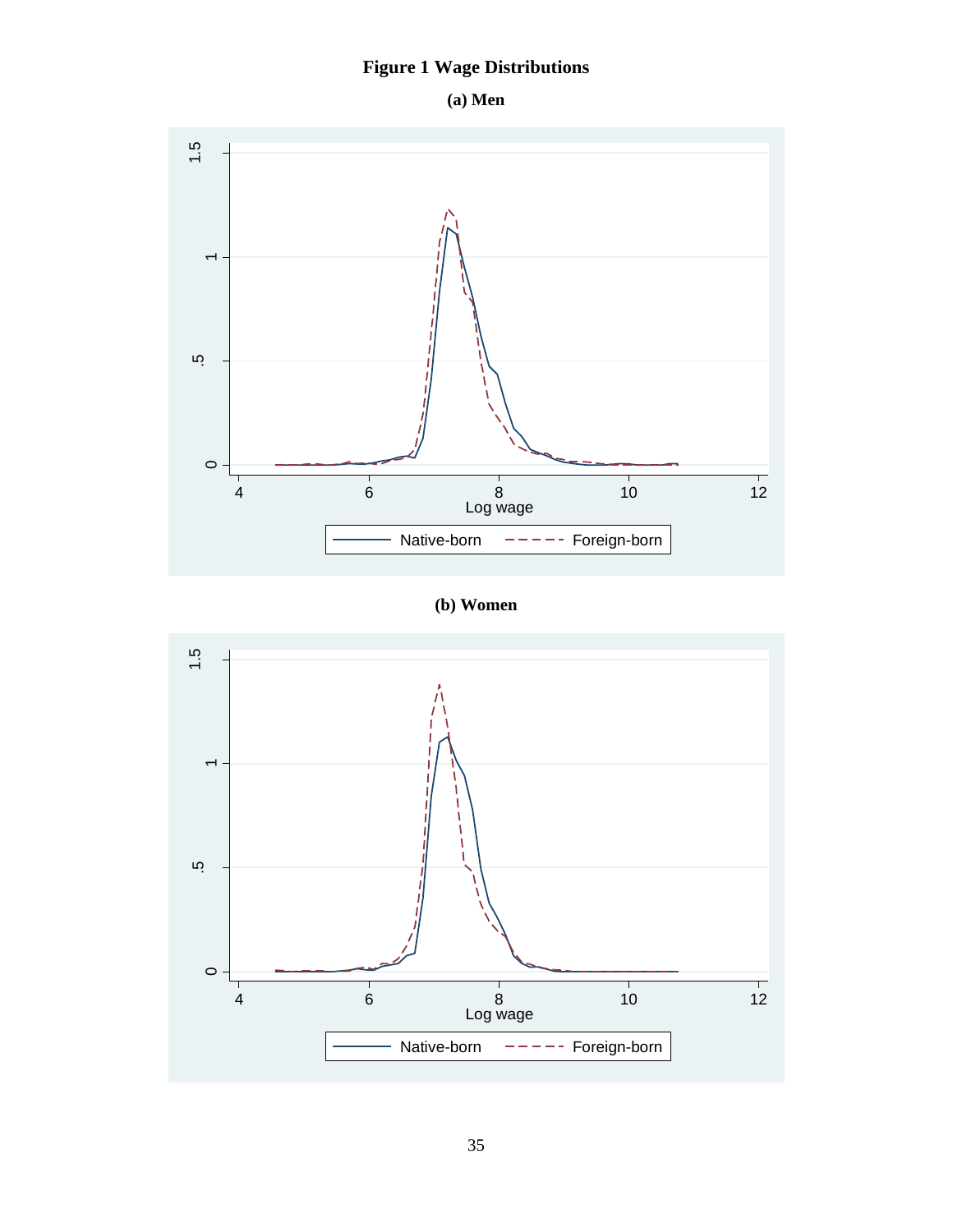# **Appendix**

**Figure 2 Age Distributions of Natives and Southern Europeans (a) Men**



**(b) Women**

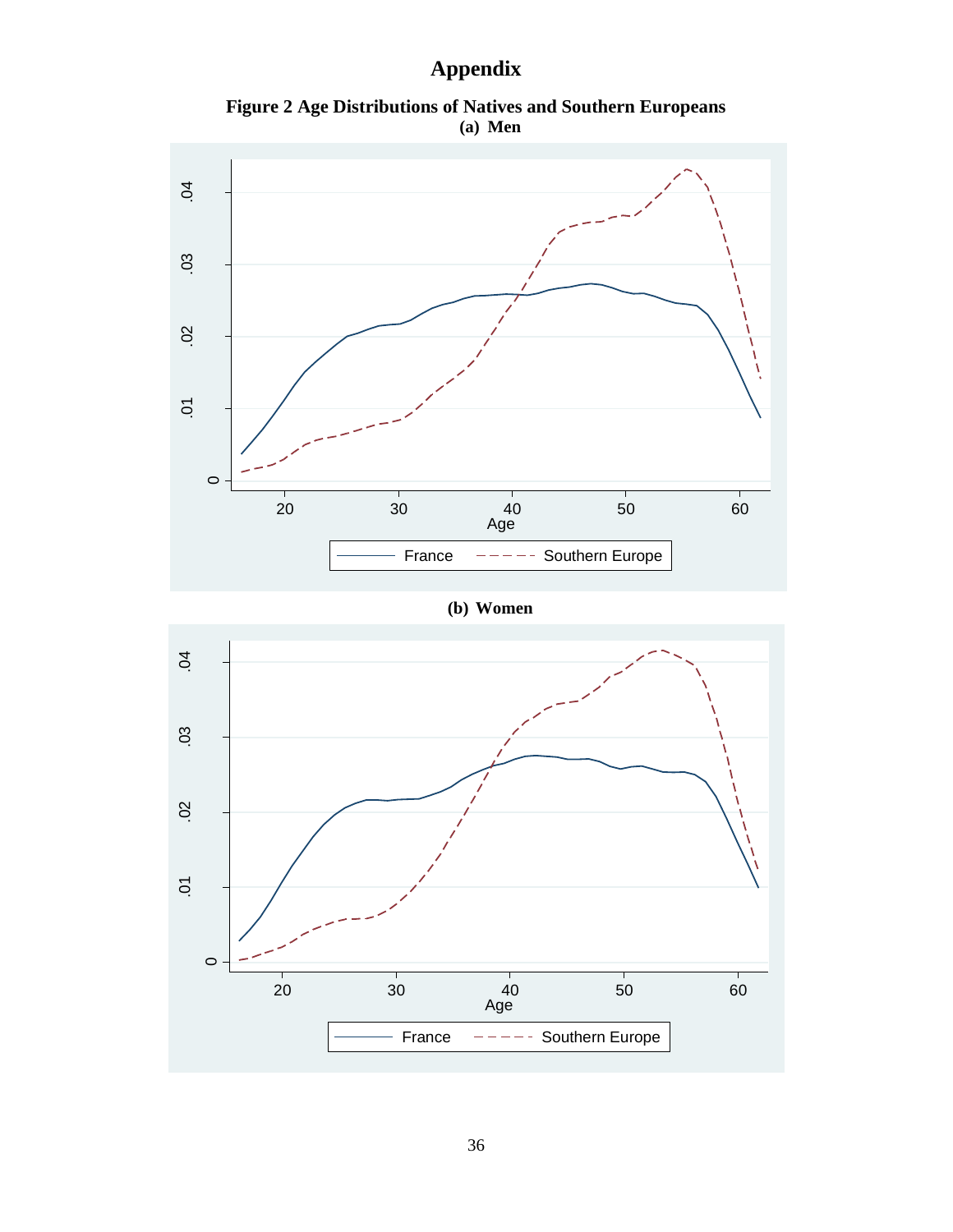<span id="page-40-0"></span>

|                                  | Men         |             |             |             | Women       |                |            |              |
|----------------------------------|-------------|-------------|-------------|-------------|-------------|----------------|------------|--------------|
|                                  | (1)         | (2)         | (3)         | (4)         | (5)         | (6)            | (7)        | (8)          |
| <i>Immigration status</i>        |             |             |             |             |             |                |            |              |
| FG                               | $-0.303***$ | $-0.174***$ | $-0.172***$ | $-0.131***$ | $-0.298***$ | $-0.176***$    | $-0.055$   | $-0.090**$   |
|                                  | (0.034)     | (0.033)     | (0.032)     | (0.031)     | (0.041)     | (0.041)        | (0.041)    | (0.037)      |
| <b>DOM</b>                       | $-0.338***$ | $-0.147***$ | $-0.145***$ | $-0.124***$ | $-0.123***$ | 0.003          | 0.062      | $-0.022$     |
|                                  | (0.042)     | (0.039)     | (0.039)     | (0.038)     | (0.046)     | (0.043)        | (0.043)    | (0.038)      |
| Human capital<br><u>controls</u> |             |             |             |             |             |                |            |              |
| Education                        |             | $0.062***$  | $0.061***$  | $0.062***$  |             | $0.071***$     | $0.058***$ | $0.064***$   |
|                                  |             | (0.004)     | (0.004)     | (0.004)     |             | (0.005)        | (0.005)    | (0.004)      |
| Experience                       |             | $0.039***$  | $0.037***$  | $0.033***$  |             | $0.029***$     | $0.015***$ | $0.026***$   |
|                                  |             | (0.005)     | (0.005)     | (0.004)     |             | (0.005)        | (0.004)    | (0.004)      |
| Experience squared               |             | $-0.001***$ | $-0.000***$ | $-0.000***$ |             | $-0.000$ ***   | 0.000      | $-0.000$ *** |
|                                  |             | (0.000)     | (0.000)     | (0.000)     |             | (0.000)        | (0.000)    | (0.000)      |
| Language fluency                 |             | $0.056**$   | $0.056**$   | $0.057**$   |             | 0.044          | 0.037      | 0.037        |
|                                  |             | (0.026)     | (0.026)     | (0.025)     |             | (0.028)        | (0.026)    | (0.023)      |
| Constant                         | $7.960***$  | $6.573***$  | $6.610***$  | $6.612***$  | $7.474***$  | $6.152***$     | $6.551***$ | $6.376***$   |
|                                  | (0.136)     | (0.162)     | (0.172)     | (0.166)     | (0.057)     | (0.123)        | (0.095)    | (0.091)      |
| Cohort effects                   | Yes         | Yes         | Yes         | Yes         | Yes         | Yes            | Yes        | Yes          |
| Region effects                   | Yes         | Yes         | Yes         | Yes         | Yes         | Yes            | Yes        | Yes          |
| Heckman correction               | No          | No          | Yes         | No(FT)      | No          | N <sub>0</sub> | Yes        | No(FT)       |
| Goodness of fit                  | 0.105       | 0.367       | 690.1       | 0.369       | 0.071       | 0.272          | 333.69     | 0.411        |
| <b>Observations</b>              | 4,035       | 4,035       | 4035        | 3,841       | 3,806       | 3,806          | 3806       | 2,669        |

#### **Table A1 Wage Regressions with Immigration Status**

Notes: The dependent variable is the logarithm of monthly wages. All specifications use sampling weights. The reference group is the natives in all models. Cohort effects are dummy variables of arrival period to France by 10-year intervals. Region effects are dummy variables to control for region of residence in France. First stage of the Heckman procedure uses age, age squared, education, marital status, number of children, employment of the spouse, big city residence, and house ownership to explain selection into employment. Columns 4 and 8 are specifications for full-time (FT) wage workers only. Goodness of fitness statistics are adjusted R-squared in OLS regressions and Chi-squared in Heckman selection correction specifications. Robust standard errors are in parentheses. Conventional significance level notation is used: \*: p<0.1; \*\*: p<0.05; \*\*\*: p<0.01. Source: TeO.